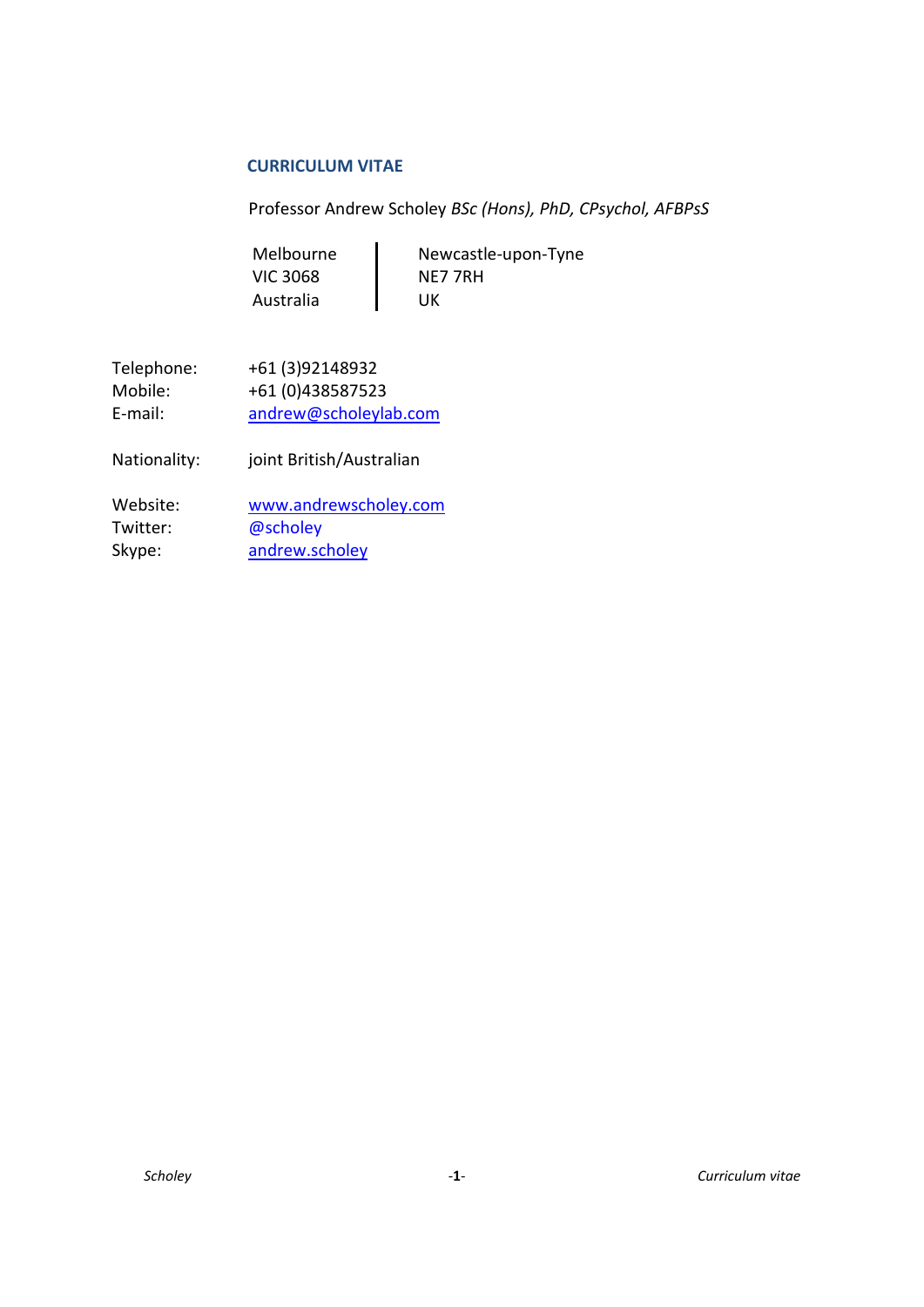# <span id="page-1-0"></span>**Executive summary**

- leading international researcher into the neurocognitive effects of diet, bioactive nutrients, supplements, nutrition, alcohol, hangover, and recreational drugs.
- adjunct Professor at Monash and Swinburne Universities
- in top 1% of researchers in all science disciplines based on citation indicators [\[link\]](https://elsevier.digitalcommonsdata.com/datasets/btchxktzyw/3) High field impact in Psychiatry, Nutrition & Dietetics, Clinical Science
- top 0.034% of researchers in nootropics [4th from [11,651\]](https://expertscape.com/au/nootropic+agents/Scholey%2C+Andrew) top 0.084% of researchers in caffeine [21st from [27,366\]](https://expertscape.com/au/caffeine/Scholey%2C+Andrew) top 0.14% of researchers in phytotherapy [33rd from [64,455\]](https://expertscape.com/au/phytotherapy/Scholey%2C+A)
- director, Centre for Human Psychopharmacology, Swinburne University, Melbourne (2011 to 2020)
- 296 peer-reviewed journal articles, > 11,000 citations, > 41 citations per article
- 25 book chapters, 2 books
- h-index = 61 (Scopus), 80 (Google Scholar)
- founder/director, Human Cognitive Neuroscience Unit (now the Brain Performance and Nutrition Research Centre) at Northumbria University, UK (1998-2007)
- over 25 million dollars in research funding, including as Chief Investigator on projects funded from national competitive grants and industry from UK, Europe, North America, Asia, and Australia
- lead investigator on over 100 clinical trials including a series of studies into the human biobehavioural effects of nutrients and diet, and their neurocognition-enhancing, mood and anti-stress/anxiolytic properties (including numerous first-into-human neurocognitive studies)
- invited international speaking engagements include *Royal Society of Medicine* (UK), *Linus Pauling Institute* (US), *Max Planck Institute* (Germany), *Harvard Medical School*, *American Nutrition Society*, *American Chemical Society*, *Nutrition Society* (UK), *Experimental Psychology Society* (UK), *Nutrition Society of Australia*
- current research focus includes incorporating neuroimaging and biomarker techniques to better understand the mechanisms of human cognitive enhancement
- expert advisor to numerous global industry bodies (including Fortune 500 companies), ILSI Europe and ILSI South East Asia panels on nutrition and mental performance
- Fellow of the Royal Society of Medicine, Associate Fellow of the British Psychological Society, Chartered Psychologist
- advisor to the UK Parliamentary Forum on Diet and Health, Canadian Ministry of Health, Australian government bodies
- member of inaugural Australian Research Council Engagement and Impact panel (Health and Life Sciences)
- member, Australian Research Council Medical Research Advisory Group
- Speciality Chief Editor *Frontiers in Psychology, Nutrition and Brain Health*
- member *Institute for the Advancement of Food and Nutrition Sciences Cognition Expert Group*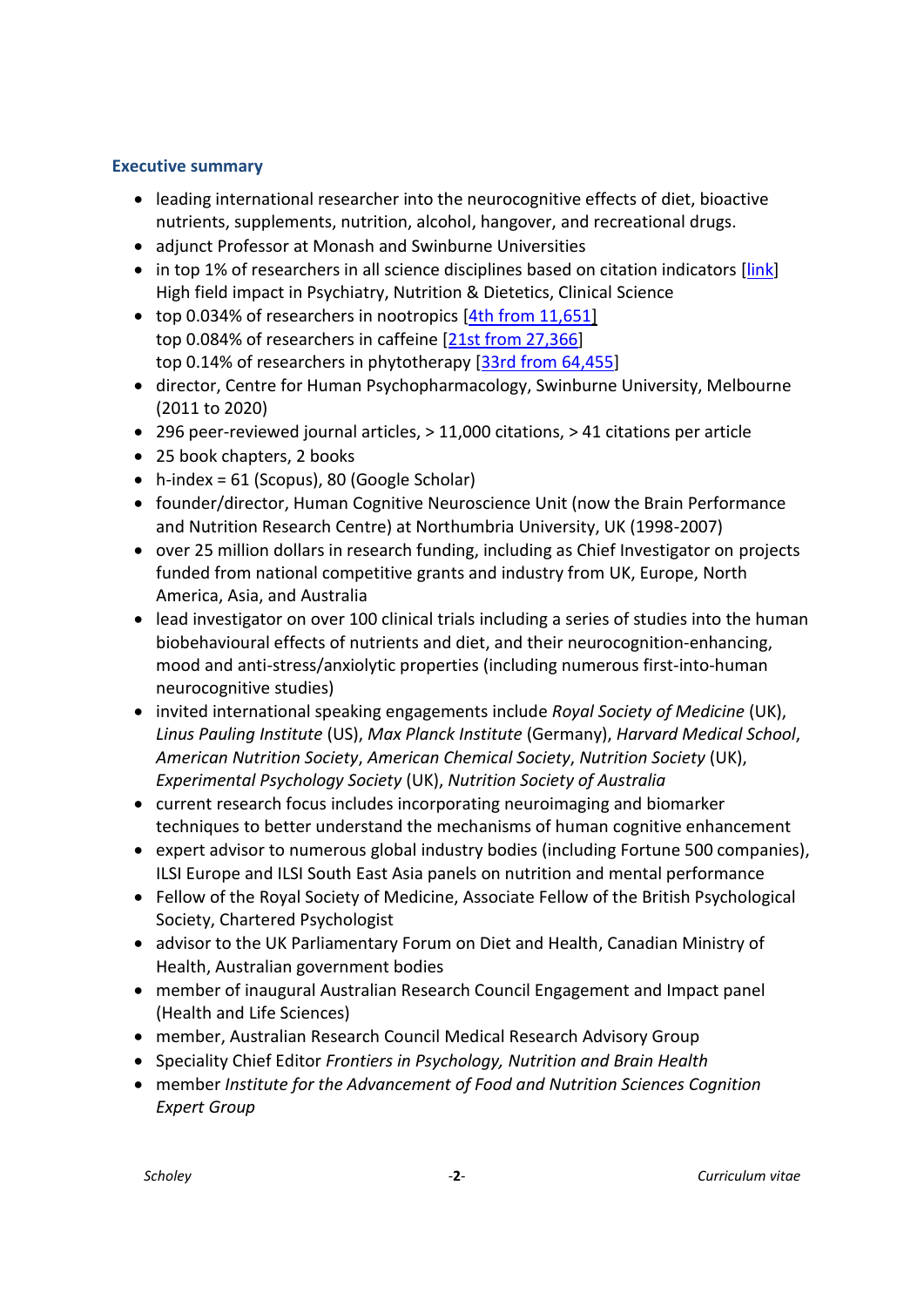# <span id="page-2-0"></span>**Contents**

| Funding awarded [from ~\$25M total] Principal Investigator except*  37     |
|----------------------------------------------------------------------------|
|                                                                            |
|                                                                            |
|                                                                            |
|                                                                            |
|                                                                            |
|                                                                            |
|                                                                            |
|                                                                            |
|                                                                            |
|                                                                            |
|                                                                            |
| Selected recent invited international/national conference presentations 55 |
|                                                                            |
|                                                                            |
|                                                                            |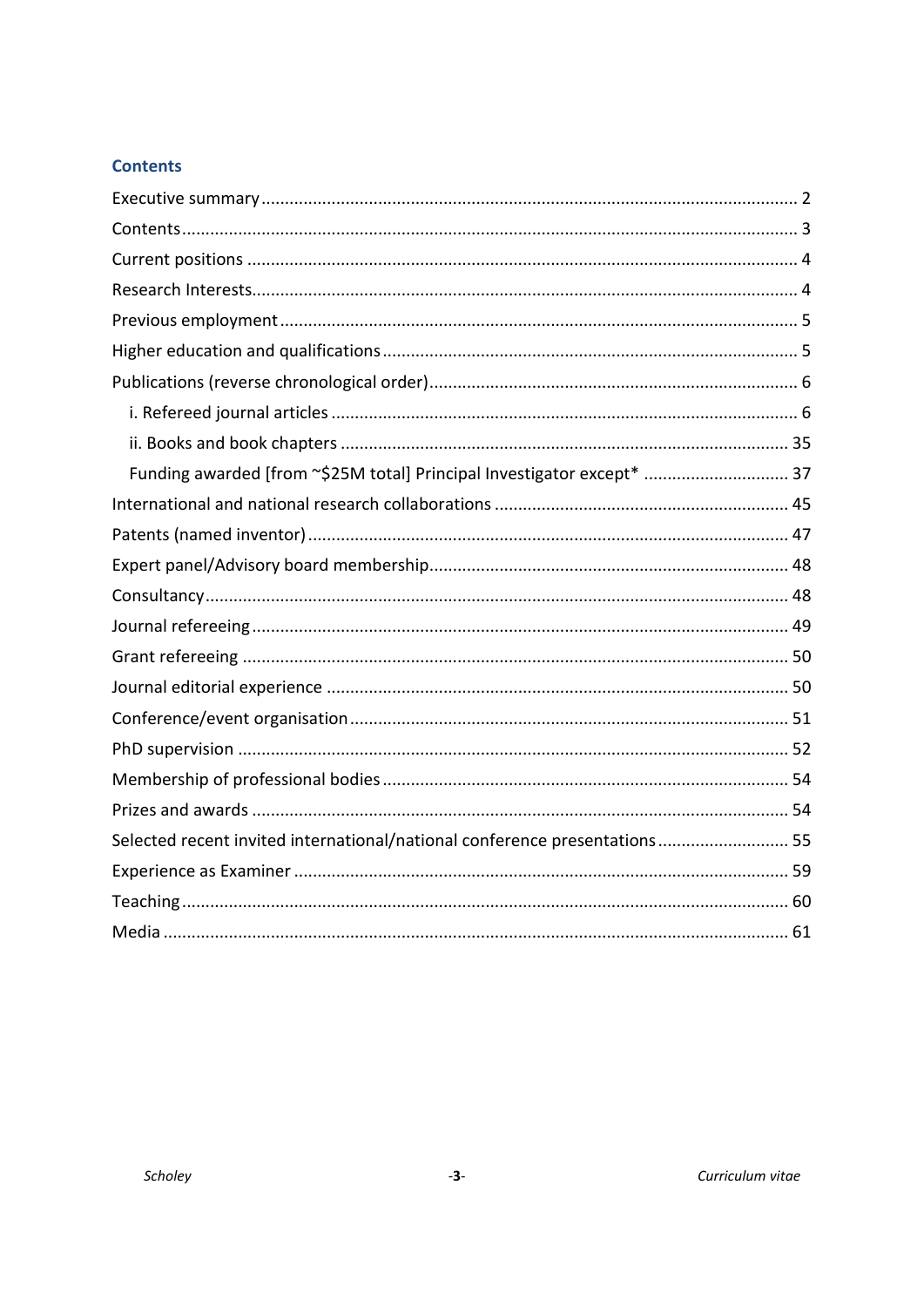### <span id="page-3-0"></span>**Current positions**

| 2020 – present: Chief Scientific Officer, Arepa Nootropics                                                                                                    |
|---------------------------------------------------------------------------------------------------------------------------------------------------------------|
| 2021 - present: Principal Director, Metavate Consulting                                                                                                       |
| 2021 - present: Adjunct Professor, Nutrition Dietetics and Food,<br>School of Clinical Sciences, Monash University                                            |
| 2020 – present: Adjunct Professor, Centre for Human Psychopharmacology,<br>Swinburne University                                                               |
| 2007 - present: Honorary director, Neurocognitive trials<br>Medicinal Plant Research Centre, UK                                                               |
| 2012 – present: Associate Director, Clinical Nutrition Research Centre<br>University of Newcastle, University of South Australia, and Swinburne<br>University |

# <span id="page-3-1"></span>**Research Interests**

### 1. Experimental (and clinical) psychopharmacology

- Nutritional cognitive neuroscience
- Nutritional effects on mood and cognition
- Blood glucose and cognitive function
- Psychopharmacology of herbal extracts, glucose, caffeine, nutrition, nutraceuticals
- Psychopharmacology of recreational drugs including MDMA ('ecstasy'), alcohol, alcohol/caffeinated beverage interactions
- Alcohol hangover
- Applications of neuroimaging to the above
- 2. Physiological responses to "mental effort"
- 3. Use of novel technology for cognitive testing
	- Internet, Handheld, Telephone testing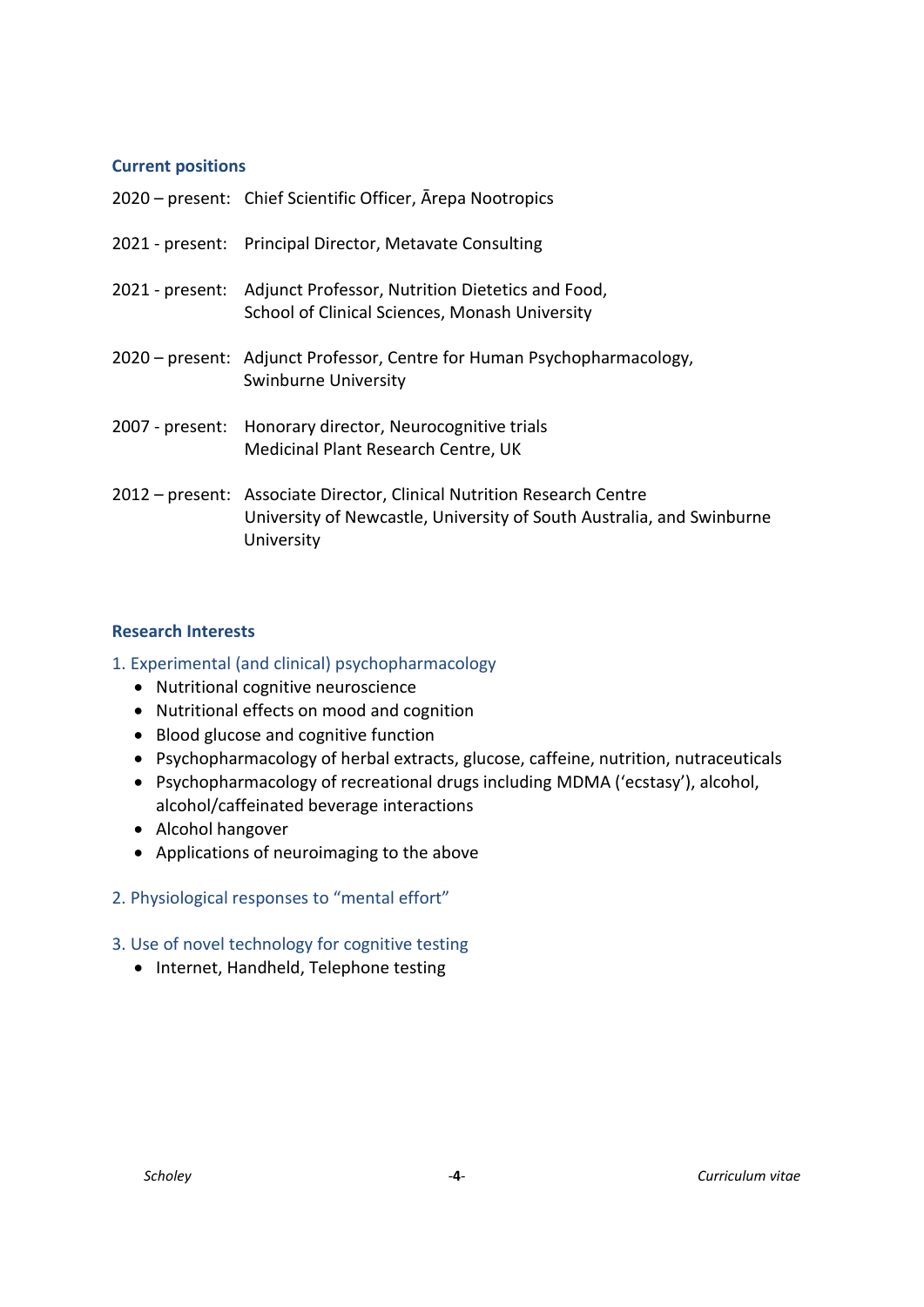# <span id="page-4-0"></span>**Previous employment**

#### *Dates*

| 2007 - 2020   | Director, Centre for Human Psychopharmacology<br>Swinburne University, Australia                                                    |
|---------------|-------------------------------------------------------------------------------------------------------------------------------------|
| 1998 - 2007   | Director, Human Cognitive Neuroscience Unit<br>(now Brain Nutrition and Performance Research Centre),<br>Northumbria University, UK |
| 2004 - 2007   | Professor of Psychology<br>Northumbria University, UK                                                                               |
| 2006          | Sabbatical Professor<br>Cognitive Sciences Group, Nestlé Research Centre, Switzerland                                               |
| $2002 - 2007$ | Co-director, Medicinal Plant Research Centre,<br>Universities of Northumbria and Newcastle, UK                                      |
| 2000 - 2004   | Reader in Human Cognitive Neurosciences,<br>Division of Psychology, Northumbria University, UK                                      |
| 1993 - 2000   | Lecturer/Senior Lecturer<br>Division of Psychology, University of Northumbria, UK                                                   |
| 1993 - 1997   | <b>Registered Researcher</b><br>MRC Neurochemical Pathology Unit, Newcastle upon Tyne, UK                                           |
| 1991 - 1993   | Postdoctoral Research Fellow (Wellcome Trust)<br>Brain and Behaviour Research Group, Open University, UK                            |
| 1986 - 1987   | Part-time Research Assistant, Part-time lecturer<br>University of Plymouth                                                          |
| 1980 - 1983   | Laboratory Technician<br>Medical Research Council Centre,<br>Cambridge, UK                                                          |

# <span id="page-4-1"></span>**Higher education and qualifications**

| Dates       | Institution attended                                             | Qualification | <b>Subject and Class</b>                                                              |
|-------------|------------------------------------------------------------------|---------------|---------------------------------------------------------------------------------------|
| 1983 - 1986 | University of Plymouth                                           | BSc (Hons)    | Psychology 2.1                                                                        |
| 1987 - 1991 | <b>Brain and Behaviour</b><br>Research Group, Open<br>University | <b>PhD</b>    | Thesis title:<br>"Immunological<br><b>Investigations into Synaptic</b><br>Plasticity" |
| 1994 - 1995 | University of<br>Northumbria                                     | PGCEd         | Pass                                                                                  |
| Scholev     |                                                                  | -5-           | Curriculum vitae                                                                      |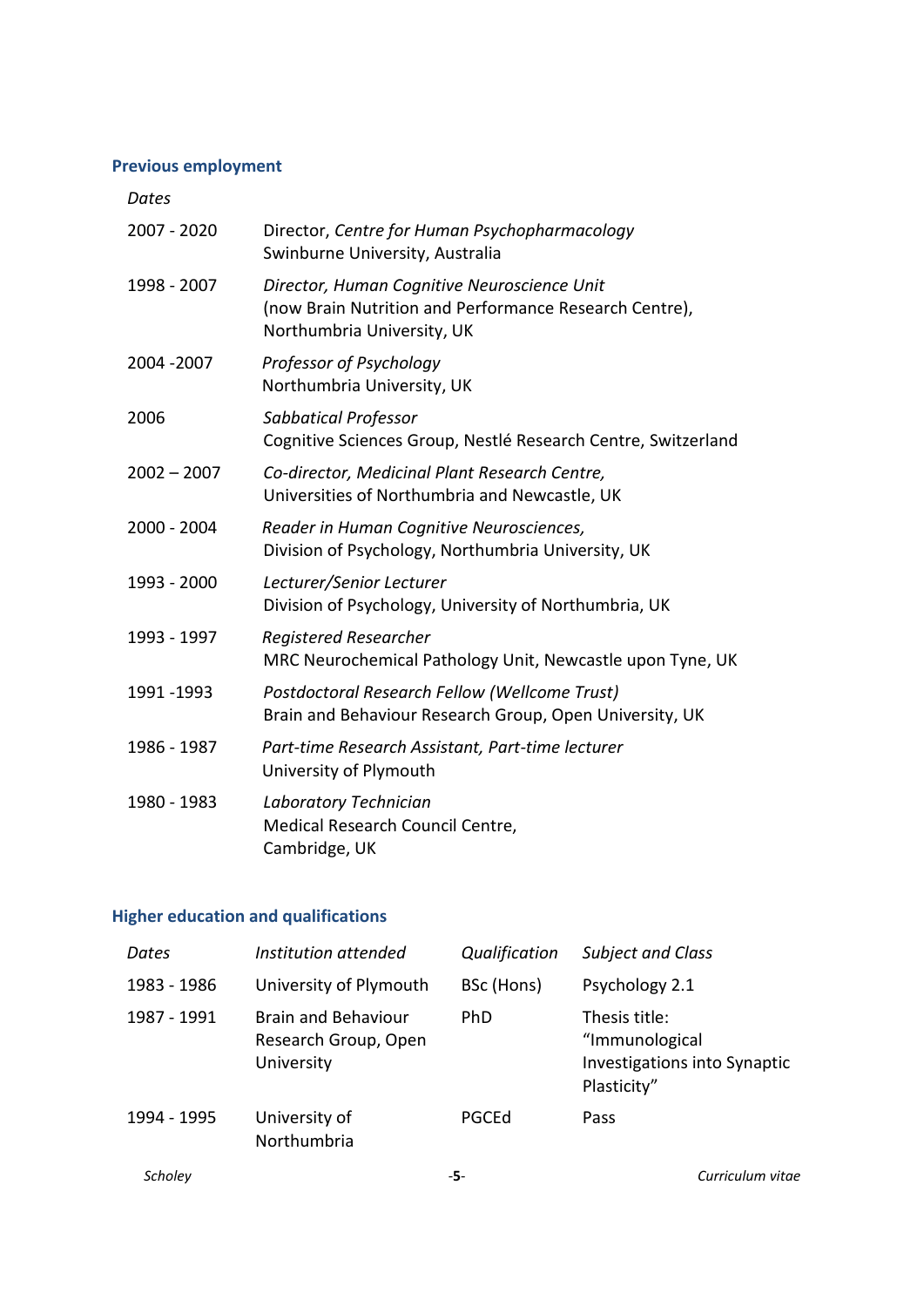### <span id="page-5-0"></span>**Publications (reverse chronological order)**

#### <span id="page-5-1"></span>**i. Refereed journal articles**

### **2022**

- 290. Gauci S, Young LM, Arnoldy L, **Scholey A**, White DJ, Lassemillante A-C, Meyer D, Pipingas A (2022) The association between diet and cardio-metabolic risk on cognitive performance: a cross-sectional study of middle-aged Australian adults: *Frontiers in Nutrition, Psychology and Brain Health* Article #862475.
- 289. Ayre E, Benson S, Garrisson H, Cox KHM, Verster JC, **Scholey A** (2022) Effects of alcohol hangover on attentional resources during a verbal memory/psychomotor tracking dual attention task. *Psychopharmacolgy* In press.
- 288. Travica N, Ried K, Hudson IL, **Scholey A**, Pipingas A, Sali A (2022) The effects of surgery on leukocyte vitamin C concentrations: a systematic review and metaanalysis. *Pharmaceutical Sciences* In press.
- 287. Gauci S, Young LM, Arnoldy L, Lassemillante A-C, **Scholey A**, Pipingas A (2022) Dietary patterns in middle age: effects on concurrent neurocognition and risk of age-related cognitive decline. *Nutrition Reviews* 80, 1129-1159.
- 286. Travica N, Ried K, Hudson I, **Scholey A**, Pipingas A, Sali A (2021) The effects of cardiovascular and orthopaedic surgery on vitamin concentrations: a narrative review of the literature and mechanisms of action. *Critical Reviews in Food Science and Nutrition* In press.
- 285. Merlo A, Severeijns NR, Hendriksen PA, Benson S, **Scholey A**, Garssen J, Bruce G, Verster JC (2021) Alcohol consumption on the heaviest drinking occasion and hangovers during the first Dutch COVID-19 lockdown. *International Journal of Environmental Research and Public Health* 19, Article #4301.
- 284. Travica N, Ried K, Hudson IL, **Scholey A**, Pipingas A, Sali A (2022) The effects of surgery on plasma/serum vitamin C concentrations: a systematic review and meta-analysis. *British Journal of Nutrition* 127, 233-247.
- 283. Gauci S, Young LM, White DJ, Reddan JM, Lassemillante A-C, Meyer D, Pipingas A, **Scholey A** (2022) Diet may moderate the relationship between arterial stiffness and cognitive performance in older adults. *Journal of Alzheimer's Disease* 85, 815-828.
- 282. Terpstra C, Verster JC, Scholey A, Benson S (2022) Associations between Mental Resilience, Mood, Coping, Personality, and Hangover Severity. *Journal of Clinical Medicine* 11, Article # 2240.

# **2021**

281. Bassaganya-Riera J, Berry EM, Blaak EE, Burlingame B, le Coutre J, van Eden W, El-Sohemy, A, German B, Knorr D, Lacroix C, Muscaritoli M, Nieman DC, Rychlik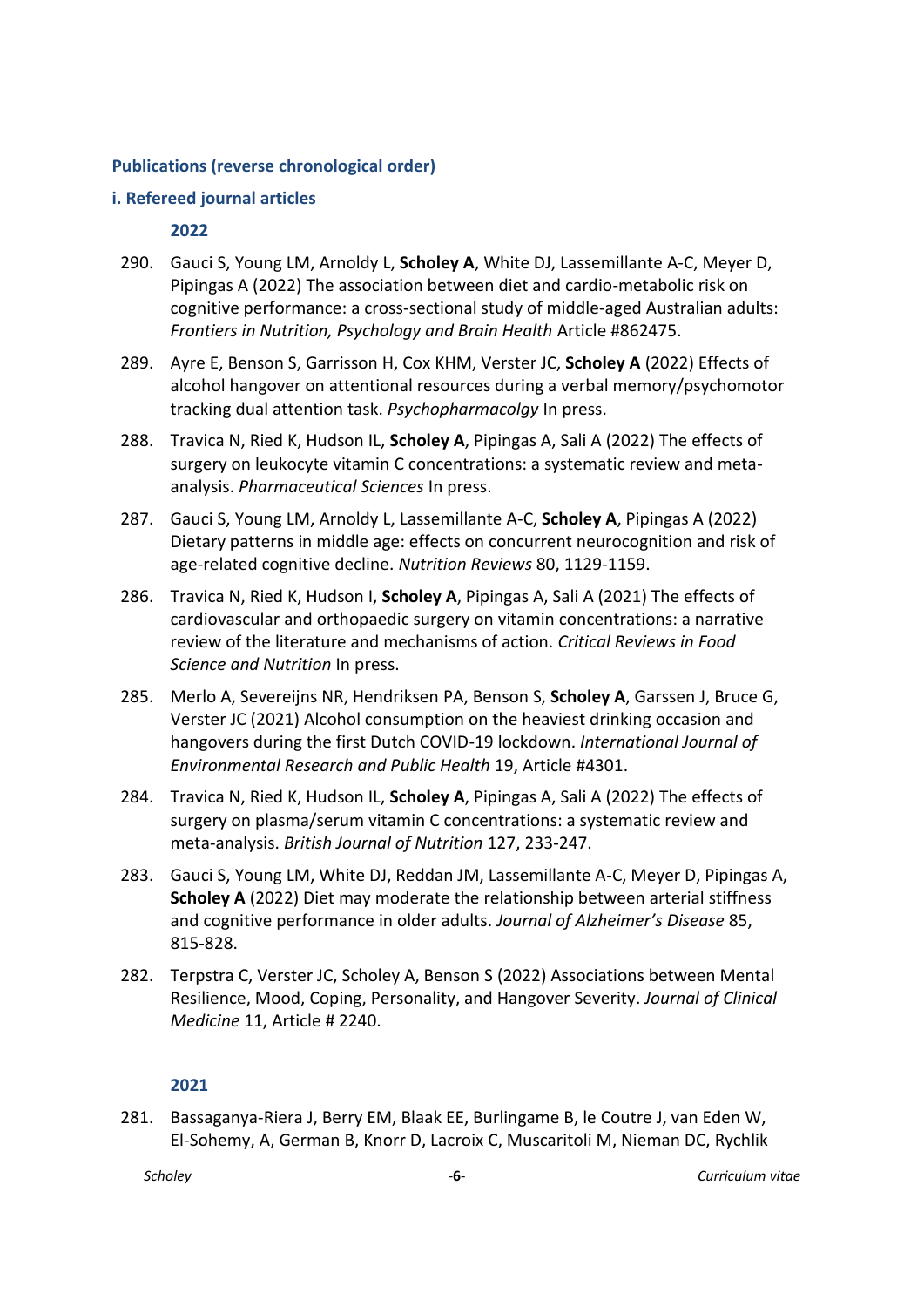M, **Scholey A**, Serafini M (2021) Goals in Nutrition Science 2020-2025. *Frontiers in Nutrition* 7, Article #606378.

- 280. Hepsomali P, Greyling A, **Scholey A**, Vauzour D (2021) Acute effects of polyphenols on human attentional processes: a systematic review and metaanalysis. *Frontiers in Neuroscience* Article #678769.
- 279. Coughlan G, Larsen R, Kim M, White D, Gillings R, Irvine M, **Scholey A**, Cohen N, Legido-Quigley C, Hornberger M, Minihane A-M (2021) APOE ε4 alters docosahexaenoic acid associations with preclinical markers of Alzheimer disease. *Brain Communications* 3, Article #fcab085.
- 278. Murray M, Dordevic AL, Cox K, **Scholey A**, Ryan L, Bonham MP (2021) Twelve weeks' treatment with a polyphenol-rich seaweed extract increased HDL cholesterol with no change in other biomarkers of chronic disease risk in overweight adults: a placebo-controlled randomised trial. *Journal of Nutritional Biochemistry* 96, Article #108777.
- 277. Verster JC, van Rossum CJI, **Scholey A** (2021) Unknown safety and efficacy of alcohol hangover treatments puts consumers at risk. *Addictive Behaviors* 122, Article #107029.
- 276. Ayre E, **Scholey A**, White D, Devilly GJ, Kaufman J, Verster JC, Allen C, Benson S (2021) the relationship between alcohol hangover severity, sleep and cognitive performance; a naturalistic study. *Journal of Clinical Medicine* 10, Article #5691.
- 275. Benson S, Johnson SJ, Alford C, **Scholey A**, Verster JC (2021) A cross-cultural comparison of the effects of alcohol mixed with energy drink (AMED) consumption on overall alcohol consumption and related consequences. *International Journal of Environmental Research and Public Health* 18., Article #7579.
- 274. Merlo A, Severeijns NR, Saah Benson S, **Scholey A**, Garssen J, Bruce G, Verster JC (2021) Mood and changes in alcohol consumption in young adults during COVID-19 lockdown: A model explaining associations with perceived immune fitness and experiencing COVID-19 symptoms. *International Journal of Environmental Research and Public Health* 18, Article #10028.
- 273. Tardy A-L, Bois de Fer B, Cañigueral S, Kennedy D, **Scholey A**, Hitier S, Aran A, Pouteau E (2021) Reduced self-perception of fatigue after supplementation with Panax ginseng root extract (G115®) formulated with vitamins and minerals– An open-label study. *International Journal of Environmental Research and Public Health* 12, Article #6257.
- 272. Garrisson H, **Scholey A**, Ogden E, Benson S (2021) The effects of alcohol intoxication on cognitive functions critical for driving: a systematic review. *Accident Analysis and Prevention* 154, Article #106052.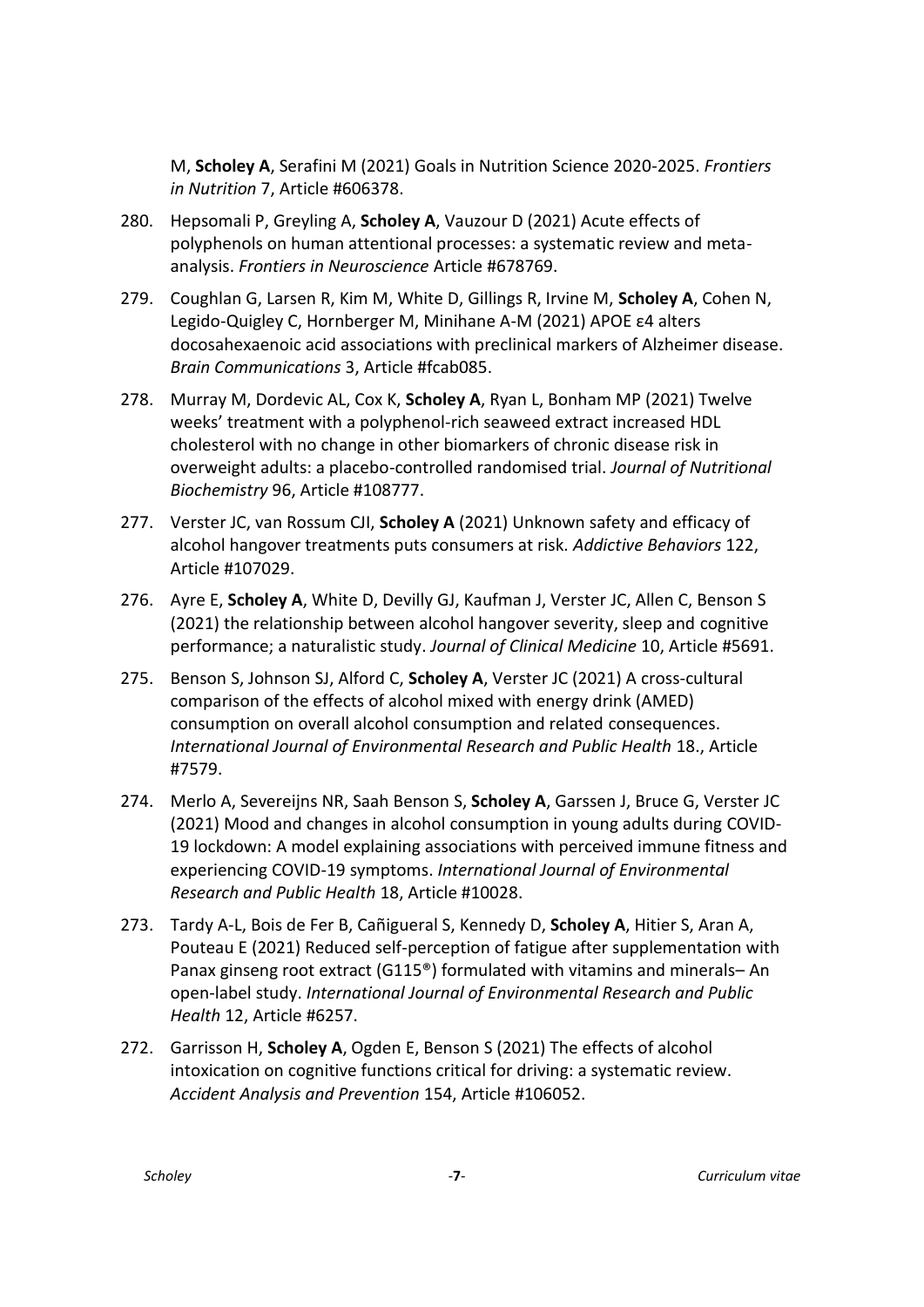- 271. Johnson SJ, Benson S, **Scholey A**, Alford C, Verster JC (2021) Risk-taking behavior and the consumption of alcohol mixed with energy drink. *International Journal of Environmental Research and Public Health* 18, Article #5315.
- 270. Verster JC, Severeijns NR, Sips ASM, Saeed HM, Benson S, **Scholey A**, Bruce G (2021) Alcohol hangover across the lifespan: impact of sex and age. *Alcohol and Alcoholism* 56, 589-598.
- 269. Ong S, Bondonno NP, Downey LA, **Scholey A**, Smith MA, Stough C, Blekkenhorst LC, Woodman R, Croft K, Hodgson JM, Bondonno CP (2021) Effects of chewing gum on nitric oxide metabolism, markers of cardiovascular health and neurocognitive performance after a nitrate-rich meal. *Journal of the American College of Nutrition* DOI: 10.1080/07315724.2020.1869119
- 268. Kiani P, **Scholey A**, Dahl TA, McMann L, Iversen JM, Verster JC (2021) In vitro assessment of the antiviral activity of ketotifen, indomethacin and naproxen, alone and in combination, against SARS-CoV-2. *Viruses* 13, Article #558.
- 267. van de Loo AJAE, Raasveld J, Hogewoning A, de Zeeuw R, Bosma ER, Bouwmeester NH, Lukkes M, Karen Knipping K, Mackus M, Kraneveld AD, Brookhuis KA, Garssen J, **Scholey A**, Verster JC (2021) Immune responses after heavy alcohol consumption: cytokine concentrations in hangover sensitive and hangover resistant drinkers. *Healthcare* 9, 395.
- 266. Benson S, **Scholey A**, Verster JC (2021) L-cysteine and the treatment of alcohol hangover: a commentary on Eriksson et al. (2020). *Alcohol and Alcoholism* 56, 628–629.
- 265. Verster JC, Arnoldy L, van de Loo AJAE, Kraneveld AD, Garssen J, **Scholey A** (2021) The impact of having a holiday or work in Fiji on perceived immune fitness. *Tourism and Hospitality* 2, 95-112.
- 264. Kiani P, Merlo A, Saeed HM, Benson S, Bruce G, Hoorn G, Kraneveld AD, van de Loo AJAE, Severeijns N, Sips A, **Scholey A**, Garssen J, Verster JC (2021) Immune fitness, and the psychosocial and health consequences of the COVID-19 pandemic lockdown in The Netherlands: methodology and design of the CLOFIT study. *European Journal of Investigation in Health, Psychology and Education* 11, 199-218.
- 263. Verster JC, **Scholey A**, Dahl TA, Iversen JM (2021) A comparison of the antinociceptive properties of SJP-005 and morphine in rats. *Pharmaceutics* 13, Article #243.
- 262. Verster JC, **Scholey A**, Dahl TA, Jacqueline M. Iversen JM (2021) Functional observation after morphine withdrawal: effects of SJP-005. *Psychopharmacology* 238, 1449–1460.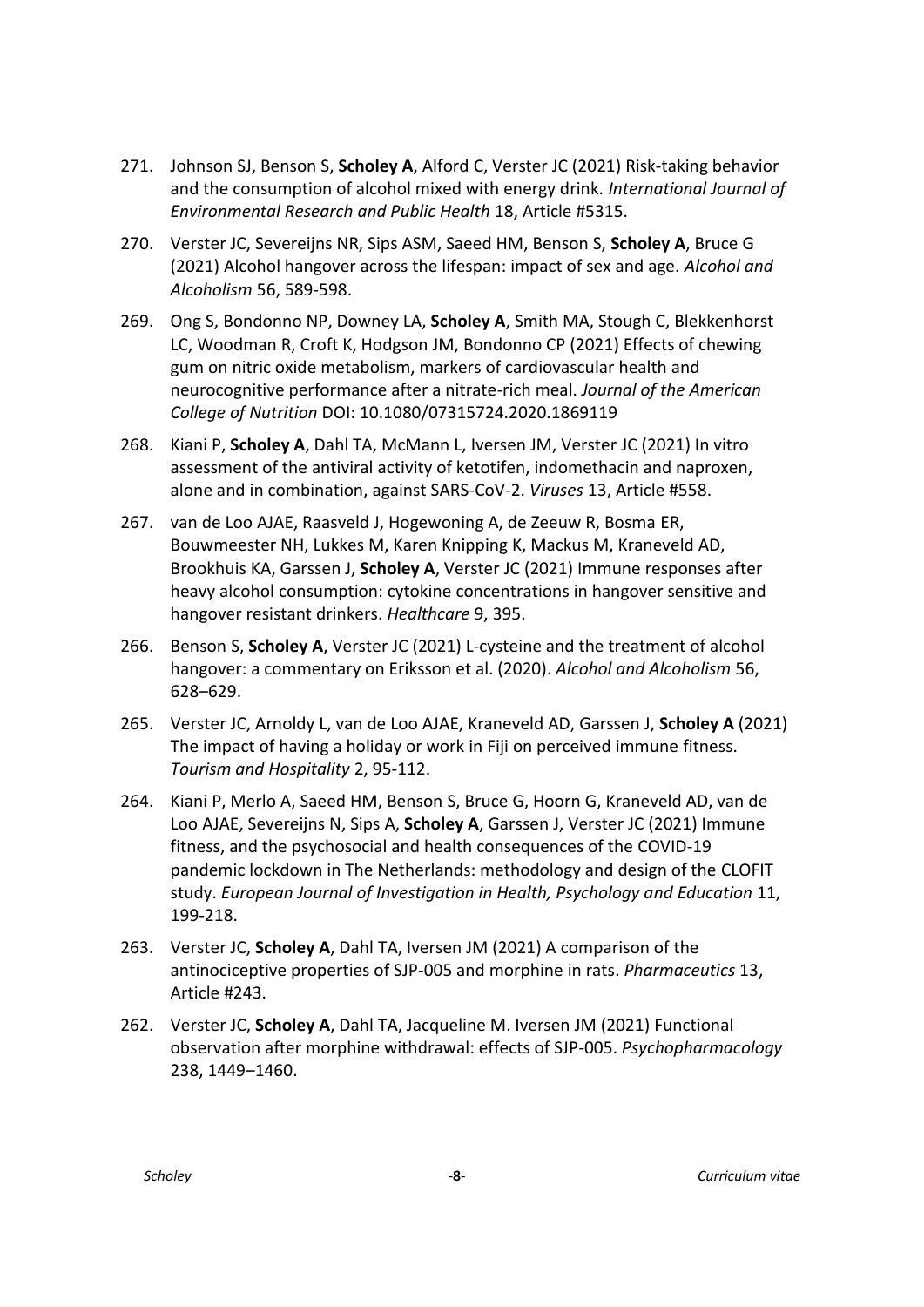261. Travica N, Ried K, Hudson IL, **Scholey A**, Pipingas A, Sali A (2021) The effects of surgery on plasma Vitamin C concentrations and cognitive function: a protocol for a prospective, observational study. *Nutrition and Health* 27, 283–292.

- 260. Verster JC, Arnoldy L, Benson S, **Scholey A**, Stock A-K (2020) The Alcohol Hangover Research Group: Ten Years of Progress in Research on the Causes, Consequences, and Treatment of the Alcohol Hangover. *Journal of Clinical Medicine* 9, Article #3670.
- 259. Young LM, Gauci S, **Scholey A**, White DJ, Pipingas A (2020) Self-selection bias: An essential design consideration for nutrition trials in healthy populations. *Frontiers in Nutrition* 7, Article #587983.
- 258. Cox KHM, White DJ, Pipingas A, Poorun K, **Scholey A** (2020) Further evidence of benefits to mood and working memory from lipidated curcumin in healthy older people: a 12-week, double-blind, placebo-controlled, partial replication study. *Nutrients* 12, article #1678.
- 257. Young LM, Gauci S, **Scholey A**, White DJ, Lassemillante A-C, Meyer D, Pipingas A (2020) Self-reported diet quality differentiates nutrient intake, blood nutrient status, mood, and cognition: implications for identifying nutritional neurocognitive risk factors in middle age. *Nutrients* 12, article #2964.
- 256. Peters R, White DJ, Cornwell BR, **Scholey A** (2020) Functional connectivity of the anterior and posterior hippocampus: differential effects of glucose in younger and older adults. *Frontiers in Aging Neuroscience* 12, article #8 [10 pages].
- 255. Marx W, **Scholey A**, Firth J, D'Cunha N, Lane M, Hockey M, Ashton MM, Cryan JF, O'Neil A, Naumovski N, Berk M, Dean OM, Jacka F (2020) Prebiotics, probiotics, fermented foods and cognitive outcomes: a meta-analysis of randomized controlled trials. *Neuroscience and Biobehavioral Reviews* 118, 472-484.
- 254. White DJ, Camfield DA, Ossoukhova A, Savage K, Le Cozannet R, Fança-Berthon P, **Scholey A** (2020) Effects of *Panax quinquefolius* (American ginseng) on the steady state visually evoked potential (SSVEP) during cognitive performance. *Human Psychopharmacology - Clinical and Experimental* Article #e2756.
- 253. Hepsomali P, Groeger JA, Nishihira J, **Scholey A** (2020) Effects of Oral Gamma-Aminobutyric Acid (GABA) Administration on Stress and Sleep in Humans: A Systematic Review. *Frontiers in Neuroscience* 14, 923-235.
- 252. Travica N, Ried K, Hudson IL, Sali A, **Scholey A**, Pipingas A (2020) The contribution of plasma and brain vitamin C on age and gender related cognitive differences: a mini-review of the literature. *Frontiers in Integrative Neuroscience* 14, Article #47.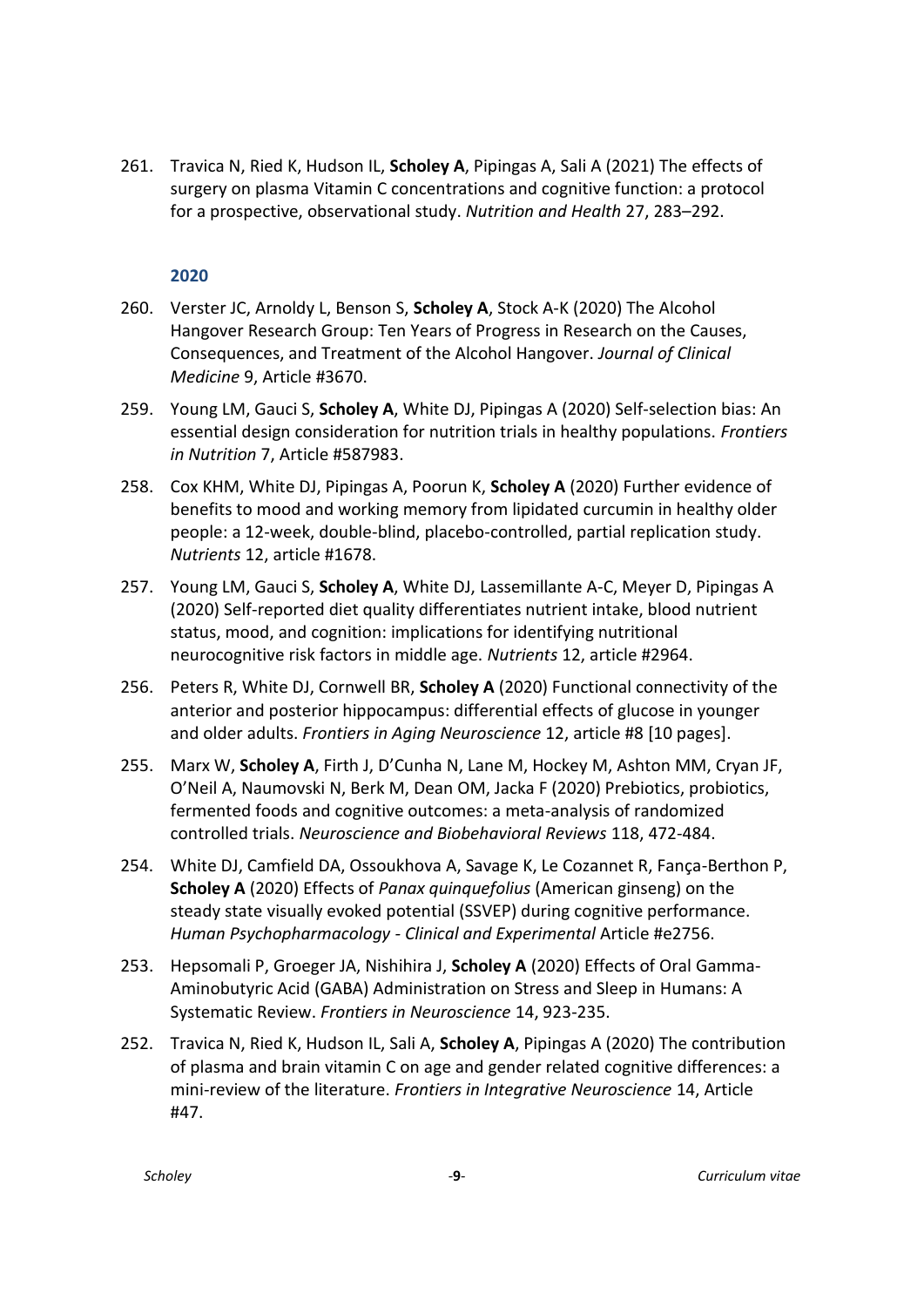- 251. Peters R, White DJ, **Scholey AB** (2020) Resting state fMRI reveals differential effects of glucose administration on central appetite signalling in young and old adults. *Journal of Psychopharmacology* 34, 304-314.
- 250. Stough C, **Scholey A**, Gentile-Rapinett G, Schmidt J, Goh A, Wesnes K, Kras M, Kwek K, Camfield D (2020) An evaluation of the cognitive effects of malt extract and sucrose in school-aged Malaysian children. *Bioactive Compounds in Health and Disease* 3, 179-193.
- 249. Benson S, Ayre E, Garrisson H, Wetherell M, **Scholey A** (2020) Alcohol hangover and multitasking: effects on mood, cognitive performance, stress reactivity and perceived effort. *Journal of Clinical Medicine* 9, article #1154.
- 248. **Scholey A**, Ayre E, Stock A-K, Verster J, Benson S (2020) Effects of Rapid Recovery on alcohol hangover severity: a double-blind, placebo-controlled, randomized, balanced crossover trial. *Journal of Clinical Medicine* 9, article #2175.
- 247. **Scholey A**, Benson S, Sela-Venter S, Mackus M, Moss M (2020) Oxygen administration and acute human cognitive enhancement: higher cognitive demand leads to a more rapid decay of transient hyperoxia. *Journal of Cognitive Enhancement* 4, 94-99.
- 246. van de Loo AJAE, Mackus M, Kwon O, Krishnakumar IM, Garssen J, Kraneveld A, **Scholey A**, Verster J (2020) The inflammatory response to alcohol consumption and its role in the development of alcohol hangover. *Journal of Clinical Medicine* 9, article #2081.
- 245. Mackus M, van de Loo AJAE, Garssen J, Kraneveld A, **Scholey A**, Verster J (2020) The role of alcohol metabolism in the pathology of alcohol hangover. *Journal of Clinical Medicine* 9, article #2913.
- 244. Mackus M, van de Loo AJAE, Garssen J, Kraneveld A, **Scholey A**, Verster J (2020) The association between ethanol elimination rate and hangover severity I*nternational Journal of Environmental Research and Public Health* 17, article #4324.
- 243. van de Loo AJAE, Kerssemakers N, **Scholey A**, Garssen J, Kraneveld A, Joris Verster J (2020) Perceived immune fitness, individual strength, and hangover severity. *International Journal of Environmental Research and Public Health* 17, article #4039.
- 242. Coates A, Morgillo S, Yandell C, **Scholey A**, Hill A, Buckley J, Dyer K (2020) Effect of a 12-week almond-enriched diet on biomarkers of cardiometabolic health, mood and cognitive performance in older overweight adults. *Nutrients* 12, article #1180.
- 241. Terpstra C, **Scholey A**, Verster JC, Benson S (2020) Prevalence of hangover resistance according to two methods for calculating estimated blood alcohol concentration (eBAC). *Journal of Clinical Medicine* 9, article #2823.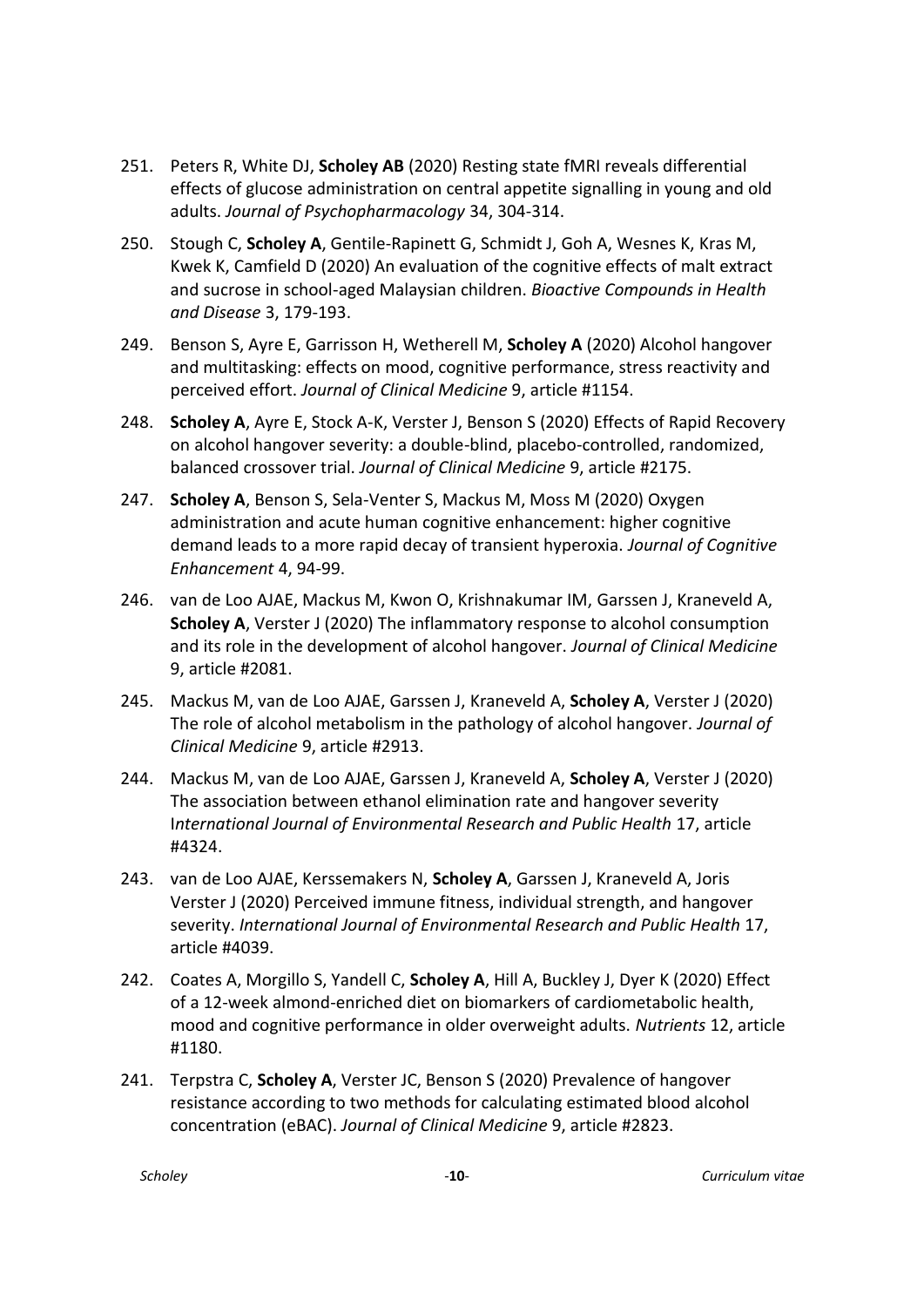- 240. Verster JC, **Scholey A,** van de Loo AJAE, Benson S, Stock A-K (2020) Updating the definition of the alcohol hangover. *Journal of Clinical Medicine* 9, article #823.
- 239. Kennedy G, Meyer D, Hardman RJ, Macpherson H, **Scholey AB**, Pipingas A (2020) Modelling modifiable predictors of age-related cognitive decline: Exercise, aortic stiffness and the importance of physical fitness. *Alzheimer's Disease Reports* 4, 79-89.
- 238. Travica N, Ried K, Pipingas A, Hudson I, Young D, **Scholey A**, Sali A (2020) The effects of knee arthroplasty on plasma Vitamin C concentrations and cognitive function: a case study. *Journal of Surgical Case Reports* 2020, article #rjaa111.
- 237. Hardman RJ, Meyer D, Kennedy G, Macpherson H, **Scholey AB**, Pipingas A (2020) Findings of a pilot study investigating the effects of Mediterranean diet and aerobic exercise on cognition in cognitively healthy older people living independently within aged care facilities: the Lifestyle Intervention in Independent Living Aged Care (LIILAC) study. *Current Developments in Nutrition* 4, article #nzaa077.
- 236. Peters R, White DJ, **Scholey AB** (2020) Fuel for thought? A systematic review of neuroimaging studies into glucose enhancement of cognitive performance. *Neuropsychology Review* 11, 1-17.
- 235. Verster JC, Dahl TA, **Scholey A**, Iversen JM (2020) The Effects of SJP-001 on alcohol hangover severity: a pilot study. *Journal of Clinical Medicine* 9, 932.
- 234. Tardy A-L, Pouteau E, Marquez D, Yilmaz C, **Scholey A** (2020) Vitamins and minerals for energy, fatigue and cognition: a narrative review of the biochemical and clinical evidence. *Nutrients* 12, 228-253.
- 233. Verster JC, van de Loo AJAE, Benson S, **Scholey A**, Stock A-K (2020) The assessment of overall hangover severity. *Journal of Clinical Medicine* 9, article #786.
- 232. Benson S, Verster J, **Scholey A** (2020) Consumption Patterns of Alcohol and Alcohol mixed with Energy Drinks in Australian Students and Non-Students. *Nutrients* 12, 149-160.
- 231. Travica N, Ried K, Hudson I, Sali A, **Scholey A**, Pipingas A (2020) Gender Differences in Plasma Vitamin C Concentrations and Cognitive Function: A Pilot Cross-Sectional Study on Healthy Adults. *Current Developments in Nutrition* 4, Article #p.nzaa038.
- 230. Palmer EOC, Arnoldy L, Ayre E, Benson S, Balikji S, Bruce G, Chen F, van Lawick van Pabst AE, van de Loo AJAE, van Rossum CJI, O'Neill S, **Scholey A**, Terpstra C, van Wijk M, Verster JC (2020) Proceedings of the 11th Alcohol Hangover Research Group meeting, in Nadi, Fiji. *Proceedings* 43, 1-9.
- 229. Verster JC, Kruisselbrink LD, Slot KA, Anogeianaki A, Adams S, Alford C, Arnoldy L, Ayre E, Balikji S, Benson S, Gillian Bruce, Lydia E Devenney, Frone MR, Gunn C,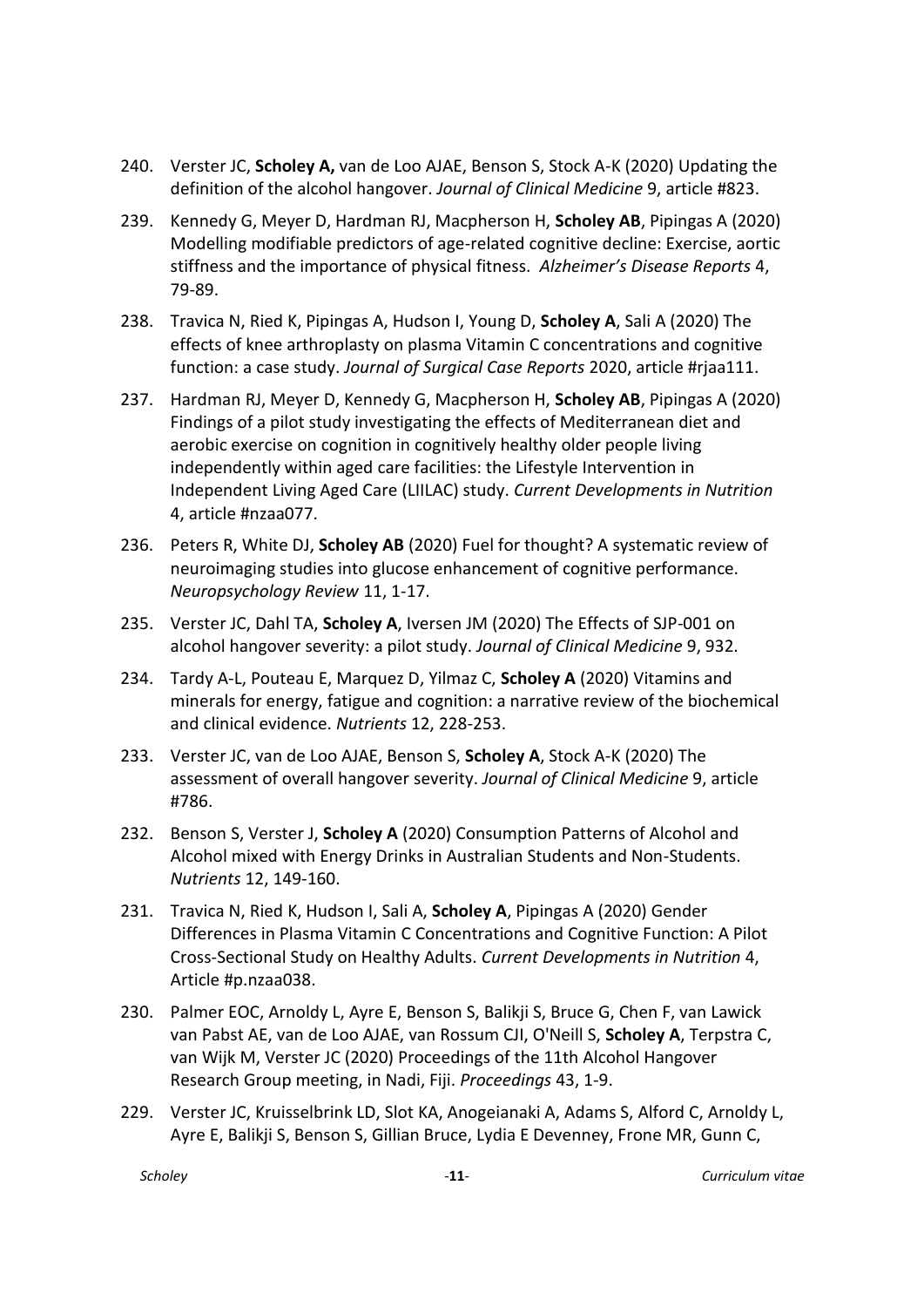Heffernan T, Hensel KO, Hogewoning H, Johnson SJ, van Lawick van Pabst AE, van de Loo AJAE, Mackus M, Merlo A, Murphy RJL, Owen L, Palmer E, van Rossum CJI, **Scholey A**, Terpstra C, Vatsalya V, Vermeulen SA, van Wijk M, Ann-Kathrin Stock A-K (2020) Sensitivity to experiencing alcohol hangovers: reconsideration of the 0.11% blood alcohol concentration (BAC) threshold for having a hangover. *Journal of Clinical Medicine* 9, 179-185.

228. Sarris J. Byrne G, Bousman C, Cribb, L, Savage K, Holmes O, Murphy J, Macdonald P, Short A, Nazareth S, Jennings E, Thomas S, Ogden E, Chamoli S, **Scholey A**, Stough C (2020) Kava for Generalized Anxiety Disorder: A 16-Week Double-Blind, Randomized, Placebo-Controlled Study. *Australian and New Zealand Journal of Psychiatry* 54, 288-297.

- 227. **Scholey A**, Benson S, Kaufman J, Terpstra C, Ayre E, Verster J, Allen C, Devilly G (2019) Effects of alcohol hangover on cognitive performance: findings from a field/internet mixed methodology study. *Journal of Clinical Medicine* 8, Article #440.
- 226. Verster JC, Slot K, Arnoldy L, van Lawick van Pabst A, van de Loo A, Benson S, **Scholey A** (2019) The association between alcohol hangover frequency and severity: evidence for reverse tolerance? *Journal of Clinical Medicine* 8, 1520- 1533.
- 225. Young L, Pipingas A, White D, Gauci S, **Scholey A** (2019) A systematic review and meta-analysis of B vitamin supplementation on depressive symptoms, anxiety and stress: effects on healthy and 'at-risk' individuals. *Nutrients* 11, 2232-2250.
- 224. Wilod-Versprille LJFW, van de Loo AJAE, Mackus M, Arnoldy L, Sulzer TAL, Vermeulen SA, Abdulahad S, Huls H, Baars T, **Scholey A**, Kraneveld AD, Garssen J, Verster JC (2019) Development and validation of the Immune Status Questionnaire (ISQ*). International Journal of Environmental Research and Public Health* 16, Article #4743.
- 223. Verster JC, van de Loo A, Adams S, Stock A-K, Benson S, **Scholey A**, Alford C, Bruce G (2019) Advantages and limitations of naturalistic study designs, and their implementation in alcohol hangover research. *Journal of Clinical Medicine* 8, 2160-2169.
- 222. Verster JC, Vermeulen SA, van de Loo AJAE, Balikji S, Kraneveld AD, Garssen J, **Scholey A** (2019) Dietary nutrient intake, alcohol metabolism, and hangover severity. *Journal of Clinical Medicine* 8, 1316 [17 pages].
- 221. Reddan JM, Macpherson H, White DJ, **Scholey A**, Pipingas A (2018) Examining the relationship between nutritional intake and the structural integrity of the brain in older adults without dementia. *Nutrition Research Reviews* 32, 79-98.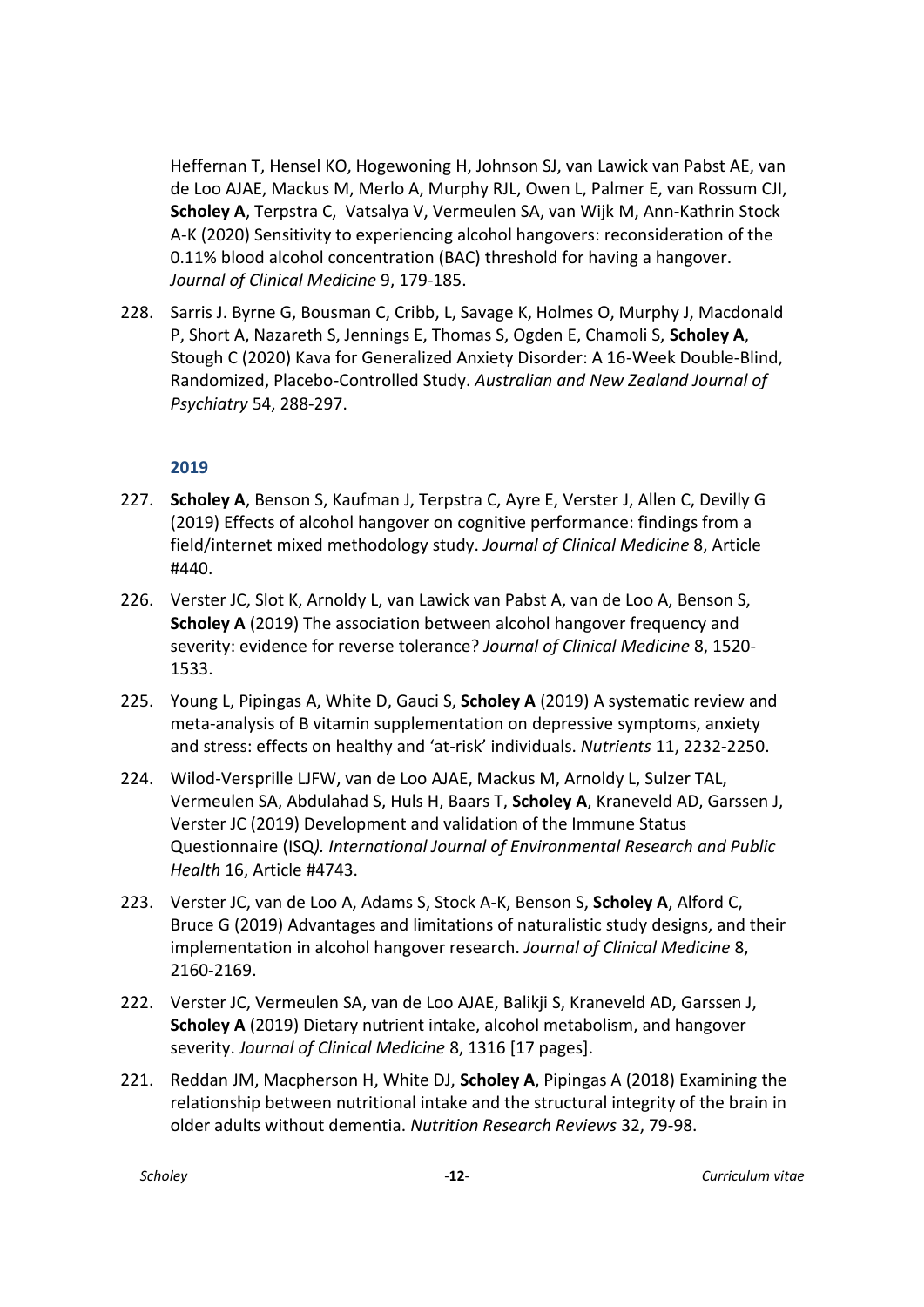- 220. Komanduri M, Gondalia S, **Scholey A**, Stough C (2019) The microbiome and cognitive aging: a review of mechanisms. *Psychopharmacology* 236, 1559-1571.
- 219. Gondalia S, Parkinson L, Stough C, **Scholey A** (2019) Gut microbiota and bipolar disorder: A review of mechanisms and potential targets for adjunctive therapy. *Psychopharmacology* 236, 1433-1443.
- 218. Camfield DA, Nolidin K, Savage K, Timmer J, Croft K, Fard MT, Simpson T, Downey L, **Scholey A**, Pipingas A, Deleuil S, Stough C (2019) Higher plasma levels of F2 isoprostanes are associated with slower psychomotor speed in healthy older adults. *Free Radical Research* 53, 1-10
- 217. Travica N, Ried K, Sali A, Hudson IL, **Scholey A**, Pipingas A (2019) Plasma vitamin C concentrations and cognitive function: a cross-sectional study. *Frontiers in Aging Neuroscience* 11, Article 72 [21 pages].
- 216. Cleeland C, Pipingas A, **Scholey A**, White D (2019) Neurochemical changes in the aging brain: a systematic review. *Neuroscience and Biobehavioral Reviews* 98, 306-319.
- 215. Benson S, Tiplady B, **Scholey A** (2019) Attentional and working memory performance following alcohol and energy drink: a randomised, double-blind, placebo-controlled, factorial design laboratory study. *PLoS One* 14, Article #e0209239 [17 pages].
- 214. Stough C, Pipingas A, Camfield D, Nolidin K, Savage K, Deleuil S, **Scholey A** (2018) Increases in total cholesterol and low density lipoprotein associated with decreased cognitive performance in healthy elderly adults. *Metabolic Brain Disease* 34, 477-484.
- 213. Simpson T, Deleuil, S, Echeverria, N, Komanduri, M, MacPherson, H, Suo C, Gondalia, S, Fard, M.T, Pipingas, A, **Scholey A**, Stough C (2019 The Australian Research Council Longevity Intervention (ARCLI) study protocol (ANZCTR12611000487910) addendum: Neuroimaging and gut microbiota protocol. *Nutrition Journal* 18, 1 [9 pages].

- 212. **Scholey A** (2018) Nutrients for neurocognition in health and disease: measures, methodologies and mechanisms. *Proceedings of the Nutrition Society* 77, 73-83.
- 211. **Scholey A** (2018) Melissa and me. *The Psychologist* 31, 38-39.
- 210. Irvine MA, **Scholey A**, King R, Gillings R, Vauzour D, Demichele SJ, Das T, Sutton BP, Cassidy A, Pipingas A Potter JF, Johnson G, White D, Larsen R, Cohen NJ, Minihane A (2018) The Cognitive Ageing, Nutrition and Neurogenesis trial: design and progress. *Alzheimer's & Dementia: Translational Research & Clinical Interventions* 4, 591-601.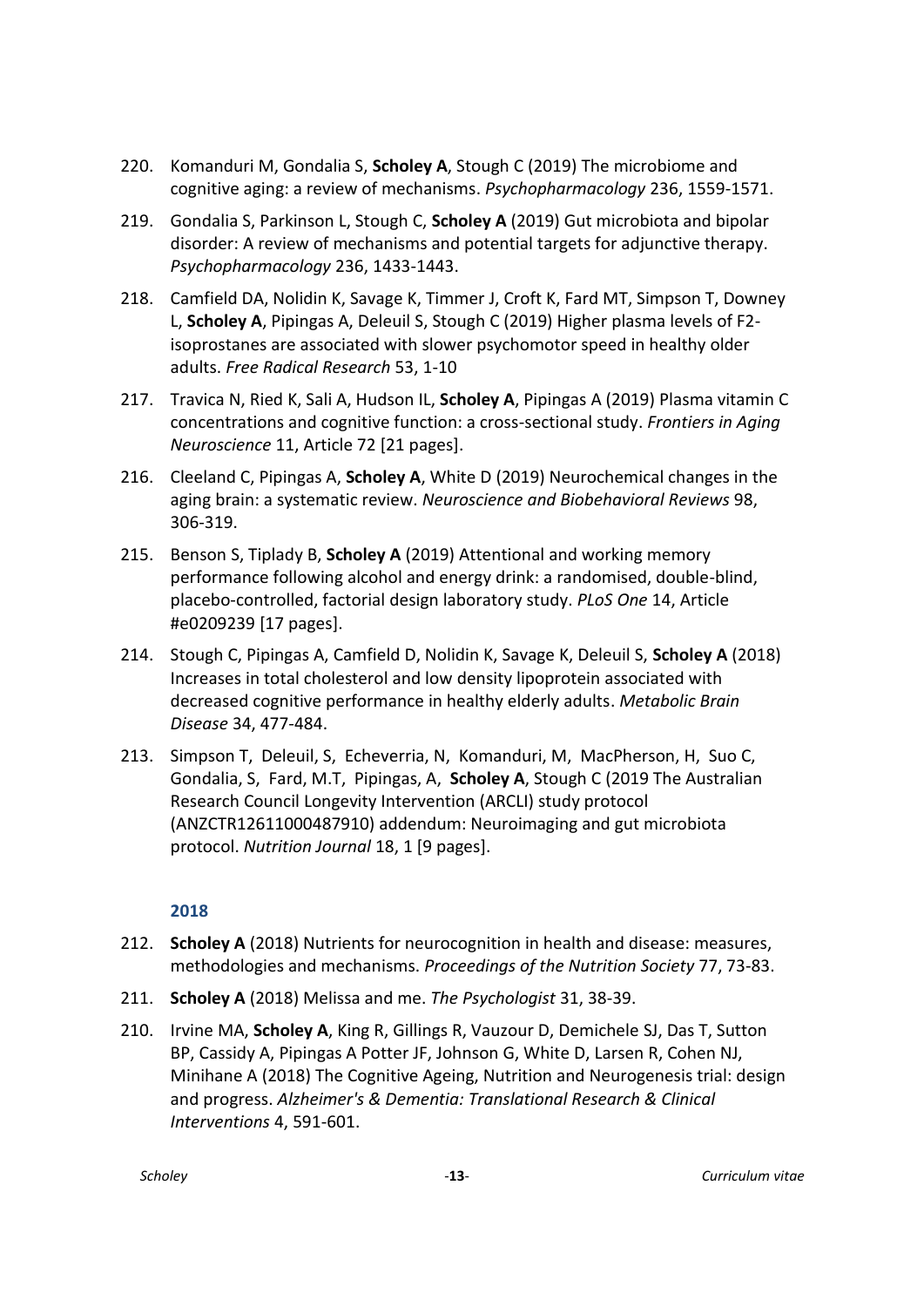- 209. **Scholey A** (2018) Vitamin and mineral supplements: The importance of vitamin B status in health and wellbeing. *Australian Journal of Pharmacy* 99, 58-64.
- 208. Murray M, Dordevic AL, Cox KHM, **Scholey A**, Ryan L, Bonham MP (2018) A study protocol for a double blind randomised controlled trial investigating the impact of 12 weeks' supplementation with a polyphenol-rich marine algal extract on cholesterol levels in adults with hypercholesterolaemia. *BMJ Open* 8, e022195 [10 pages].
- 207. van de Loo AJAE, van Schrojenstein Lantman M, Mackus M, **Scholey A**, Verster JC (2018) Impact of mental resilience and perceived immune functioning on the severity of alcohol hangover. *BMC Research Notes* 11:526 [4 pages].
- 206. **Scholey A**, Benson S, Johnson S, Alford C, Godefroy S, Verter JC (2018) Why meta is better: A reply to Linden-Carmichael et al. *Human Psychopharmacology - Clinical and Experimental* 33, e2663 [4 pages].
- 205. van de Loo AJAE, Mackus M, van Schrojenstein Lantman M, Kraneveld AD, Brookhuis K, Garssen J, **Scholey A**, Verster JC (2018) Susceptibility to alcohol hangovers: the association with self-reported immune status. *International Journal of Environmental Research and Public Health* 15, 1286 [8 pages].
- 204. Ogden EDJ, Verster JC, Hayley AC, Downey LA, Hocking B, Stough CK, **Scholey AB**, Bonomo Y (2018) When should the driver with a history of substance misuse be allowed to return to the wheel? A review of the Substance Misuse section of the Australian national guidelines. *Internal Medicine Journal* 48, 908-915.
- 203. Kennedy G, Meyer D, Hardman RJ, Macpherson H, **Scholey AB,** Pipingas A (2018) Physical fitness and aortic stiffness explain the reduced cognitive performance associated with increasing age in older people. *Journal of Alzheimer's Disease* 63, 1307-1316.
- 202. Merlo A, Adams S, Benson S, Devenney L, Gunn C, Iversen J, Johnson S, Mackus M, **Scholey A**, Stock A-K, van de Loo AJAE, Lantman van Schrojenstein M, Wilod Versprille LJF, Verster JC (2018) Proceeding of the 9th Alcohol Hangover Research Group Meeting. *Current Drug Abuse Reviews* 11, 68-75.
- 201. Verster J, van Schrojenstein Lantman M, Mackus M, van de Loo A, Garssen J, **Scholey A** (2018) Differences in the temporal typology of alcohol hangover. *Alcoholism: Clinical and Experimental Research* 42, 691-697.
- 200. Reddan JM, White DJ, Macpherson H, **Scholey A**, Pipingas A (2018) Glycerophospholipid supplementation as a potential intervention for supporting cerebral structure in older adults. *Frontiers in Aging Neuroscience* 10, article 49 [26 pages].
- 199. Downey LA, Simpson T, Trimmer J, Nolidin K, Croft K, Wesnes KA, **Scholey A**, Deleuil S, Stough C (2018) Impaired verbal episodic memory in healthy older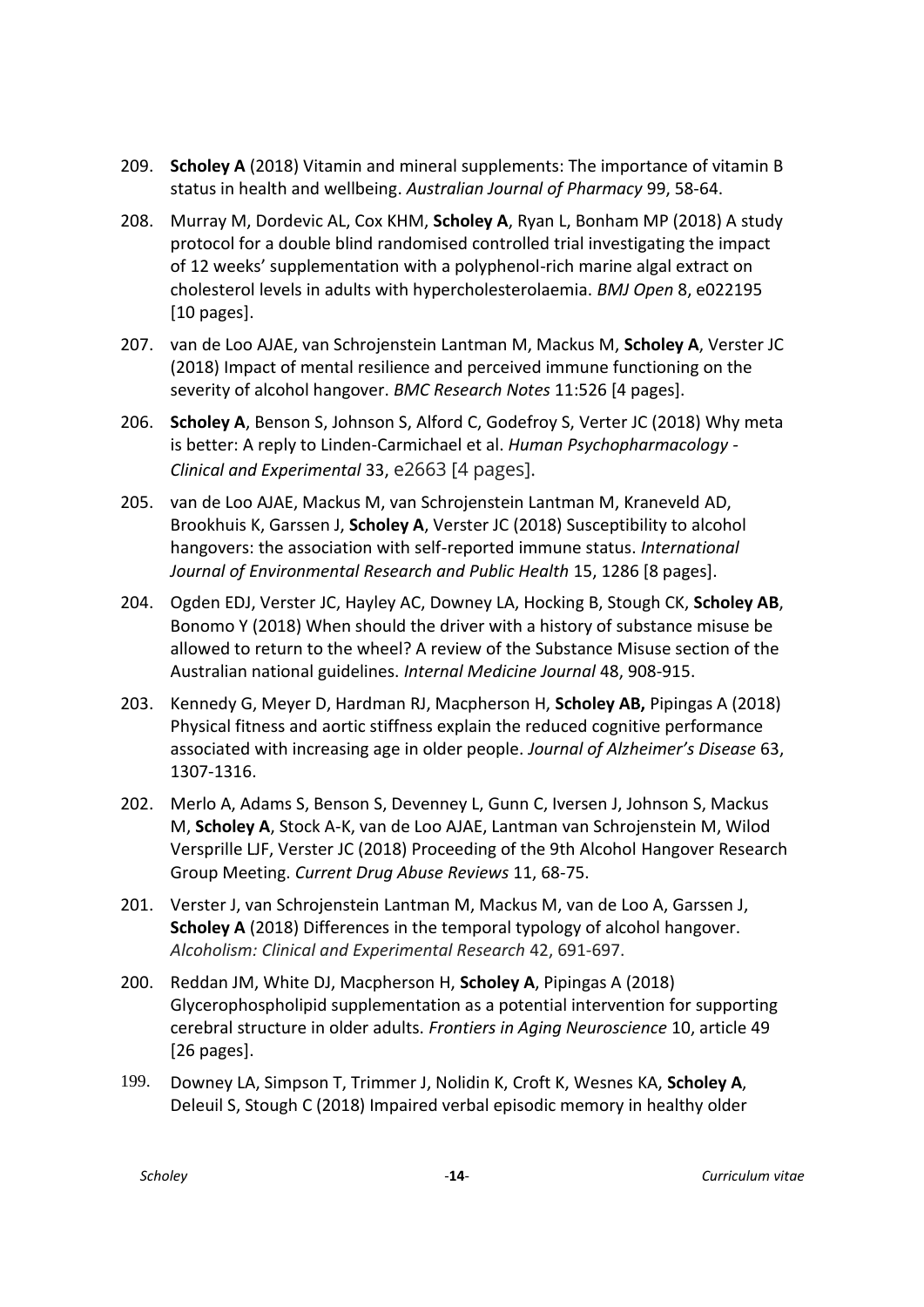adults is marked by increased F2-Isoprostanes. *Prostaglandins, Leukotrienes and Essential Fatty Acids* 129, 32-37.

- 198. Hardman RJ, Meyer D, Kennedy G, Macpherson H, **Scholey AB**, Pipingas A (2018) The association between adherence to a Mediterranean style diet and cognition in older people: The impact of medication. *Clinical Nutrition* 37, 2156-2165.
- 197. Verster JC, Benson S, Johnson S, Alford C, Godefroy-Benrejeb S, **Scholey A** (2018) Alcohol mixed with energy drink (AMED): a critical review and meta-analysis. *Human Psychopharmacology - Clinical and Experimental* 33, e2650 [19 pages].

#### **2017**

- 196. Travica N, Ried K, Sali A , **Scholey A**, Hudson I, Pipingas A (2017) Vitamin C status and cognitive function: A systematic review. *Nutrients* 9, 960-981.
- 195. Tipple C, Benson S, **Scholey A** (2017) A review of the physiological factors associated with an alcohol-Induced hangover. *Current Drug Abuse Reviews* 9, 93- 98.
- 194. **Scholey A**, Benson S, Gibbs A Perry N, Sarris J, Murray G (2017) Exploring the effect of Lactium™ and Zizyphus complex on sleep quality: A double-blind, randomised placebo-controlled trial. *Nutrients* 9, 154-168.
- 193. Verster JC, Mackus M, van de Loo A, Garssen J, **Scholey A** (2017) The breathtaking truth about breath alcohol readings of zero. *Addictive Behaviors* 70, 23-26.
- 192. White DJ, Camfield DA, Maggini S, Pipingas A, Silberstein R, Stough C, **Scholey A** (2017) The effect of a single dose of multivitamin and mineral combinations with and without guaraná on functional brain activity during a continuous performance task. *Nutritional Neuroscience* 20, 8-22.
- 191. Kennedy G, Hardman RJ, Macpherson H, **Scholey AB**, Pipingas A (2017) How does exercise reduce the rate of age-associated cognitive decline? A review of potential mechanisms. *Journal of Alzheimer's Disease* 55, 1-18. [winner of the 2018 Alzheimer prize and medal].
- 190. Kean JD, Sarris J, **Scholey AB**, Silberstein R, Downey LA, Stough C (2017) Reduced inattention and hyperactivity and improved cognition after marine oil extract (PCSO-524®) supplementation in children and adolescents with clinical and subclinical symptoms of attention-deficit hyperactivity disorder (ADHD): a randomised, double-blind, placebo-controlled trial. *Psychopharmacology* 234, 403-420.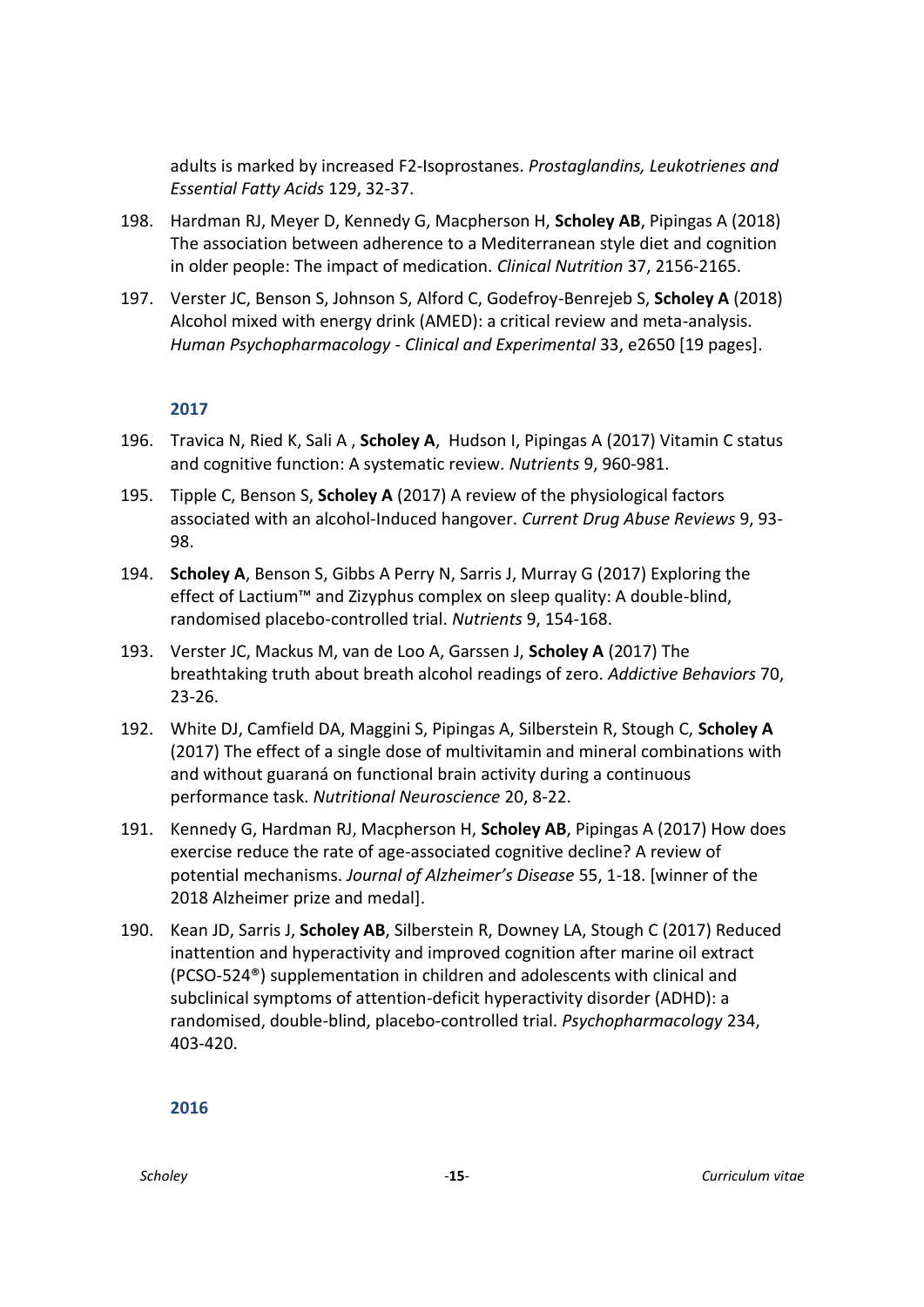- 189. White DJ, Cox KHM, Hughes ME, Pipingas A, Peters R, **Scholey AB** (2016) Functional brain activity changes after four weeks supplementation with a multivitamin/mineral combination: A randomized, double-blind, placebo-controlled trial exploring functional Magnetic Resonance Imaging and Steady-State Visual Evoked Potentials during working memory. *Frontiers in Aging Neuroscience* 8, 288
- 188. Macpherson H, Rowsell R, Cox K, Reddan J, Meyer D, **Scholey A**, Pipingas A (2016) The effects of four weeks multivitamin supplementation on mood in healthy older women: A randomised controlled trial. *Evidence-Based Complementary and Alternative Medicine* Article ID 3092828, 11 pages.
- 187. Kure CE, Rosenfeldt FL, **Scholey AB**, Pipingas A, Kaye DM, Bergin PJ, Croft KD, Wesnes KA, Myers SP, Stough CK (2016) Relationships between cognitive function and cerebral blood flow, oxidative stress and inflammation, in older heart failure patients. *Journal of Cardiac Failure* 22, 548–559.
- 186. Hardman RJ, Kennedy G, Macpherson H, **Scholey AB**, Pipingas A (2016) Adherence to a Mediterranean-style diet and effects on cognition in adults: A qualitative evaluation and systematic review of longitudinal and prospective trials. *Fontiers in Nutrition* 3, 22
- 185. Thomas J, Bramley A, Thomas C, Radcliffe J, Kouris-Blazos A, Radford B, **Scholey A**, Pipingas A, Parletta N, Itsiopoulos C (2016) Controversies in omega-3 efficacy and novel concepts for application (invited review) *Journal of Nutrition and Intermediary Metabolism* 5, 11-22.
- 184. Mackus M, van de Loo AJAE, Benson S, **Scholey A**, Verster JC (2016) Consumption of caffeinated beverages and the awareness of their caffeine content among Dutch students. *Appetite* 103, 353-357.
- 183. Wong RHX, Nealon RS, **Scholey A**, Howe PR (2016) Low dose resveratrol improves cerebrovascular function in type 2 diabetes mellitus. *Nutrition, Metabolism & Cardiovascular Diseases* 26, 393-399.
- 182. White D, De Klerk S, Woods W, Gondalia S, Noonan C, **Scholey A** (2016) Antistress, behavioural, and magnetoencephalography effects of an l-theanine-based nutrient drink: a randomised, double-blind, placebo-controlled, crossover trial. *Nutrients* 19, 53 (19 pages).
- 181. Verster J, Benson S, Johnson S, **Scholey A**, Alford C (2016) Mixing alcohol with energy drink (AMED) and total alcohol consumption: a systematic review and meta-analysis. *Human Psychopharmacology - Clinical and Experimental* 31, 2-10.
- 180. Steiner GZ, Yeung A, Liu J-X, Camfield DA, de Blasio FM, Pipingas A, **Scholey AB**, Stough C, Chang DH (2016) The effect of Sailuotong (SLT) on neurocognitive and cardiovascular function in healthy adults: a randomised, double blind, placebo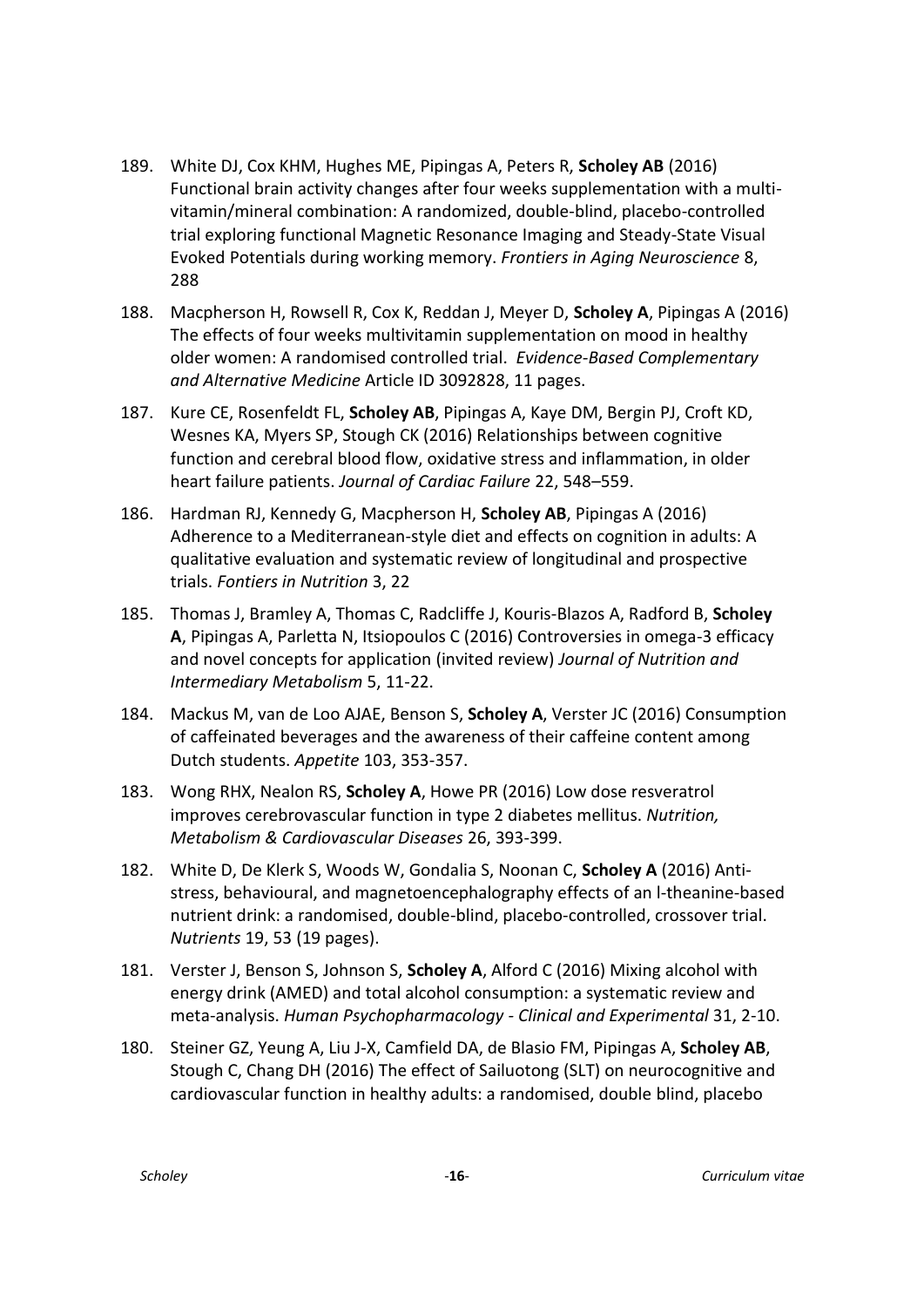controlled crossover pilot triall*. BMC Complementary and Alternative Medicine* 16, 15 (13 pages).

179. Mackus M, Adams S, Barzilay A, Benson S, Blau L, Iversen J, Johnson SJ, Keshavarzian A, **Scholey A**, Smith GS, Trela C, Vatsalya V, Verster JC (2017) Proceeding of the 8th Alcohol Hangover Research Group Meeting. *Current Drug Abuse Reviews* 9, 106-112.

- 178. **Scholey A**, Camfield D, Macpherson H, Owen L, Nguyen P, Stough C, Riby L (2015) Hippocampal involvement in glucose facilitation of recognition memory: eventrelated potential components in a dual-task paradigm. *Nutrition and Aging* 3, 9- 20.
- 177. Pipingas A, Sinclair A, Croft KD, Januszewski AS, Jenkins AJ, Mori TA, Cockerell R, Grima NA, Stough C, **Scholey A**, Myers SP, Sali A, Pase MP (2016) Fish oil and multivitamin supplementation reduces oxidative stress but not inflammation in healthy older adults: A randomized controlled trial . *Journal of Functional Foods*  19, Part B, 949–957.
- 176. Savage KM, Stough CK, Byrne GJ, **Scholey AB**, Bousman C, Murphy J, Macdonald P, Suo C, Hughes M, Thomas S, Teschke R, Xing C, Sarris J (2015) Kava for the Treatment of Generalised Anxiety Disorder (K-GAD): Study protocol for a randomized, controlled trial. *Trials* 16, 493 (13 pages).
- 175. White DJ, Cox KHM, Peters R, Pipingas A, **Scholey AB** (2015) Effects of 4 weeks supplementation with a multi-vitamin/mineral preparation on mood and blood biomarkers in young adults: A randomised, double-blind, placebo controlled trial. *Nutrients* 7, 9005–9017.
- 174. Neale C, Johnston P, Hughes M, **Scholey A** (2015) Functional activation during the Rapid Visual Information Processing task in a middle aged cohort: an fMRI study. *PLoS ONE* 10, e0138994.
- 173 Alford C, **Scholey A**, Verster J (2015) Energy drinks mixed with alcohol: are there any risks? *Nutrition Reviews* 73, 796-798.
- 172. Chang D, Steiner G, Yeung A, De Blasio F, Pipingas A, **Scholey A**, Stough C (2015) Sailuotong (SLT), a standardised Chinese herbal medicine formula enhances working memory in healthy adults: a pilot study. *Integrative Medicine Research* 4, 1-14.
- 171. **Scholey A**, Gibbs A, Neale C, Perry N, Ossoukhova A, Bilog V, Kras M, Scholz C, Sass M, Buchwald-Werner S (2015) Investigation of a *Melissa officinalis* special extract on Cognition II: Human study - Lemon balm extract administered in confectionary bars. *Agro Food Industry Hi-Tech* 26, 12-14.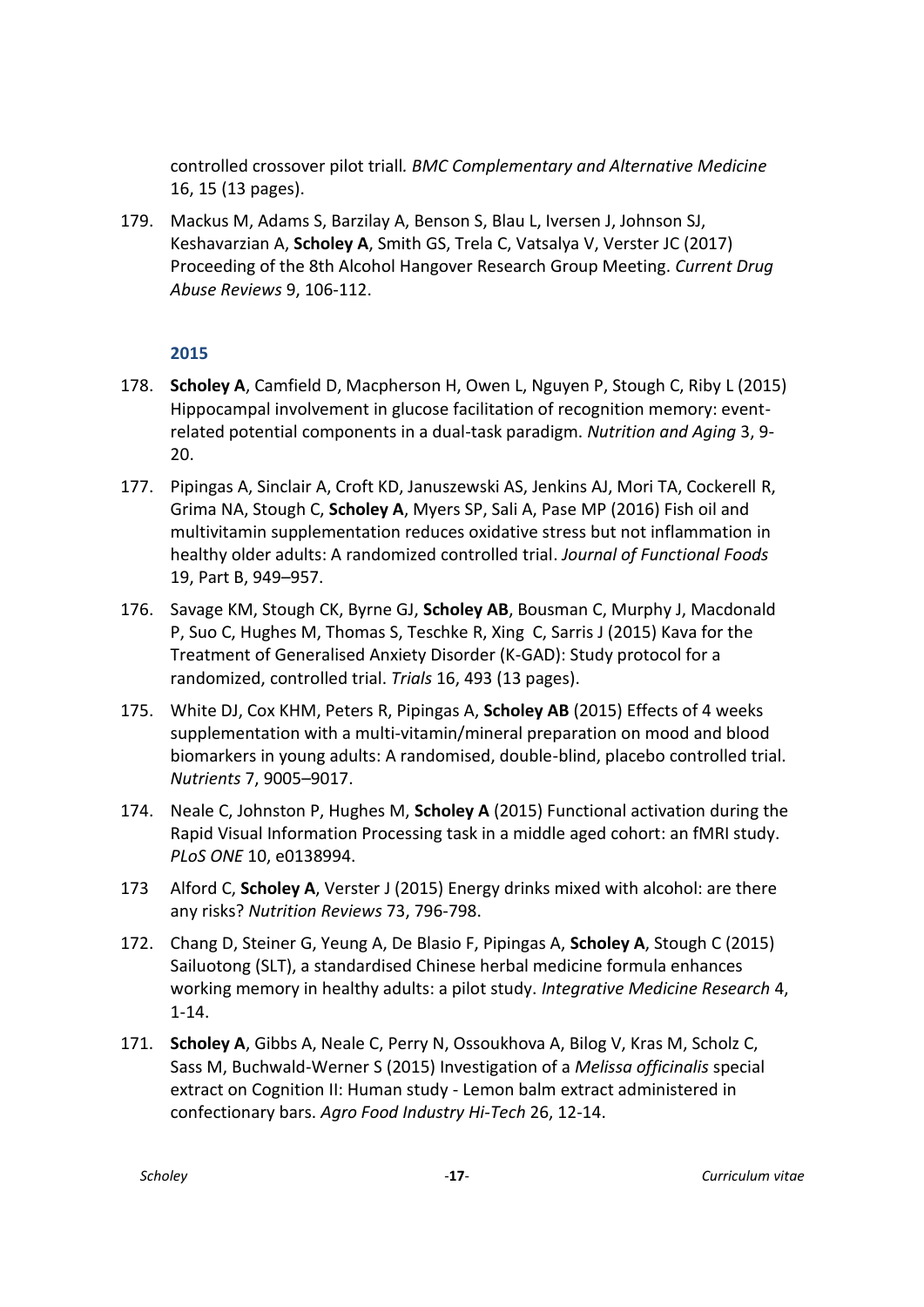- 170. Cox C, Pipingas A, **Scholey A** (2015) Investigation of the effects of solid lipid curcumin on cognition and mood in a healthy older population. *Journal of Psychopharmacology* 29, 642-651.
- 169. Sarris J, Logan AC, Akbaraly TN, Amminger P, Balanzá-Martínez, V, Freeman MP, Hibbeln J, Matsuoka Y, Mischoulon D, Mizuoue T, Nanri A, Nishi D, Ramsey D, Rucklidge J, Sanchez-Villegas A, **Scholey A**, Su K-P, Jacka FN (2015) International Society for Nutritional Psychiatry Research consensus position statement: nutritional medicine in modern psychiatry. *World Psychiatry* 14, 370-371.
- 168. Hardman RJ, Kennedy G, Macpherson H, **Scholey AB**, Pipingas A (2015) A randomised controlled trial investigating the effects of Mediterranean diet and aerobic exercise on cognition in cognitively healthy older people living independently within aged care facilities: the Lifestyle Intervention in Independent Living Aged Care (LIILAC) study protocol. *Nutrition Journal* 14, article # 53.
- 167. Massee LA, Ried K, Pase M, Travica N, Yoganathan J, **Scholey A**, Macpherson H, Kennedy G, Sali A, Pipingas A (2015) The acute and sub-chronic effects of cocoa flavanols on mood, cognitive and cardiovascular health in young healthy adults: A randomized, controlled trial. *Frontiers in Pharmacology* 6, 93.
- 166. Kean JD, Kaufman J, Lomas J, Goh A, White D, Simpson D, **Scholey A**, Singh H, Sarris J, Zangara A, Stough C (2015) A Randomized Controlled Trial Investigating the Effects of a Special Extract of Bacopa monniera (CDRI 08) on Hyperactivity and Inattention in Male Children and Adolescents: BACHI Study Protocol (ANZCTRN12612000827831). *Nutrients* 7, 9931-9945.
- 165. Macpherson H, Rowsell R, Cox KMH, **Scholey A**, Pipingas A (2015) Acute mood but not cognitive improvements following administration of a single multivitamin and mineral supplement in healthy women aged 50 and above: a randomised controlled trial. *Age* 37, 1-10.
- 164. Lee J, Pase MP, Pipingas A, Raubenheimer J, Thurgood M, Villalon L, Macpherson H, Gibbs A, **Scholey A** (2015) Switching to a 10-day Mediterranean-style diet improves mood and cardiovascular function in a controlled crossover study. *Nutrition* 31, 647-652.
- 163. Ossoukhova A, Owen L, Savage K, Meyer M, Ibarra A, Roller M, Pipingas A, Wesnes K, **Scholey A** (2015) Improved working memory performance following administration of a single dose of American ginseng (*Panax quinquefolius L.*) to healthy middle-age adults. *Human Psychopharmacology - Clinical and Experimental* 30, 108–122.
- 162. Gondalia S, **Scholey A** (2015) Gastrointestinal microbiota, diet and brain functioning. *Microbiology Australia* 3, 25-28.
- 161. Pase MP, Grima A, Cockerell R, Stough C, **Scholey A**, Sali A, Pipingas A (2015) The effects of Omega-3 fish oils and multivitamins on cognitive and cardiovascular

*Scholey* -**18**- *Curriculum vitae*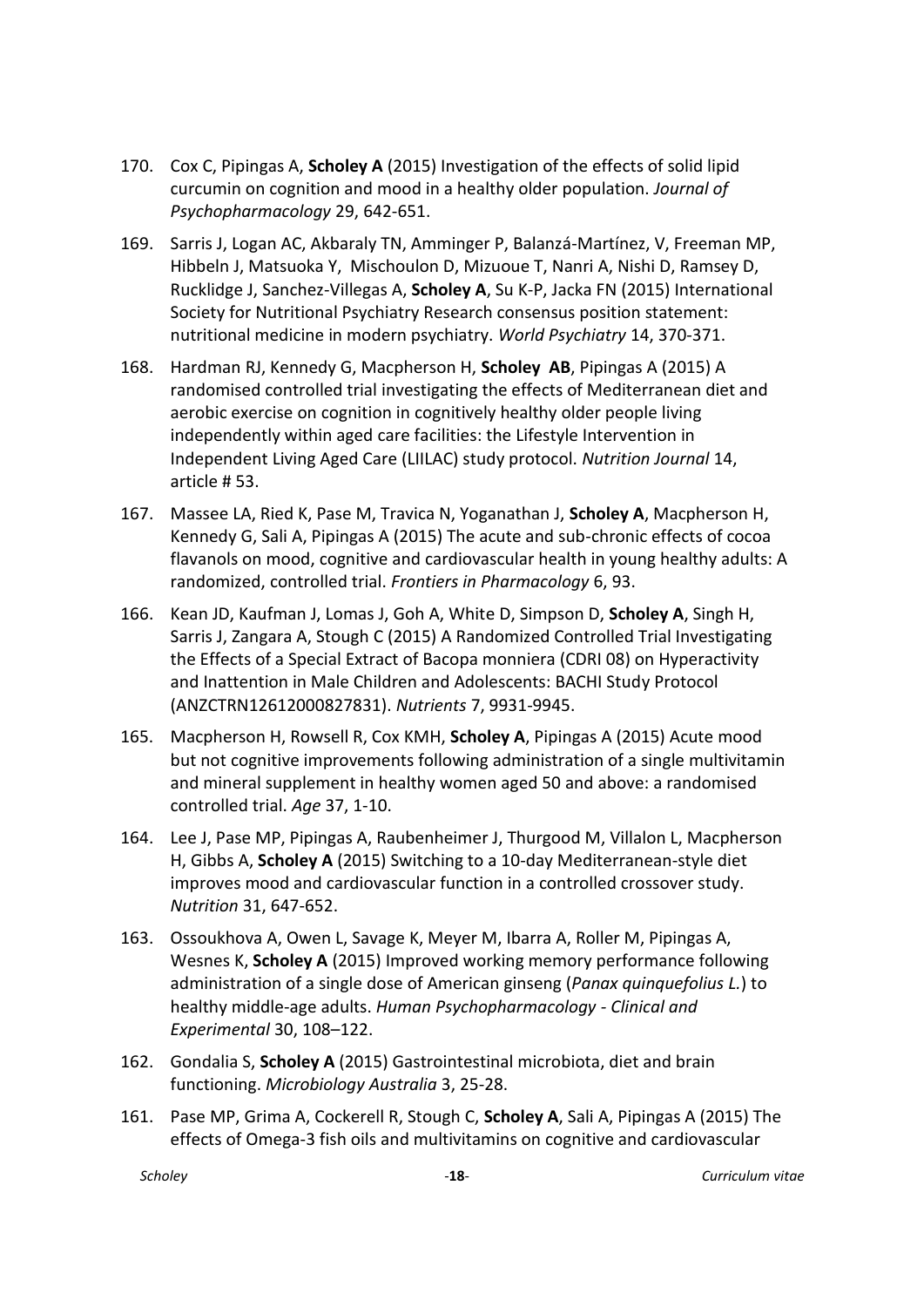function: A randomized, controlled clinical trial. *Journal of the American College of Nutrition* 34, 21-31.

- 160. Sarris J, Logan AC, Akbaraly TN, Amminger P, Balanzá-Martínez, V, Freeman MP, Hibbeln J, Matsuoka Y, Mischoulon D, Mizuoue T, Nanri A, Nishi D, Ramsey D, Rucklidge J, Sanchez-Villegas A, **Scholey A**, Su K-P, Jacka FN (2015) Nutritional medicine as mainstream in psychiatry. *Lancet Psychiatry* 2, 271–274.
- 159. Macpherson H, Roberstson B, Sünram-Lea S, Stough C, Kennedy D, **Scholey A**  (2015) Glucose administration and cognitive function: differential effects of age and effort during a dual task paradigm in younger and older adults. *Psychopharmacology* 232, 1135-1142.
- 158. Best T, Howe P, Bryan J, Buckley J, **Scholey A** (2015) Acute effects of dietary polysaccharides on cognitive performance in healthy middle-aged adults. *Nutritional Neuroscience* 18, 76-86.

- 157. **Scholey A**, Gibbs A, Neale C, Perry N, Ossoukhova A, Bilog V, Kras M, Scholz C, Sass M, Buchwald-Werner S (2014) Anti-stress effects of lemon balm-containing foods. *Nutrients* 6, 4805-4821.
- 156. Wong RHX, **Scholey A**, Howe PRC (2014) Assessing premorbid cognitive ability in adults with type 2 diabetes mellitus – a review with implications for future intervention studies. *Current Diabetes Reports* 14, 547-558.
- 155. **Scholey A**, Savage K, O'Neill BV, Owen L, Stough C, Priestley C, Wetherell M (2014) Effects of two doses of glucose and a caffeine-glucose combination on cognitive performance and mood during multi-tasking. *Human Psychopharmacology - Clinical and Experimental* 29, 434–445.
- 154. Riby LM, Orme E, Greer J, Gillan A, Griffiths R, Aspray T, **Scholey A**, Smallwood J (2014) Food for thought: the efficiency of glucose metabolism predicts the selfgeneration of temporally distant cognition. *Research in Psychology and Behavioral Sciences* 2, 54-58.
- 153. Camfield DA, Stough C, Farrimond J, **Scholey AB** (2014) The acute cognitive and mood effects of tea constituents L-theanine, caffeine and epigallocatechin gallate (EGCG): A systematic review and meta-analysis. *Nutrition Reviews* 72, 507-522.
- 152. Benson S, Verster J, Alford C, **Scholey A** (2014) Effects of mixing alcohol with caffeinated beverages on subjective intoxication: a systematic review and metaanalysis. *Neuroscience & Biobehavioral Reviews* 47, 16-21.
- 151. Benson S, **Scholey A** (2014) Effects of alcohol and energy drink on mood and subjective intoxication: a double-blind, placebo controlled, crossover study. *Human Psychopharmacology - Clinical and Experimental* 29, 360-369.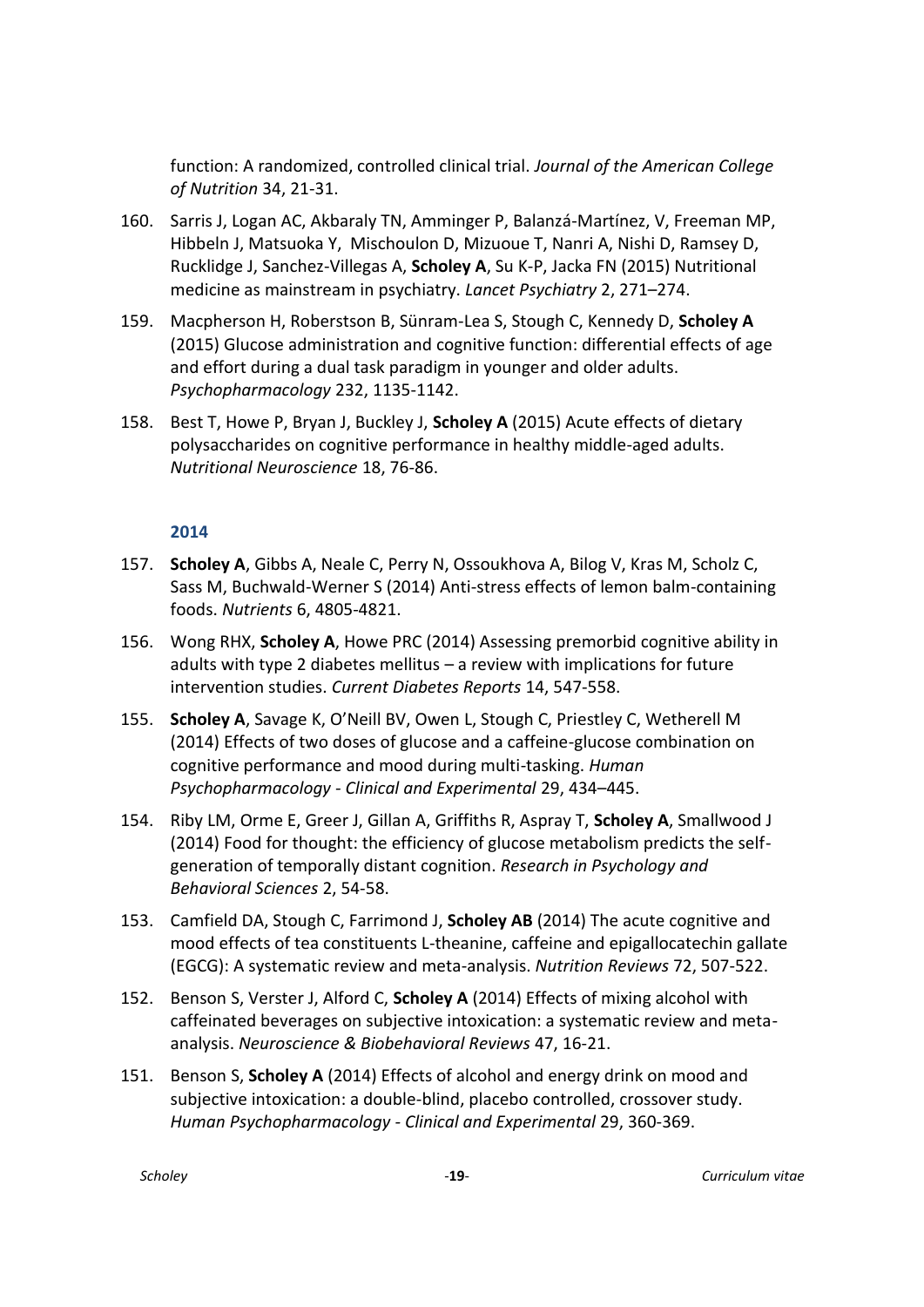- 150. Verster JC, Benson S, **Scholey A** (2014) Motives for mixing alcohol with energy drink (AMED) and other non-alcoholic beverages, and consequences for overall alcohol consumption. *International Journal of General Medicine* 7, 285–293.
- 149. **Scholey A**, Benson S, Stough C, Stockley C (2014) Effects of resveratrol and alcohol on mood and cognitive function in older individuals. *Nutrition and Aging*  2, 133-138.
- 148. Parrott AC, Montgomery C, Wetherell M, Downey L, Stough C, **Scholey AB** (2014) MDMA, cortisol, and stress in recreational Ecstasy users. *Behavioral Pharmacology* 25, 458-472.
- 147. Smith M, **Scholey A** (2014) Nutritional influences on human neurocognitive functioning (Editorial) *Frontiers in Human Neuroscience.* doi: 10.3389/ fnhum.2014.00358
- 146. Pipingas A, Cockerell R, Grima N, Sinclair A, Stough C, **Scholey A**, Myers S, Croft K, Sali A, Pase M (2014) Randomized controlled trial examining the effects of fish oil and multivitamin supplementation on the incorporation of n-3 and n-6 fatty acids into red blood cells. *Nutrients* 6, 1956-1970.
- 145. Benson S, Downey L, Stough C, Wetherell M, **Scholey A** (2014) An acute, doubleblind, placebo controlled crossover study of 320 mg and 640 mg doses of a special extract of Bacopa monnieri (CDRI08) on multitasking stress reactivity and mood. *Phytotherapy Research* 28, 551-559.
- 144. Bondonno CP, Downey LA, Croft KD, **Scholey A**, Stough C, Yang X, Considine MJ, Ward NC, Puddey IB, Swinny E, Mubarak A, Hodgson JM (2014) The acute effect of flavonoid-rich apples and nitrate-rich spinach on cognitive performance and mood in healthy men and women. *Food and Function* 5, 849-858.
- 143. Pase MP, Grima NA, Stough C, **Scholey A**, Pipingas A (2014) Association of pulsatile and mean cerebral blood flow velocity with age and neuropsychological performance. *Physiology and Behavior* 130, 23-27.
- 142. Pipingas A, Camfield DA, Stough C, **Scholey AB**, Cox K, Fogg E, White D, Sarris J, Sali A, Macpherson H (2014) Effects of a multivitamin supplement on cognition in younger adults and the contribution of B group vitamins. *Human Psychopharmacology - Clinical and Experimental* 29, 73–82.

- 141. **Scholey A**, Bauer I, Neale C, Savage K, Camfield D, White D, Maggini S, Pipingas A, Stough C, Hughes M (2013) Acute effects of different multi-vitamin mineral preparations with and without guaraná on mood, cognitive performance and functional brain activation. *Nutrients* 5, 3589-3604.
- 140. Stough C, **Scholey A**, Kure C, Tarasuik J, Kras M, Zangara A, Camfield D (2013) An Open Label Study investigating the Efficacy of Hypericum perforatum Special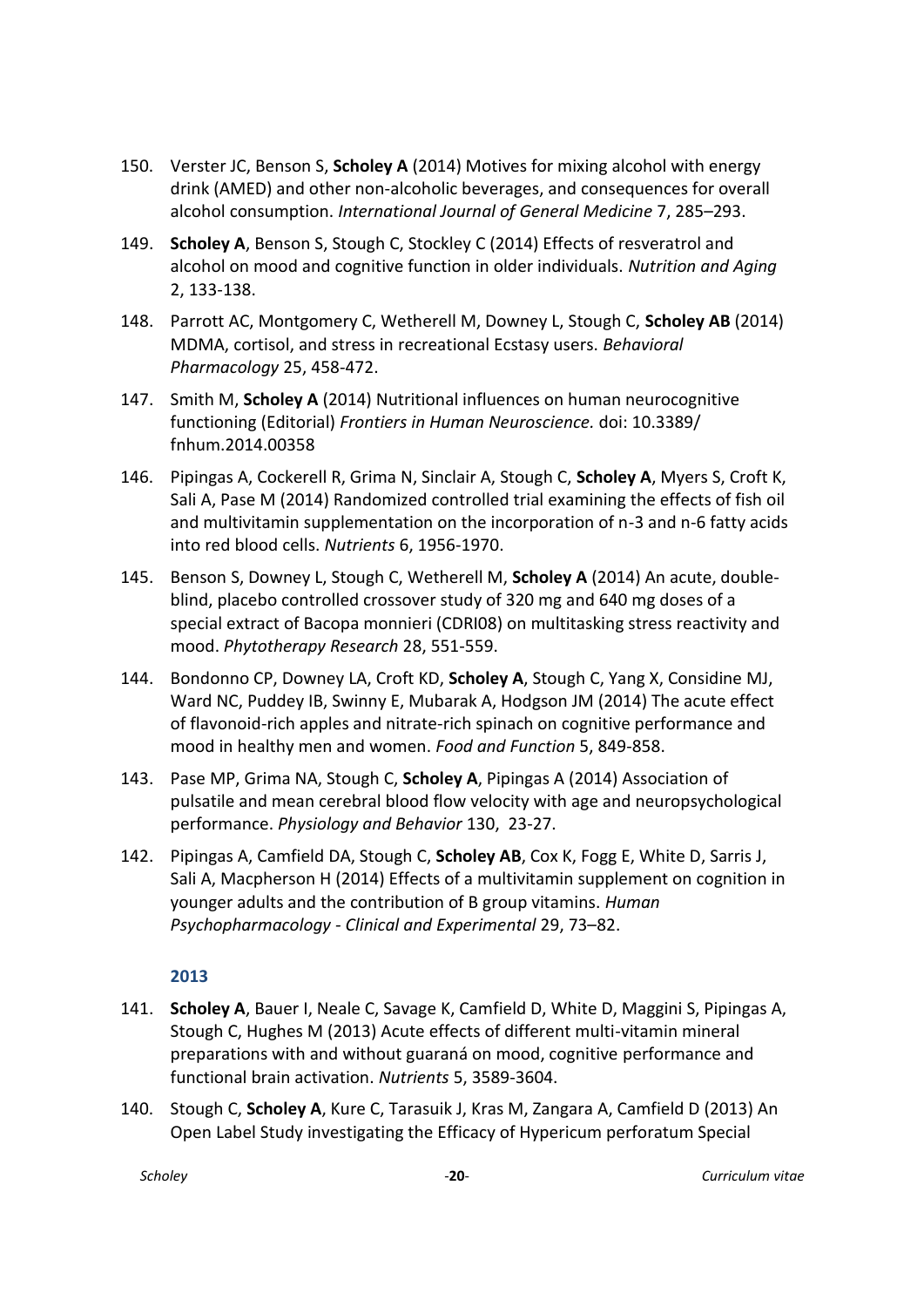Extract (ZE117), Nicotine Patches and Combination (ZE117)/Nicotine Patches for Smoking Cessation. *Alternative & Integrative Medicine* 2, 9.

- 139. Camfield DA, Silber B, **Scholey AB**, Nolidin K, Goh A, Stough C (2013) A randomised placebo-controlled trial to differentiate the acute cognitive and mood effects of chlorogenic acid from decaffeinated coffee. *PLoS ONE* 8, e82897.
- 138. **Scholey AB**, Camfield DA, Hughes M, Woods W, Stough C, White D, Gondalia S, Frederiksen PD (2013) A randomized controlled trial investigating the neurocognitive effects of Lacprodan® PL-20, a phospholipid-rich milk protein concentrate, in elderly participants with age-associated memory impairment. The Phospholipid Intervention for Cognitive Ageing Reversal (PLICAR): study protocol for a randomized controlled trial. *Trials* 14, 404.
- 137. Pase MP, Stough C, Grima N, Harris E, Macpherson H, **Scholey A**, Pipingas A (2013) Blood pressure and cognitive function: the role of central aortic and brachial pressures. *Psychological Science* 24, 2173-2181.
- 136. Camfield DA, Wetherell MA, **Scholey AB**, Cox KHM, Fogg E, White DJ, Sarris J, Kras M, Stough C, Sali A, Pipingas A (2013) The effects of multivitamin supplementation on diurnal cortisol secretion and perceived stress *Nutrients* 5, 4429-4450.
- 135. Owen L, **Scholey A**, Finnegan Y, Sünram-Lea SI (2013) Response variability to glucose facilitation of cognitive enhancement. *British Journal of Nutrition* 110, 1873–1884.
- 134. Stough C, **Scholey A**, Cropley V, Wesnes K, Zangara A, Pase M, Savage K, Nolidin K, Lomas J, Downey LA (2013) Examining the cognitive effects of a special extract of Bacopa monniera (CDRI 08: KeenMind): A review of ten years of research at Swinburne University. *Journal of Pharmacy and Pharmaceutical Sciences* 16, 254- 258.
- 133. Camfield D, **Scholey A**, Pipingas A, Silberstein R, Kure C, Zangara A, Kras M, Stough C (2013) The neurocognitive effects of Hypericum Perforatum special extract (Ze117) during smoking cessation. *Phytotherapy Research* 27, 1605-1613.
- 132. **Scholey A**, Owen L (2013) The effects of chocolate on mood and cognitive function: a systematic review. *Nutrition Reviews* 71, 665-681.
- 131. Downey LA, Kean J, Lau A, Poll A, Gregory R, Murray M, Rourke J, Patak B, Pase MP, Zangara A, **Scholey A**, Stough C (2013) An acute, double-blind, placebo controlled crossover study of 320 mg and 640 mg doses of a special extract of Bacopa monnieri (CDRI 08) on sustained cognitive performance. *Phytotherapy Researc*h **27**, 1407 – 1413.
- 130. Kean J, Camfield D, Kras M, Sarris J, Silberstein R, **Scholey A**, Stough C (2013) A randomized controlled trial investigating the effects of PCSO-524(R), a patented oil extract of the New Zealand Green Lipped Mussel (*Perna Canaliculus*), on the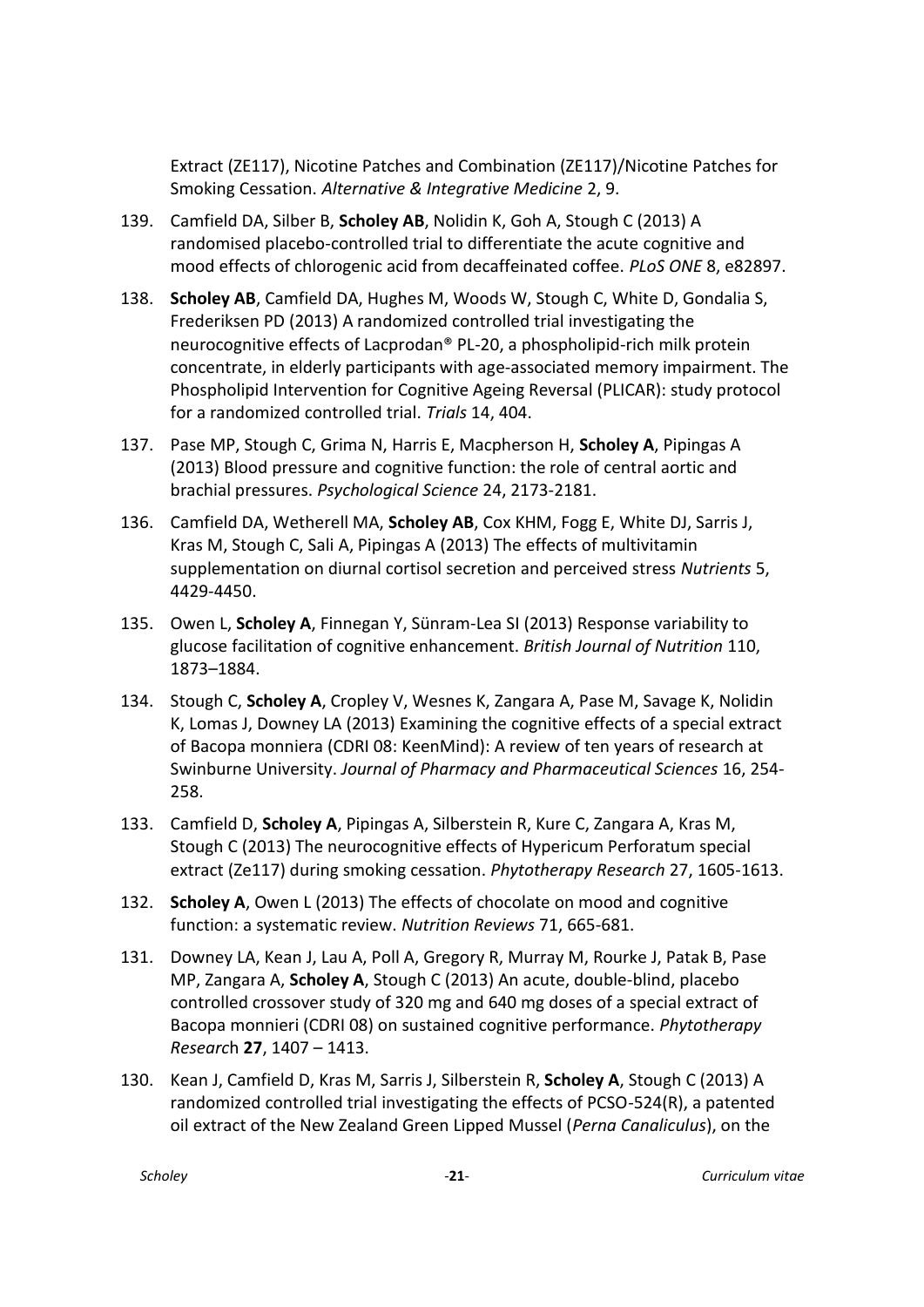behaviour, mood, cognition and neurophysiology of children and adolescents (aged 6-14 years) experiencing clinical and sub-clinical levels of hyperactivity and inattention: Study protocol ACTRN12610000978066. *Nutrition Journal* 12, art. no. 100.

- 129. Pipingas A, Camfield DA, Stough C, Cox KH, Fogg E, Tiplady B, Sarris J, White DJ, Sali A, Wetherell MA, **Scholey AB** (2013) The effects of multivitamin supplementation on mood and general well-being in healthy young adults: a laboratory and at-home mobile phone assessment. *Appetite* 105, 948–957.
- 128. Pase MP, **Scholey AB**, Pipingas A, Kras M, Nolidin K, Gibbs A, Wesnes K, Stough C (2013) Cocoa polyphenols enhance positive mood states but not cognitive performance: a randomized, placebo-controlled trial. *Journal of Psychopharmacology* 27, 451-458.
- 127. Verster JC, Alford C, **Scholey A** (2013) The alcohol mixed with energy drink debate: masking the facts! *Alcoholism: Clinical and Experimental Research* 37, 703-705.
- 126. Asamoah S, Siegler J, Chang D, **Scholey AB**, Yeung A, Cheema BS (2013) Effect of aerobic training on cognitive function and arterial stiffness in sedentary young adults: a pilot randomized controlled trial. *Physiology Journal* Article ID 847325 (9 pages).
- 125. Sarris J, LaPorte E, **Scholey A**, King R, Pipingas, A, Schweitzer I, Stough C (2013) Does a medicinal dose of kava impair driving? A randomized, placebo-controlled, double-blind study. *Traffic Injury Prevention* 14, 13 – 17.
- 124. **Scholey A**, Macpherson H, Sünram-Lea S, Elliott J, Stough C, Kennedy D (2013) Glucose enhancement of recognition memory: differential effects on effortful processing but not aspects of Remember-Know responses. *Neuropharmacology*  64, 544–549.
- 123. Neale C, Camfield D, Reay J, Stough C, **Scholey A** (2013) Cognitive effects of two nutraceuticals Ginseng and Bacopa benchmarked against modafinil: a review and comparison of effect sizes. *British Journal of Clinical Pharmacology* 75, 728–737.

- 122. **Scholey A**, Stough C, Verster JC (2012) Cognitive enhancement: are we barking up the wrong tree? *Current Drug Abuse Reviews* 5, 255-256.
- 121. **Scholey A**, Benson S, Neale C, Owen L, Tiplady B (2012) Neurocognitive and mood effects of alcohol in a naturalistic setting. *Human Psychopharmacology - Clinical and Experimental* 27, 514–516.
- 120. Sarris J, Cox KHM, Camfield DA, **Scholey AB**, Stough C, Fogg E, Kras M, White DJ, Sali A, Pipingas A (2012) Participant experiences from chronic administration of a multivitamin versus placebo on subjective health and wellbeing: a double-blind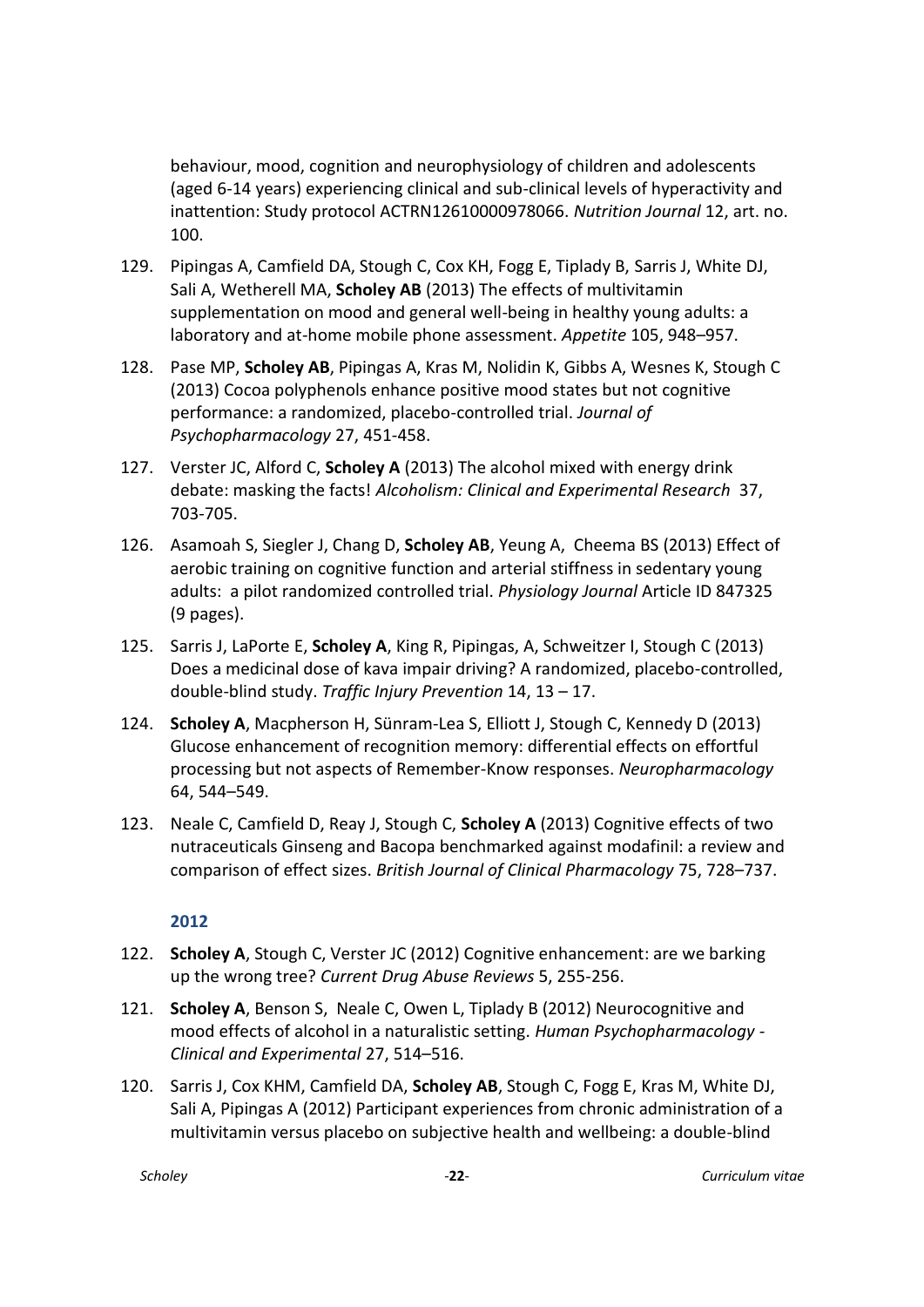qualitative analysis of a randomised controlled trial. *Nutrition Journal* 11:110 (10 pages).

- 119. Pase MP, Grima NA, Stough CK, **Scholey A**, Pipingas A (2012) Cardiovascular disease risk and cerebral blood flow velocity. *Stroke* 43, 2803-2805.
- 118. Wesnes KA, Pincock C, **Scholey A** (2012) Breakfast is associated with enhanced cognitive function in schoolchildren: an internet based study. *Appetite* 59, 646– 649.
- 117. Pase MP, Kean J, Sarris J, Neale C, **Scholey AB**, Stough C (2012) The cognitive enhancing effects of Bacopa monneira: A systematic review of randomized, controlled human clinical trials. *Journal of Alternative and Complementary Medicine* 18, 647–652.
- 116. Sarris J, **Scholey A**, Schweitzer I, Bousman C, LaPorte E, Ng C, Murray G, Stough C (2012) The acute effects of kava and oxazepam on anxiety, mood, neurocognition, and genetic correlates: a randomized, placebo-controlled, double-blind study. *Human Psychopharmacology - Clinical and Experimental* 27, 262-269.
- 115. Jackson PA, Reay JL, **Scholey AB**, Kennedy DO (2012) DHA-rich oil modulates the cerebral haemodynamic response to cognitive tasks in healthy young adults: A Near Infrared Spectroscopy pilot study. *British Journal of Nutrition* 107, 1093– 1098.
- 114. Jackson PA, Deary ME, Reay JL, **Scholey AB**, Kennedy DO (2012) No effect of 12 weeks' supplementation with 1 g DHA-rich or EPA-rich fish oil on cognitive function or mood in healthy young adults aged 18-35 years. *British Journal of Nutrition* 107, 1232–1243.
- 113. Parrott AC, Murphy P, **Scholey AB** (2012) Applied human psychopharmacology: the practical psychobiological consequences of some novel and ancient psychoactive drugs (editorial). *Human Psychopharmacology - Clinical and Experimental* 27, 103-105.
- 112. Owen L, **Scholey AB**, Finnegan Y, Hu H, Sünram-Lea SI (2012) The effect of glucose dose and fasting interval on cognitive function: a double-blind, placebo controlled, six-way crossover study. *Psychopharmacology* 220, 577-589.
- 111. Wetherell MA, Atherton K, Grainger J, Brosnan R, **Scholey AB** (2012) The effects of multi-tasking on psychological stress reactivity in recreational users of cannabis and MDMA. *Human Psychopharmacology - Clinical and Experimental*  27, 167–176.
- 110. Stough C, Pase MP, Cropley V, Myers S, Nolidin K, Pipingas A, Croft K, Chang D, **Scholey AB** (2012) A randomized controlled trial investigating the effect of Pycnogenol and CDRI08 herbal medicines on Cognitive, cardiovascular, and biochemical functioning in cognitive healthy elderly people: the Australian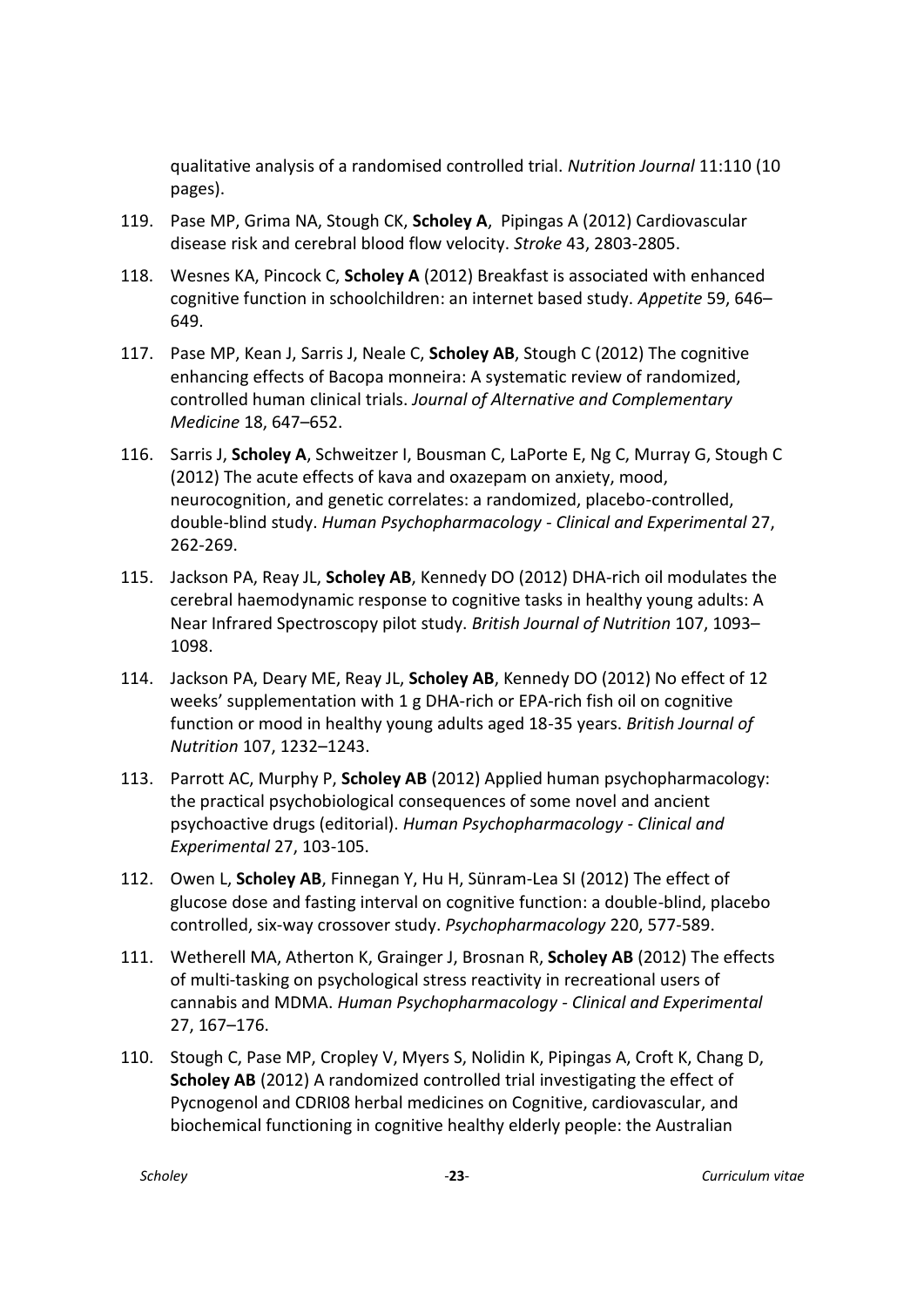Research Council Longevity Intervention (ARCLI) study protocol (ACTRN12611000487910). *Nutrition Journal* 11, 11-19.

- 109. **Scholey A**, Downey L, Ciorciari J, Pipingas A, Nolidin K, Finn M, Wines M, Catchlove S, Terrens A, Barlow E, Gordon L, Stough C (2012) Acute neurocognitive effects of epigallocatechin gallate (EGCG). *Appetite* 58, 767–770.
- 108. Jackson PA, Reay JL, **Scholey AB**, Kennedy DO (2012) Docosahexaenoic acid-rich fish oil modulates the cerebral hemodynamic response to cognitive tasks in healthy young adults. *Biological Psychology* 26, 470-476.
- 107. Cropley V, Croft R, Silber B, Neale C, **Scholey A**, Stough C, Schmitt J (2012) Does coffee enriched with chlorogenic acids improve mood and cognition after acute administration in healthy elderly? A pilot study. *Psychopharmacology* 219, 737- 749.
- 106. Camfield DA, **Scholey A**, Pipingas A, Silberstein R, Kras M, Nolidin K, Stough C (2012) Steady state visually evoked potential (SSVEP) topography changes associated with Cocoa flavanol consumption. *Physiology and Behavior* 105, 948- 957.
- 105. Pengelly A, Snow J, Mills SY, **Scholey A**, Wesnes K, Reeves-Butler L (2012) Shortterm study on the effects of rosemary on cognitive function in an elderly population. *Journal of Medicinal Food* 15, 10-17.

- 104. Harris E, Kirk J, Rowsell R, Vitetta L, Sali A, **Scholey A**, Pipingas A (2011) The effect of multivitamin supplementation on mood and stress in healthy older males. *Human Psychopharmacology - Clinical and Experimental* 26, 560-567.
- 103. Stough C, **Scholey A**, Lloyd J, Spong J, Myers S, Downey LA (2011) The effect of 90 day administration of a high dose Vitamin B complex on work stress. *Human Psychopharmacology - Clinical and Experimental* 26, 470-476.
- 102. Sarris J, Panossian A, Schweitzer I, Stough C, **Scholey A** (2011) Herbal medicine for depression, anxiety and insomnia: a review of psychopharmacology and clinical evidence. *European Neuropsychopharmacology* 21, 841-860.
- 101. Kennedy D, Dodd F, Robertson B, Okello E, Reay J, **Scholey A**, Haskell C (2011) Monoterpenoid extract of sage (Salvia lavandulaefolia) with cholinesterase inhibiting properties improves cognitive performance and mood in healthy adults. *Journal of Psychopharmacology* 25, 1088–1100.
- 100. Parrott AC, Gibbs A, **Scholey AB**, King R, Owens K, Swann P, Ogden E, Stough C (2011) MDMA and methamphetamine: some paradoxical negative and positive mood changes in an acute dose laboratory study. *Psychopharmacology* 215, 527– 536.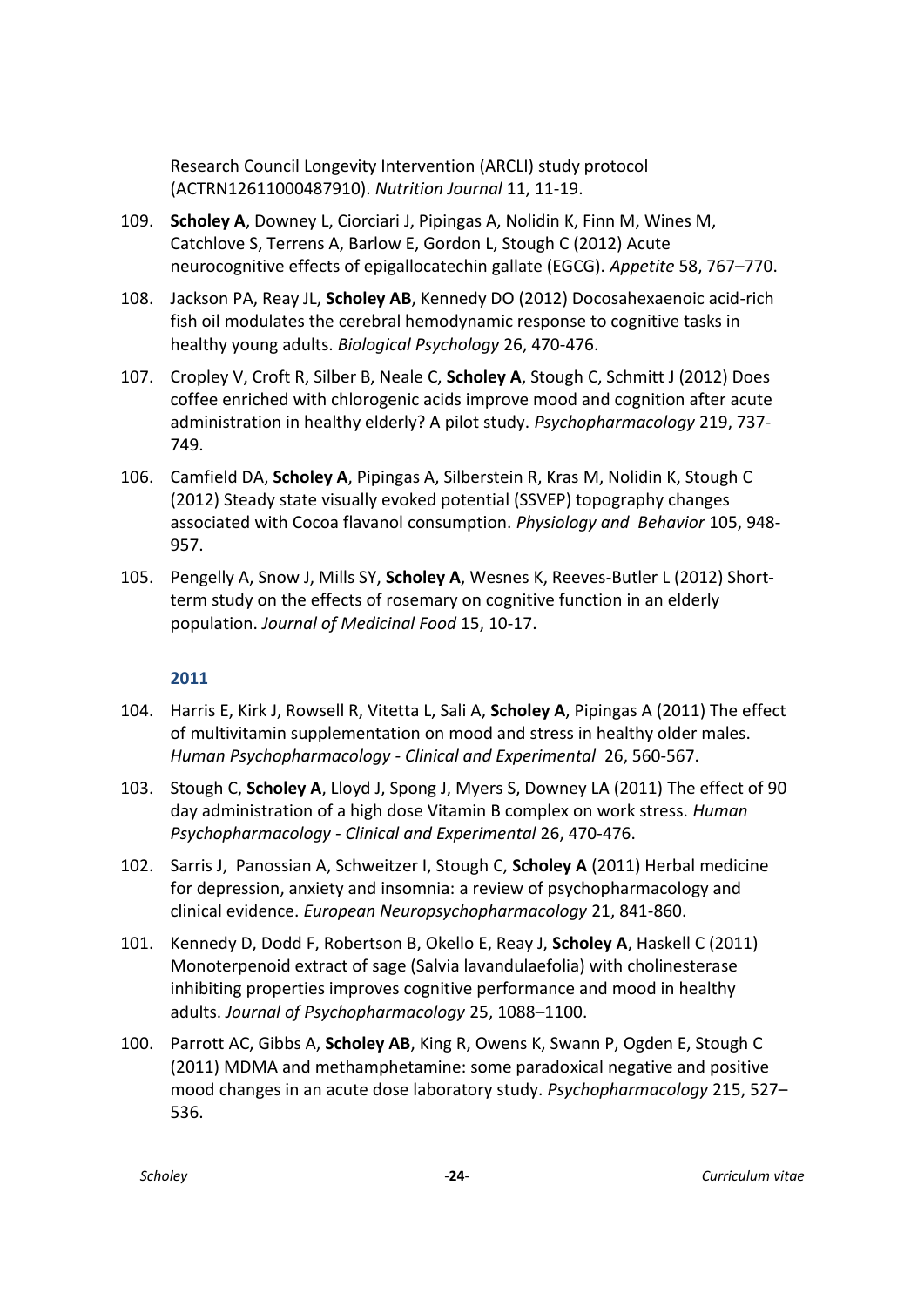- 99. Camfield DA, Owen L, **Scholey AB**, Pipingas A, Stough C (2011) Dairy constituents and neurocognitive health in aging. *British Journal of Nutrition* 106, 159–174.
- 98. LaPorte E, Sarris J, Stough C, **Scholey A** (2011) neurocognitive effects of Kava (Piper methysticum): a systematic review. *Human Psychopharmacology - Clinical and Experimental* 26, 102-111.
- 97. Rodgers J, Buchanan T, Heffernan T, Ling J, **Scholey A** (2011) 'Ecstasy use, by itself, does not result in residual neurotoxicity' – a powerful argument? *Addiction*  106, 1269-1270.
- 96. Stough C, Kure C, Tarasuik J, Downey L, Lloyd J, Zangara A, Camfield D, **Scholey A**, Reynolds J (2011) Improving general intelligence with a nutrient-based pharmacological intervention. *Intelligence* 39, 100–107.
- 95. **Scholey AB**, Owen L, Gates J, Rodgers J, Buchanan T, Ling J, Heffernan T, Swan P, Stough C, Parrott AC (2011) Is MDMA Present in Hair Samples Consistent with Reported Ecstasy Use? *Open Addiction Journal* 4, 50-51.
- 94. Rodgers J, Buchanan T, **Scholey AB**, Heffernan T, Ling J, Parrott AC (2011) Prospective Memory: The Influence of Ecstasy, Cannabis and Nicotine Use and the WWW. *Open Addiction Journal* 4, 44-45.
- 93. McMillan L, Owen L, Kras M, **Scholey A** (2011) Behavioural effects of a 10-day Mediterranean Diet: results from a pilot study evaluating mood and cognitive performance. *Appetite* 56, 143-147.
- 92. **Scholey AB**, Owen L, Gates J, Rodgers J, Buchanan T, Ling J, Heffernan T, Swan P, Stough C, Parrott AC (2011) Hair MDMA samples are consistent with reported ecstasy use: findings from a study investigating effects of Ecstasy on mood and memory. *Neuropsychobiology* 63, 15-21.

- 91. Sarris J, Stough C, **Scholey A**, Schweitzer I (2010) Re-introduction of Kava (Piper methysticum) to the EU: is there a way forward? *Planta Medica* 77, 107-110.
- 90. **Scholey A**, French S, Morris P, Kennedy D, Milne A, Haskell C (2010) Consumption of cocoa flavanols results in acute improvements in mood and cognitive performance during sustained mental effort. *Journal of Psychopharmacology* 24, 1505–1514.
- 89. **Scholey AB**, Ossoukhova A, Owen L, Ibarra A, Pipingas A, He K, Roller M, Stough C (2010) Effects of American ginseng (*Panax quinquefolius*) on neurocognitive function: an acute, randomized, double-blind, placebo-controlled, crossover study *Psychopharmacology* 212, 345–356.
- 88. Reay J, **Scholey AB**, Kennedy DO (2010) Panax ginseng (G115) improves aspects of working memory performance and subjective ratings of calmness in healthy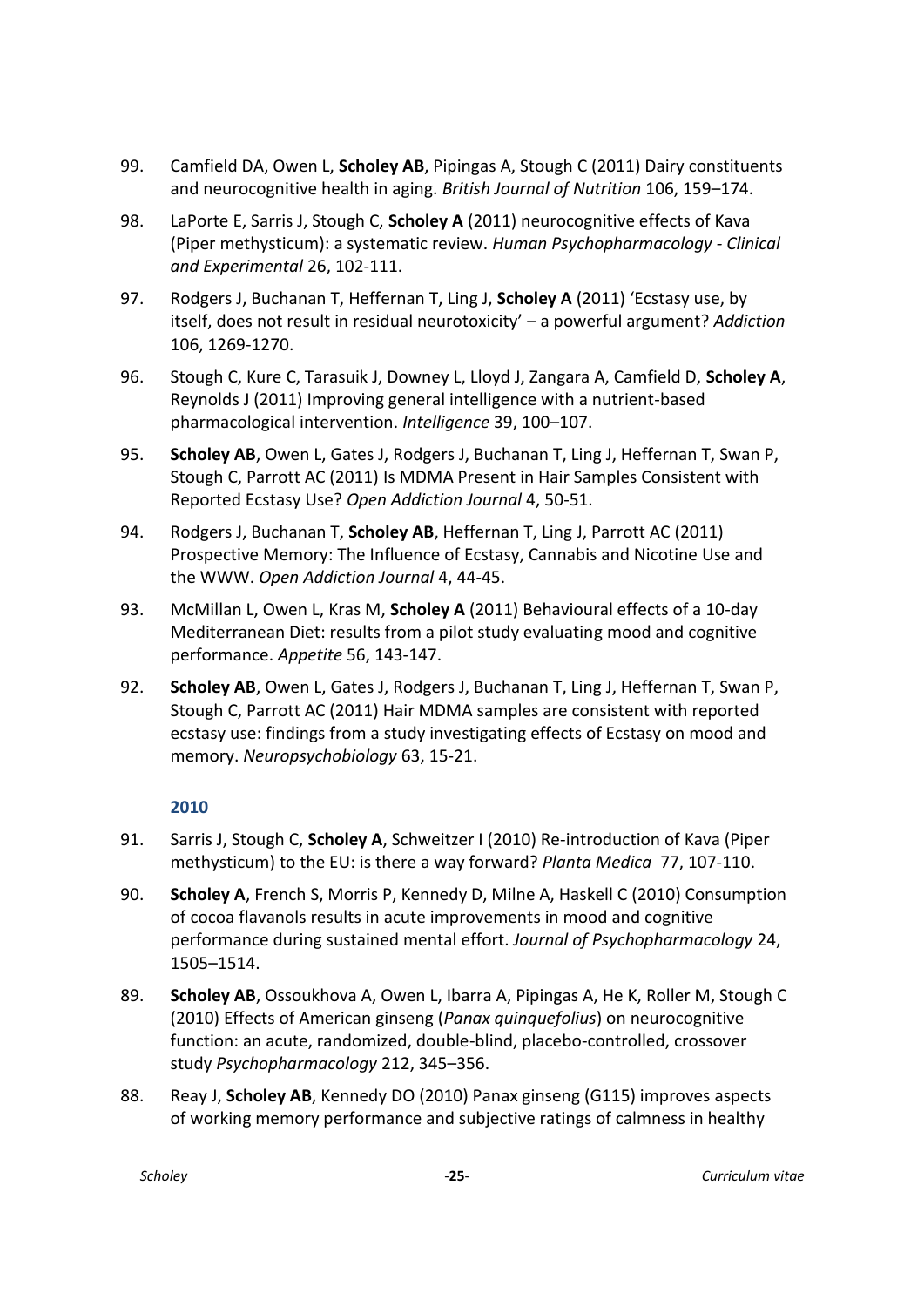young adults. *Human Psychopharmacology - Clinical and Experimental* 25, 462– 471.

- 87. Buchanan T, Heffernan T, Parrott AC, Ling J, Rodgers J, **Scholey AB** (2010) A Short self-report measure of problems with executive function suitable for administration via the internet. *Behaviour Research Methods* 42, 709-714.
- 86. Pase MP, Pipingas A, Kras M, Nolidin K, Gibbs AL, Wesnes KA, **Scholey AB**, Stough C (2010) Healthy middle-aged individuals are vulnerable to cognitive deficits as a result of increased arterial stiffness. *Journal of Hypertension* 28, 1724–1729.
- 85. Owen L, Finnegan Y, Hu H, **Scholey A**, Sünram-Lea S (2010) Glucose effects on long-term memory performance: duration of effects and domain specificity. *Psychopharmacology* 211, 131–140.

# **2009**

- 84. **Scholey AB**, Sünram-Lea SI, Greer J, Elliott J, Kennedy DO (2009) Glucose enhancement of memory depends on initial thirst. *Appetite* 53, 426–429.
- 83. Reay JL, **Scholey AB**, Milne A, Fenwick J, Kennedy DO (2009) Panax ginseng has no effect on indices of glucose regulation following acute or chronic ingestion in healthy volunteers. *British Journal of Nutrition* 101, 1673–1678.
- 82. **Scholey A**, Haskell C, Robertson B, Kennedy D, Milne A, Wetherell M (2009) Chewing gum alleviates negative mood and reduces cortisol during acute laboratory psychological stress. *Physiology and Behavior* 97, 304–312.
- 81. **Scholey AB**, Sünram-Lea SI, Greer J, Elliott J, Kennedy DO (2009) Glucose administration prior to a divided attention task improves tracking performance but not word recognition: evidence against differential memory enhancement? *Psychopharmacology* 202, 549-558.
- 80. Stough C, Kure C, Tarusik J, Lloyd J, Downey LA, **Scholey A**, Wesnes K (2009) A randomized, double-blind, placebo controlled study examining the effects of a combination nutraceutical formula on cognitive functioning and mood. *JANA* 12, 12-19.
- 79. Kennedy DO, Jackson PA, Elliot JM, **Scholey AB**, Robertson B, Greer J, Tiplady B, Buchanan T, Haskell CF (2009) Cognitive and mood effects of 8 weeks supplementation with 400 mg or 1000 mg of omega-3 essential fatty acid in healthy children aged 10 to 12 years. *Nutritional Neuroscience* 12, 48-56.

#### **2008**

78. **Scholey AB**, Haskell CF (2008) Neurocognitive effects of guaraná plant extract (Invited review). *Drugs of the Future* 33, 869-874.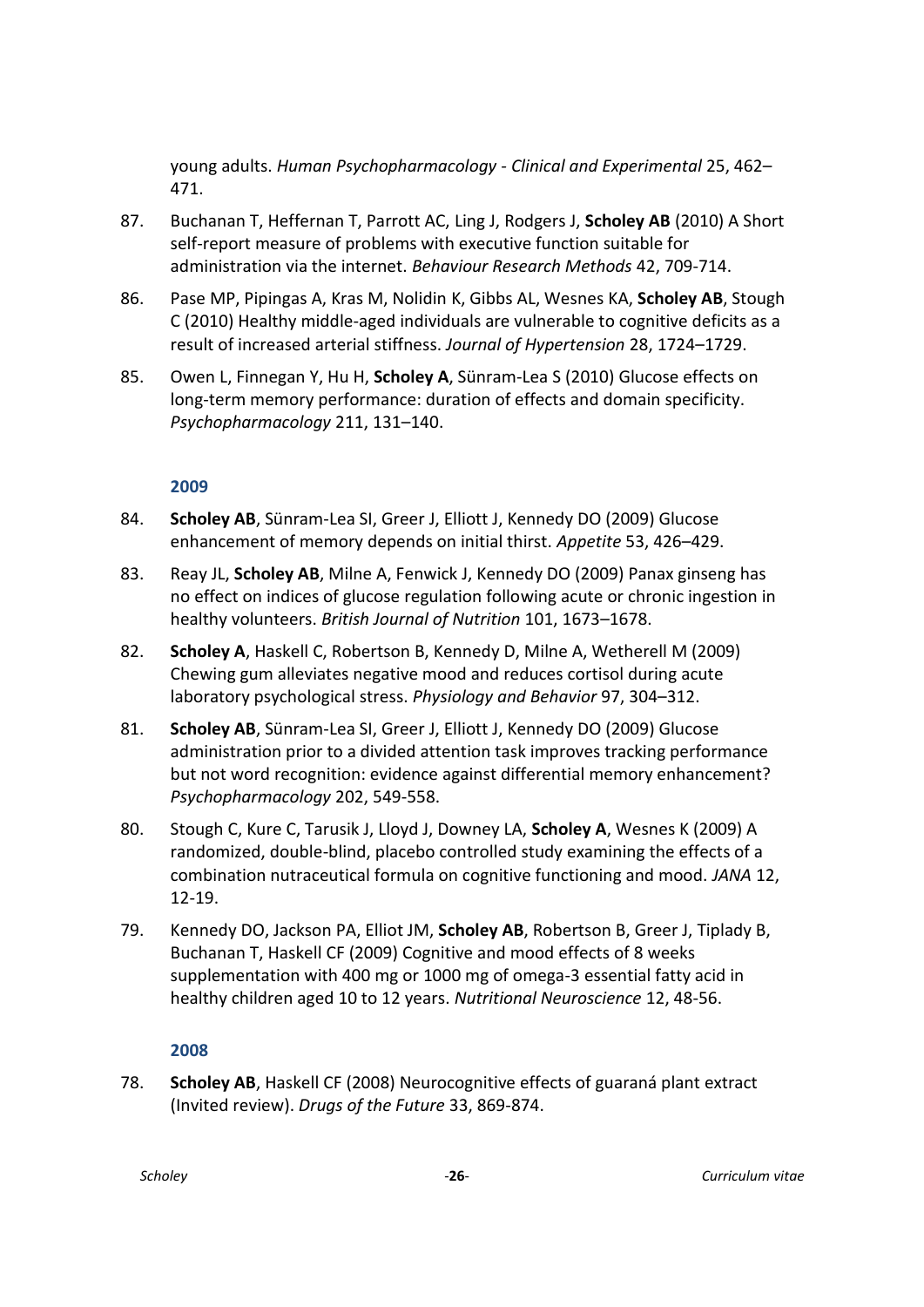- 77. Haskell CF, **Scholey AB**, Jackson PA, Elliot JM, DeFeyter MA, Greer J, Robertson BC, Buchanan T, Tiplady B, Kennedy DO (2008) Cognitive and mood effects in healthy children during 12 weeks supplementation of multi-vitamin/minerals. *British Journal of Nutrition* 100, 1086–1096.
- 76. **Scholey AB**, Tildesley NTJ, Ballard CG, Wesnes KA, Tasker A, Perry EK, Kennedy DO (2008) An extract of Salvia (sage) with anticholinesterase properties improves memory and attention in healthy older volunteers. *Psychopharmacology*  198,127–139.
- 75. Kennedy DO, Haskell CF, Robertson B, Reay J, Brewster-Maund C, Luedemann J, Maggini S, Ruf M, Zangara A, **Scholey AB** (2008) Improved cognitive performance and mental fatigue following a multi-vitamin and mineral supplement with added Guaraná (*Paullinia cupana*). *Appetite* 50, 506–513.
- 74. Haskell CF, Kennedy DO, Milne AL, Wesnes KA, **Scholey AB** (2008) The effects of L-theanine, caffeine and their combination on cognition and mood. *Biological Psychology* 77, 113–122.

- 73. Ingwersen J, Defeyter MA , Kennedy DO, Wesnes KA, **Scholey AB** (2007) A low glycaemic index breakfast cereal preferentially prevents children's cognitive performance from declining throughout the morning. *Appetite* 49, 240–244.
- 72. Kennedy DO, Haskell CF, Mauri PL, **Scholey AB** (2007) Acute cognitive effects of standardised Ginkgo biloba extract complexed with phosphatidylserine. *Human Psychopharmacology - Clinical and Experimental* 22, 199–210.
- 71. Haskell CF, Kennedy DO, Wesnes KA, Milne AL, **Scholey AB** (2007) A double-blind, placebo-controlled, multi-dose evaluation of the acute behavioural effects of guaraná in humans. *Journal of Psychopharmacology* 21, 65-70.
- 70. Parrott AC, McGregor IS, Lee TMC, **Scholey AB**, Morgan MJ (2007) Ecstasy and Memory: report on the MDMA symposium at the 4th International Conference on Memory (ICOM-4), in Sydney Australia. *Journal of Psychopharmacology* 21, 895-979.
- 69. Kennedy DO, Jackson PA, Haskell CF, **Scholey AB** (2007) Modulation of cognitive performance following single doses of 120 mg Ginkgo biloba extract administered to healthy young volunteers. *Human Psychopharmacology - Clinical and Experimental* 22, 559–566.
- 68. Kennedy DO, Reay JL, **Scholey AB** (2007) Effects of 8 weeks administration of Korean Panax ginseng extract on the mood and cognitive performance of healthy individuals. *Journal of Ginseng Research* 31, 34-43.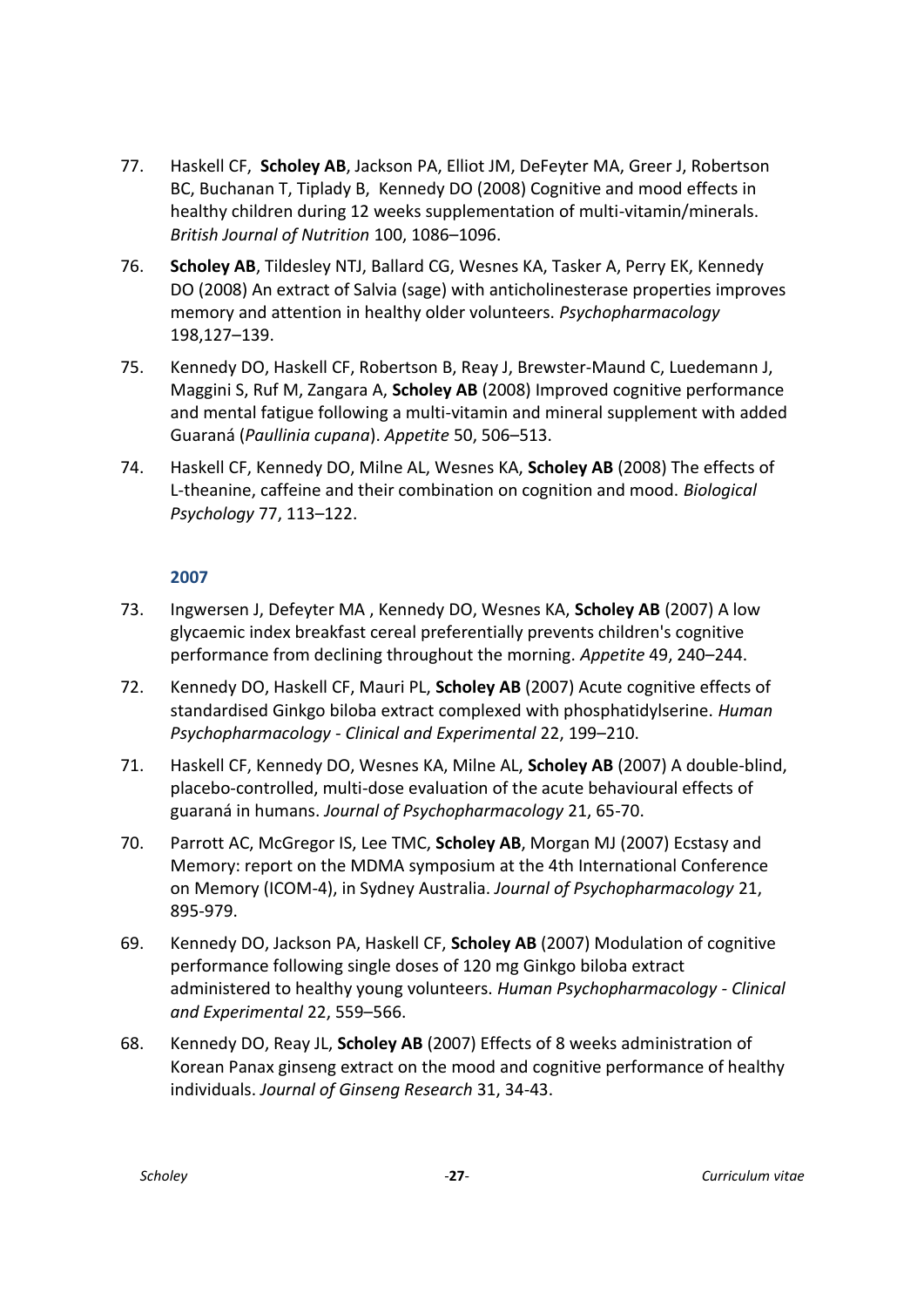- 67. Kennedy DO, **Scholey AB** (2006) The psychopharmacology of European herbs with cognition enhancing properties. *Current Pharmaceutical Design* 12, 4613- 4623.
- 66. **Scholey AB**, Laing S, Kennedy DO (2006) Blood glucose changes and memory: effects of manipulating emotionality and mental effort. *Biological Psychology* 71, 12-19.
- 65. Reay JL, Kennedy DO, **Scholey AB** (2006) Effects of *Panax ginseng*, consumed with and without glucose, on blood glucose levels and cognitive performance during sustained 'mentally demanding' tasks. *Journal of Psychopharmacology* 20, 771-781.
- 64. Reay JL, Kennedy DO, **Scholey AB** (2006) The glycaemic effect of single doses of *Panax ginseng* (G115) in young healthy volunteers. *British Journal of Nutrition*96, 639–642.
- 63. Kennedy DO, Pace S, Haskell C, OkelloEJ, Milne A, **Scholey AB** (2006) Effects of Cholinesterase Inhibiting Sage (Salvia officinalis) on Mood, Anxiety and Performance on a Psychological Stressor Battery. *Neuropsychopharmacology* 31, 845-52.
- 62. Parrott AC, Rodgers J, Buchanan T, Ling J, Heffernan T, **Scholey AB** (2006) Dancing hot on Ecstasy: physical activity and thermal comfort ratings are associated with the memory and other psychobiological problems reported by recreational MDMA users. *Human Psychopharmacology - Clinical and Experimental*21, 285-98.
- 61. Rodgers J, Buchanan T, Pearson C, Parrott AC, Ling J, Heffernan T, **Scholey AB** (2006) Differential experiences of the psychobiological sequelae of ecstasy use: quantitative and qualitative data from an internet study. *Journal of Psychopharmacology* 20, 437-446.
- 60. Reay JL, Hamilton C, Kennedy DO, **Scholey AB** (2006) MDMA polydrug users show process-specific central executive impairments coupled with impaired social and emotional judgement processes. *Journal of Psychopharmacology* 20, 385-388.
- 59. Kennedy DO, Little W, Haskell CF, **Scholey AB** (2006) Anxiolytic effects of a combination of Melissa officinalis and Valeriana officinalis during laboratory induced stress. *Phytotherapy Research* 20, 96-102.

#### **2005**

58. **Scholey A**, Kennedy D, Wesnes K (2005) The psychopharmacology of herbal extracts: issues and challenges. *Psychopharmacology* 179, 705–707.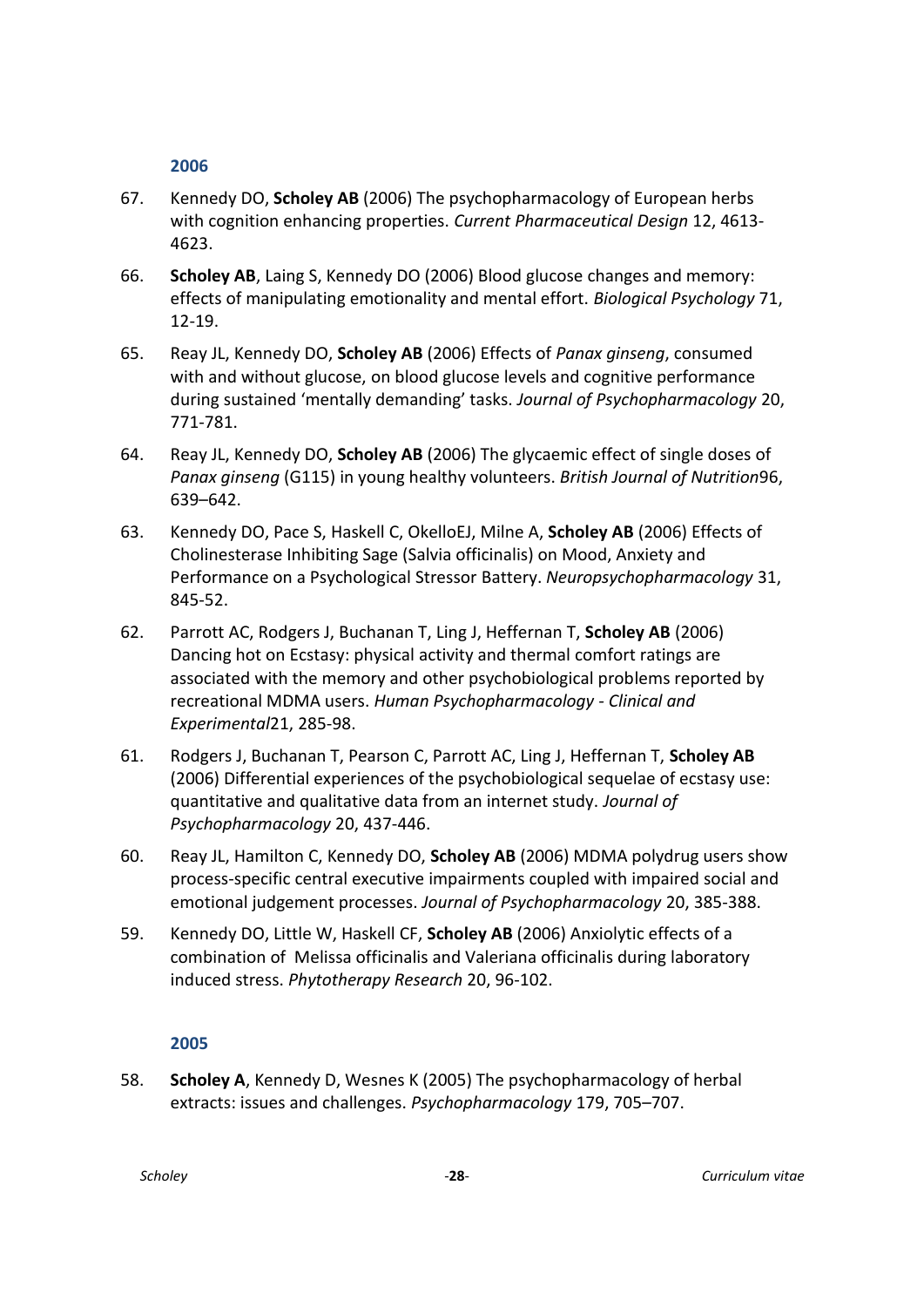- 57. Kennedy DO, **Scholey AB** (2005) Sage and Brain function. *Nutrition Abstracts and Reviews: Series A* 75, 25–31.
- 56. Haskell CF, Kennedy DO, Wesnes KA, **Scholey AB** (2005) Cognitive and mood improvements of caffeine in habitual consumers and habitual non-consumers of caffeine. *Psychopharmacology* 179, 813-825.
- 55. Reay JL, Kennedy DO, **Scholey AB** (2005) Single doses of panax ginseng (G115) reduce blood glucose levels and improve cognitive performance during sustained mental activity. *Journal of Psychopharmacology* 19, 357-365.
- 54. Moss M, Franks M, Briggs P, Kennedy D, **Scholey A** (2005) Compromised arterial oxygen saturation in elderly asthma sufferers results in selective cognitive impairment. *Journal of Clinical and Experimental Neuropsychology* 27, 139 - 150.
- 53. Buchanan T, Tarick Ali T, Heffernan, Ling J, Parrott AC, Rodgers J, **Scholey AB** (2005) Non-equivalence of online and paper-and-pencil tests: The case of the Prospective Memory Questionnaire. *Behavior Research Methods, Instruments, & Computers* 37, 148-154.
- 52. Heffernan TM, Ling J, Parrott AC, Buchanan T, **Scholey AB**, Rodgers J (2005) Selfrated everyday and prospective memory abilities of cigarette smokers and nonsmokers. *Drug and Alcohol Dependence* 78, 235-241.
- 51. Tildesley NTJ, Kennedy DO, Perry EK, C.G. Ballard CG, Wesnes KA, **Scholey AB** (2005) Positive modulation of mood and cognitive performance following administration of acute doses of Salvia lavandulaefolia essential oil to healthy young volunteers. *Physiology and Behavior* 83, 699-709,

- 50. **Scholey AB**, Kennedy DO (2004) Cognitive and physiological effects of an 'energy drink': an evaluation of the whole drink and of glucose, caffeine and herbal flavouring fractions. *Psychopharmacology* 176, 320-330.
- 49. **Scholey A** (2004) Chewing gum and cognitive performance: a case of a functional food with function but no food? *Appetite* 43, 215-216.
- 48. **Scholey A** (2004) Further issues regarding the possible modulation of cognitive function by the chewing of gum: response to Stephens and Tunney (2004) and Tucha et al. (2004) *Appetite* 43, 221-223.
- 47. **Scholey AB**, Parrott AC, Buchanan T, Heffernan TM, Ling J, Rodgers J (2004) Increased intensity of Ecstasy and polydrug usage in the more experienced recreational Ecstasy/MDMA users: a www study. *Addictive behaviors*29, 743-752.
- 46. Kennedy DO, Haskell CF, Wesnes KA, **Scholey AB** (2004) Improved cognitive performance following acute administration of Guaraná (*Paullinia cupana*)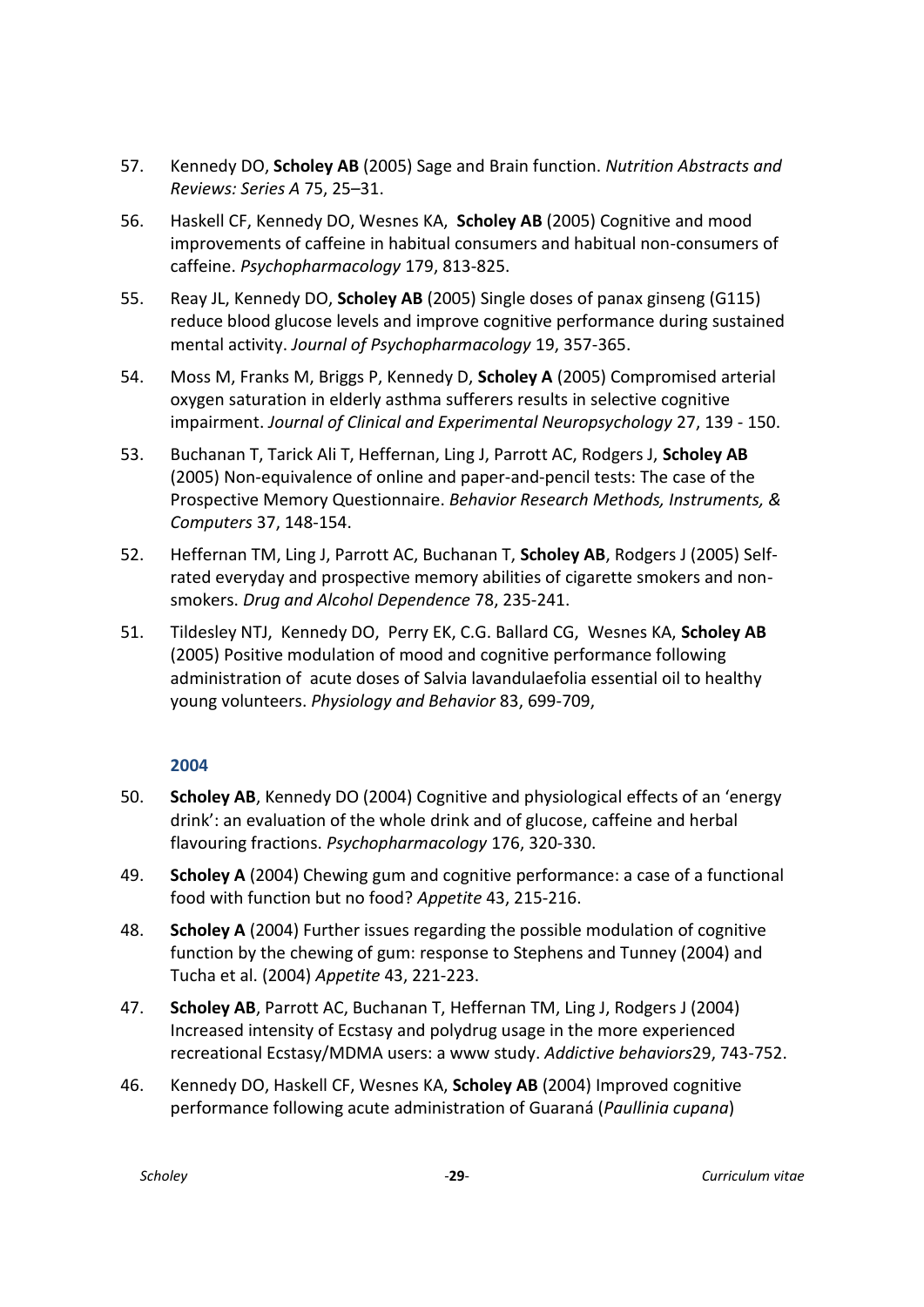containing low levels of caffeine: comparison and interaction with Panax ginseng. *Pharmacology, Biochemistry and Behavior*79, 401-411.

- 45. Kennedy DO, **Scholey AB** (2004) A glucose-caffeine 'energy drink' ameliorates subjective and performance deficits during prolonged cognitive demand. *Appetite* 42, 331-333.
- 44. Kennedy DO, Little W, **Scholey AB** (2004) Attenuation of laboratory induced stress in humans following acute administration of Melissa officinalis (Lemon Balm). *Psychosomatic Medicine* 66, 607–613.
- 43. Neave N, Emmett JR, Ayton R, Moss M, Wesnes K, **Scholey AB** (2004) The effects of protective helmet use on physiology and cognition in young cricketers. *Applied Cognitive Psychology* 18: 1181–1193.
- 42. Tiplady B, Franklin N, **Scholey A** (2004) Effect of ethanol on judgements of performance. *British Journal of Psychology* 95, 105-118.
- 41. Parrott AC, Rodgers J, Buchanan T, **Scholey AB**, Heffernan T, Ling J (2004) The reality of psychomotor problems, and the possibility of Parkinsons disorder, in some recreational ecstasy/MDMA users: a rejoinder to Sumnall et al. (2003). *Psychopharmacology* 171, 231-233.

- 40. Rodgers J, Buchanan T, **Scholey AB**, Heffernan TM, Ling J, Parrott AC (2003) Self reports of memory ability amongst recreational drug users: a web-based study. *Journal of Psychopharmacology* 17, 389-396.
- 39. Kennedy DO, Wake G, Savelev S, Tildesley NTJ, Perry EK, Wake G, Wesnes KA, **Scholey AB** (2003) Modulation of mood and cognitive performance following administration of single doses of Melissa officinalis (Lemon balm) with human CNS nicotinic and muscarinic receptor binding properties. *Neuropsychopharmacology* 28, 1871-1881.
- 38. Kennedy DO, and **Scholey AB** (2003) Ginseng: potential in the enhancement of cognitive performance and mood. (review) *Pharmacology, Biochemistry and Behavior*75, 687–700.
- 37. Kennedy DO, **Scholey AB**, Drewery L, Marsh VR, Moore B, Ashton H (2003) Electroencephalograph (EEG) effects of single doses of Ginkgo biloba and Panax ginseng in healthy young volunteers. *Pharmacology, Biochemistry and Behavior*  75, 701–709.
- 36. Tildesley NTJ, Kennedy DO, Perry EK, Ballard C, Savelev S, Wesnes KA, **Scholey AB** (2003) Salvia lavandulaefolia (Spanish Sage) enhances memory in healthy young volunteers. *Pharmacology, Biochemistry and Behavior* 75, 669-674.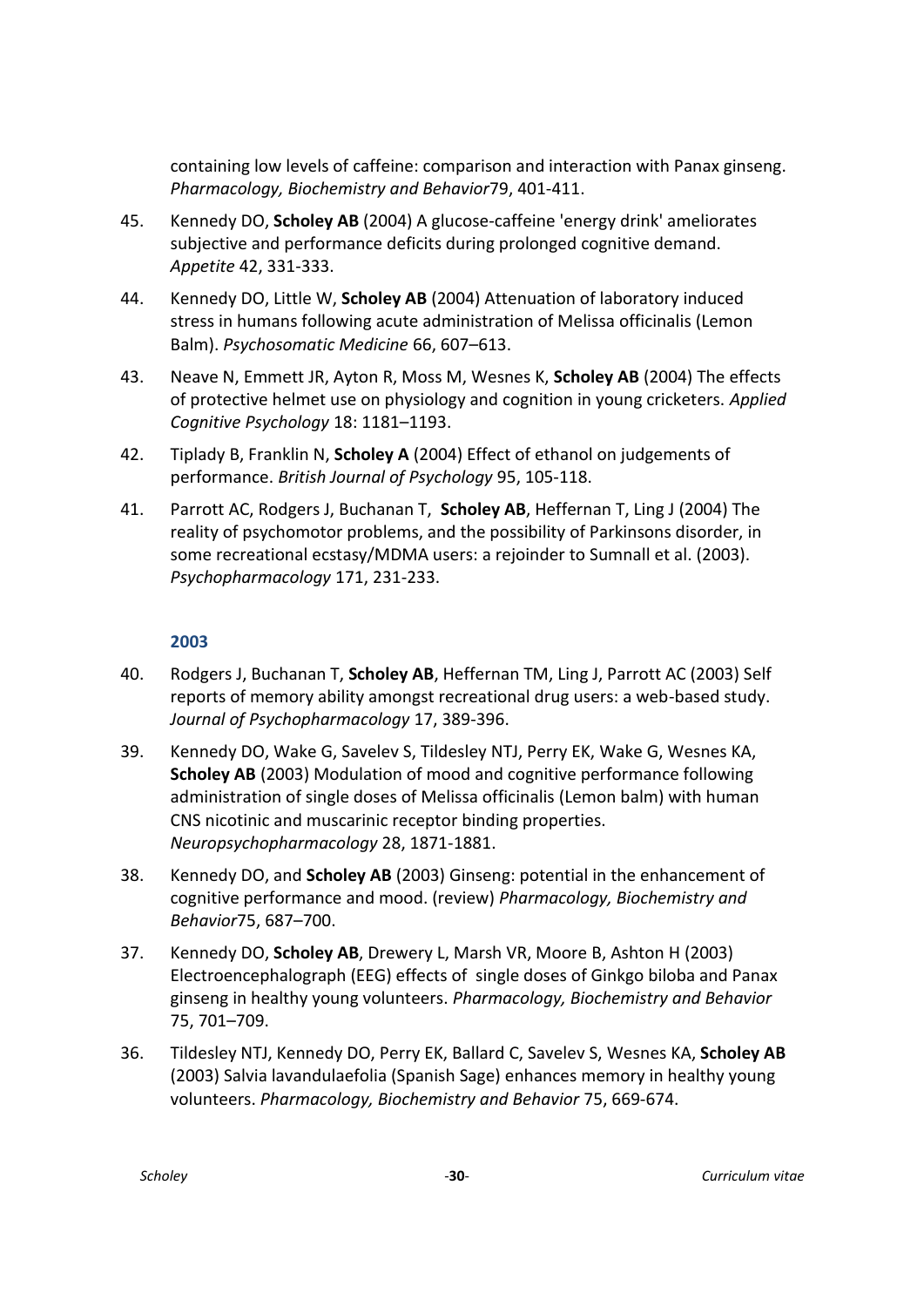- 35. McCue P, Martin CR, Buchanan T, Rodgers J, **Scholey AB** (2003) An investigation into the psychometric properties of the Hospital Anxiety and Depression Scale in individuals with Chronic Fatigue Syndrome *Psychology, Health and Medicine* 8, 425-439.
- 34. Ling J, Heffernan TM, Buchanan T, Rodgers J, **Scholey AB**, Parrott AC (2003) Effects of Alcohol on Subjective Ratings of Prospective and Everyday Memory Deficits. *Alcoholism: Clinical and Experimental Research* 27, 970-974.
- 33. Parrott AC, Buchanan T, Heffernan T, **Scholey A**, Ling J, Rodgers J (2003) Parkinson's disorder, psychomotor problems and dopaminergic neurotoxicity in recreational ecstasy/MDMA users. *Psychopharmacology* 167, 449-450.

- 32. **Scholey AB**, Fowles K (2002) Retrograde enhancement of kinesthetic memory by low dose alcohol and by glucose *Neurobiology of Learning and Memory* 78, 477- 483.
- 31. **Scholey AB**, Kennedy DO (2002) Acute, dose-dependent cognitive effects of *Ginkgo biloba, Panax Ginseng* and their combination in healthy young volunteers: differential interactions with cognitive demand. *Human Psychopharmacology - Clinical and Experimental* 17, 35-44.
- 30. Kennedy DO, **Scholey AB**, Tildesley NTJ, Perry EK, and Wesnes KA (2002) Modulation of mood and cognitive performance following acute administration of single doses of *Melissa officinalis* (Lemon Balm). *Pharmacology, Biochemistry and Behavior*72, 953-964.
- 29. Wilkinson L, **Scholey A**, Wesnes K (2002) Chewing gum selectively improves aspects of memory in healthy volunteers. *Appetite* 38, 235-236.
- 28. Kennedy DO, **Scholey AB** and Wesnes KA (2002) Modulation of cognition and mood following administration of single doses of *Ginkgo biloba, Ginseng* and a *Ginkgo/Ginseng* combination to healthy young adults. *Physiology and Behavior*  75, 739-751.
- 27. Ford CE, **Scholey AB**, Ayre G, Wesnes K (2002) The effect of glucose administration and the emotional content of words on heart rate and memory. *Journal of Psychopharmacology* 16, 241-244.
- 26. McCue P, **Scholey AB**, Herman C, Wesnes KA (2002) Validation of a telephone cognitive assessment test battery for use in chronic fatigue syndrome. *Journal of Telemedicine and Telecare* 8, 337-343.
- 25. Thorne F, Neave N, **Scholey A**, Moss M, Fink B (2002) Effects of putative male pheromones on female ratings of male attractiveness: influence of oral contraceptives and the menstrual cycle. *Neuroendocrinology Letters* 23, 291-297.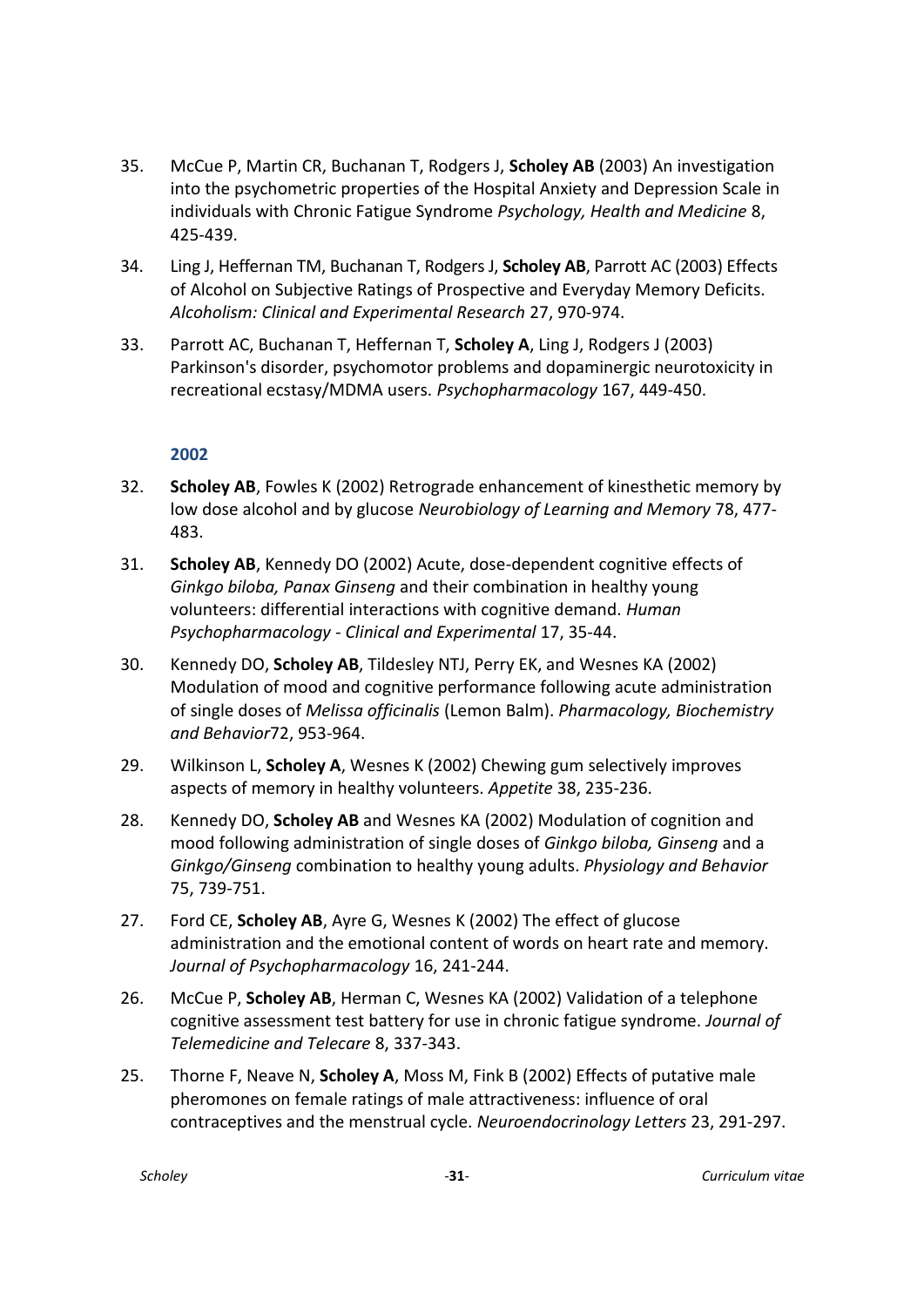- 24. Girdler NM, Lyne JP, Wallace R, Neave N, **Scholey A**, Wesnes KA, Herman C (2002) A randomised, controlled trial of cognitive and psychomotor recovery from midazolam sedation following reversal with oral flumazenil. *Anaesthesia* 57, 868-876.
- 23. Parrott AC, Buchanan T, **Scholey AB**, Heffernan T, Ling J, Rodgers J (2002) Ecstasy/MDMA attributed problems reported by novice, moderate and heavy recreational users. *Human Psychopharmacology - Clinical and Experimental* 17, 309-312.
- 22. Mackay M, Tiplady B and **Scholey AB** (2002) Interactions between alcohol and caffeine in relation to psychomotor speed and accuracy. *Human Psychopharmacology - Clinical and Experimental* 17, 151-156.
- 21. Girdler NM, Lyne JP, Fairbrother K, Neave N, **Scholey A**, Hargaden N, Wesnes KA, Engler J, Rotherham NA (2002) A Study of post-operative cognitive and psychomotor recovery from benzodiazepine sedation: effects of reversal with flumazenil over a prolonged recovery period. *British Dental Journal* 192, 335-339.

- 20. **Scholey AB**, Harper S, Kennedy DO (2001) Cognitive demand and blood glucose. *Physiology and Behavior* 73, 585-592.
- 19. **Scholey AB** (2001) Fuel for thought. *The Psychologist* 14, 196-201.
- 18. Rodgers J, Buchanan T, **Scholey AB**, Heffernan TM, Ling J, Parrott A (2001) Differential effects of ecstasy and cannabis on self reports of memory ability: a web-based study. *Human Psychopharmacology - Clinical and Experimental* **16,** 619-625.
- 17. Heffernan TM, Jarvis H, Rodgers J, **Scholey AB**, Ling J (2001) Prospective memory, everyday cognitive failures and central executive functions in recreational users of 'ecstasy'. *Human Psychopharmacology - Clinical and Experimental***16,** 607-612.
- 16. Neave N, **Scholey AB**, Emmett JR, Moss M, Kennedy DO, Wesnes KA (2001) Water ingestion improves subjective alertness, but has no effect on cognitive performance in dehydrated healthy young volunteers. *Appetite* 37, 255-256.
- 15. Kennedy DO, **Scholey AB**, Wesnes K (2001) Differential, dose dependent changes in cognitive performance following acute administration of a *Ginkgo biloba/Panax ginseng* combination to healthy young volunteers. *Nutritional Neuroscience* 4, 399-412.
- 14. Kennedy DO, **Scholey AB,** Wesnes K (2001) Dose dependent changes in cognitive performance and mood following acute administration of *Ginseng* to healthy young volunteers. *Nutritional Neuroscience* 4, 295-310.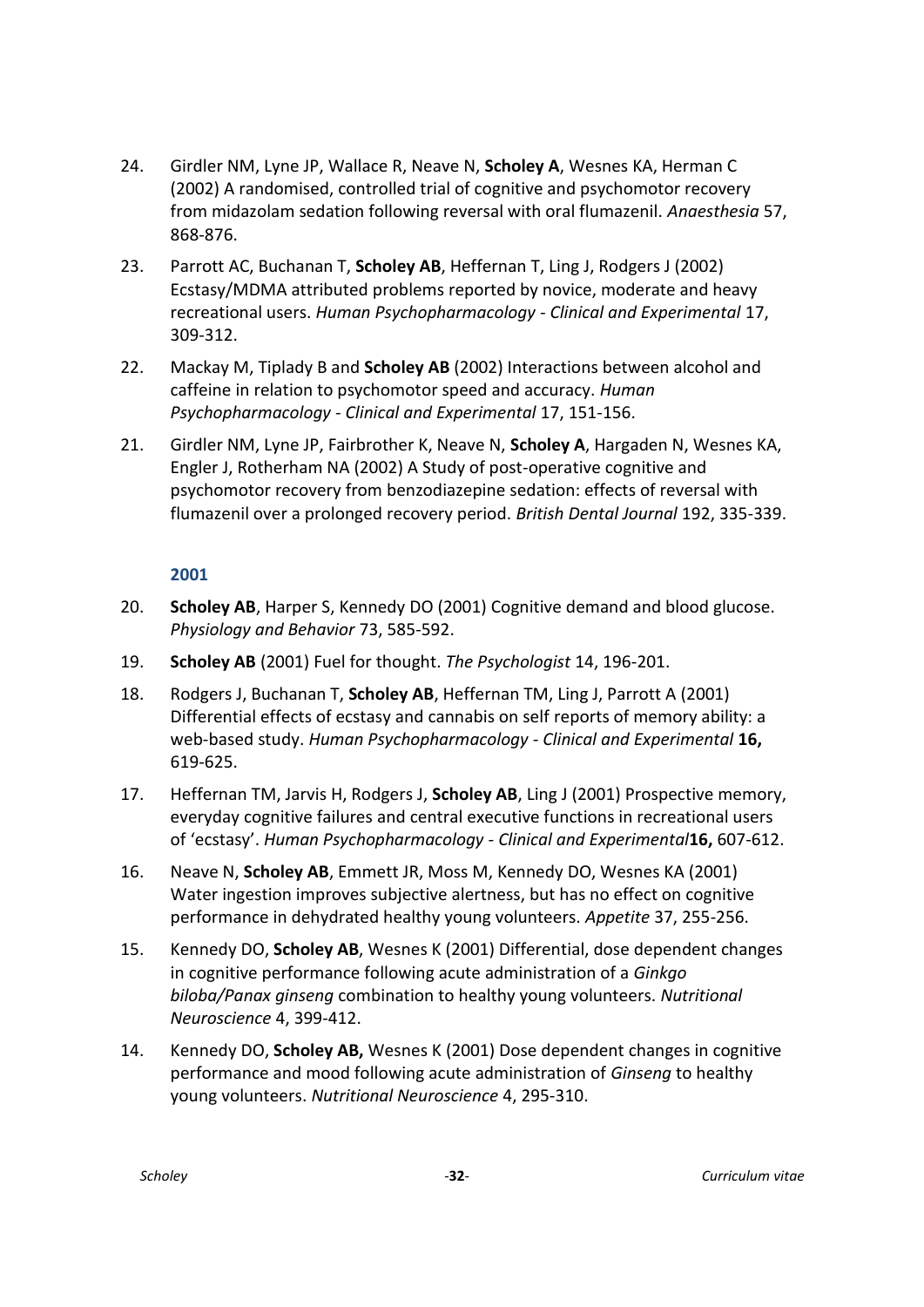13. Heffernan TM, Ling J and **Scholey AB** (2001) Subjective ratings of prospective memory deficits in MDMA ('ecstasy') users. *Human Psychopharmacology - Clinical and Experimental* 16, 339-344.

#### **1992-2000**

- 12. Kennedy DO, **Scholey AB** (2000) Glucose administration, heart rate and cognitive performance: effects of increasing mental effort. *Psychopharmacology* 149, 63- 71.
- 11. Kennedy DO, **Scholey AB** and Wesnes K (2000) The dose dependent cognitive effects of acute administration of Ginkgo biloba to healthy young volunteers. *Psychopharmacology* 151, 416-423.
- 10. Neave N, Reid C, **Scholey AB**, Thompson JM, Ayre G, Wesnes K (2000) Dosedependent effects of flumazenil on cognition, mood and cardio-respiratory physiology in healthy volunteers. *British Dental Journal* 189, 668-674.
- 9. Thompson JM, Neave N, Moss MC, **Scholey AB**, Wesnes K, Girdler NM (1999) Cognitive properties of sedation agents: comparison of the effects of Nitrous Oxide and Midazolam on memory and mood. *British Dental Journal* 187, 557-562.
- 8. **Scholey AB**, Moss MC, Neave N, Wesnes KA (1999) Cognitive performance, hyperoxia and heart rate following oxygen administration in healthy young adults. *Physiology and Behavior* 67, 783-789.
- 7. **Scholey AB**, Moss MC, Wesnes KA (1998) Oxygen and cognitive performance: the temporal relationship between hyperoxia and enhanced memory. *Psychopharmacology* 140, 123-126.
- 6. Moss MC, **Scholey AB**, Wesnes KA (1998) Oxygen administration selectively enhances cognitive performance in healthy young adults: a placebo-controlled double-blind crossover study. *Psychopharmacology* 138, 27-33.
- 5. Moss MC, **Scholey AB** (1996) Oxygen administration enhances memory formation in healthy young adults. *Psychopharmacology* 124, 255-260.
- 4. **Scholey AB**, Mileusnic R, Schachner M, Rose SPR (1995) A role for the chicken homolog of the neural cell adhesion molecule L1 in consolidation of memory for a passive avoidance task in the chick. *Learning and Memory* 2, 17-25.
- 3. Freeman FM, Rose SPR, **Scholey AB** (1995) Two time windows of anisomycininduced amnesia for passive avoidance training in the day-old chick. *Neurobiology of Learning and Memory* 63, 291-295.
- 2. **Scholey AB**, Rose SPR, Zamani MR, Bock E, Schachner M (1993) A role for the neural cell adhesion molecule in a late, consolidating phase of glycoprotein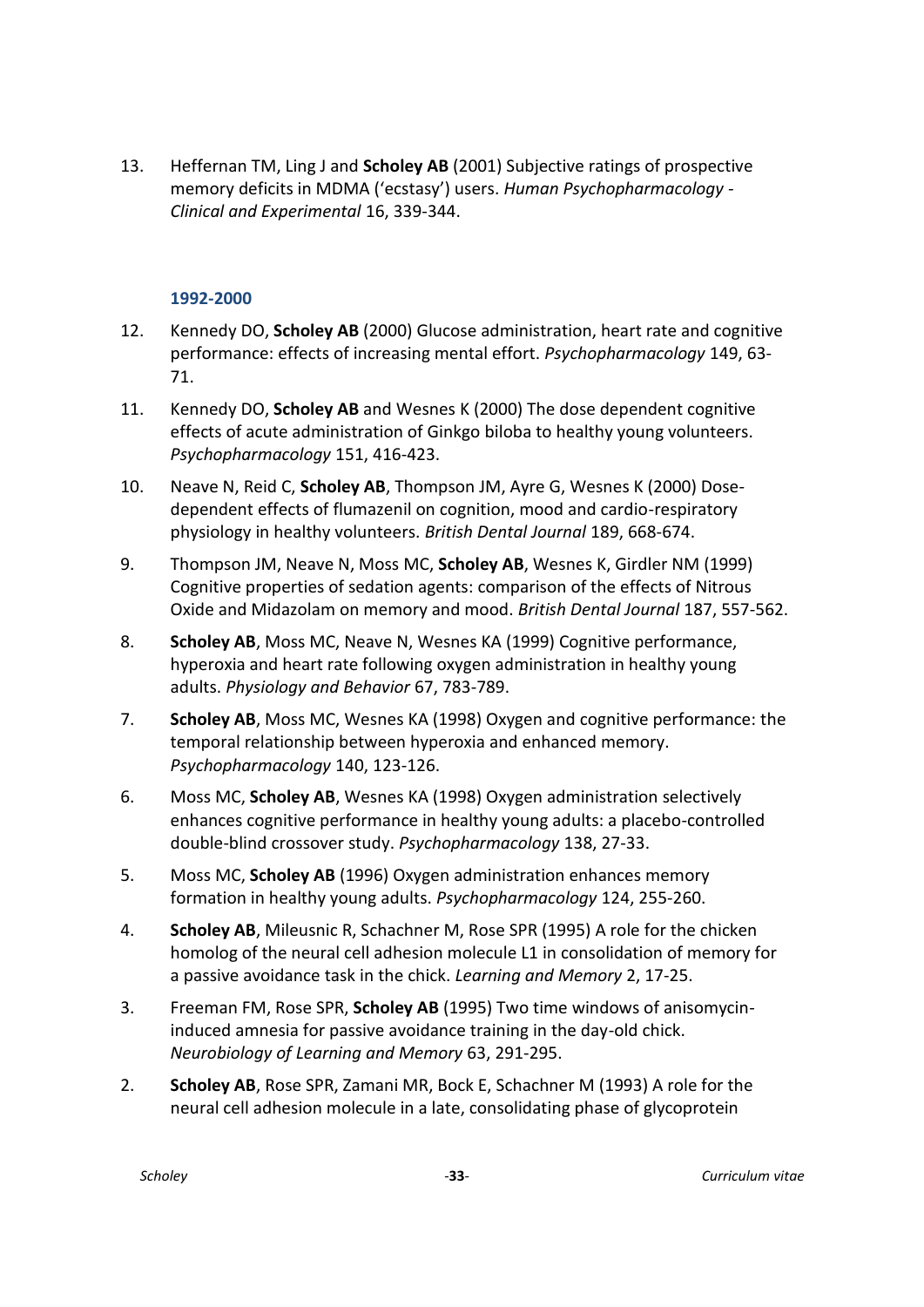synthesis six hours following passive avoidance training of the young chick. *Neuroscience* 55, 499-509.

1. **Scholey AB**, Bullock S, Rose SPR (1992) Passive avoidance training in the young chick results in time- and locus-specific elevations in  $\alpha$ -tubulin immunoreactivity. *Neurochemistry International* 21, 343-350.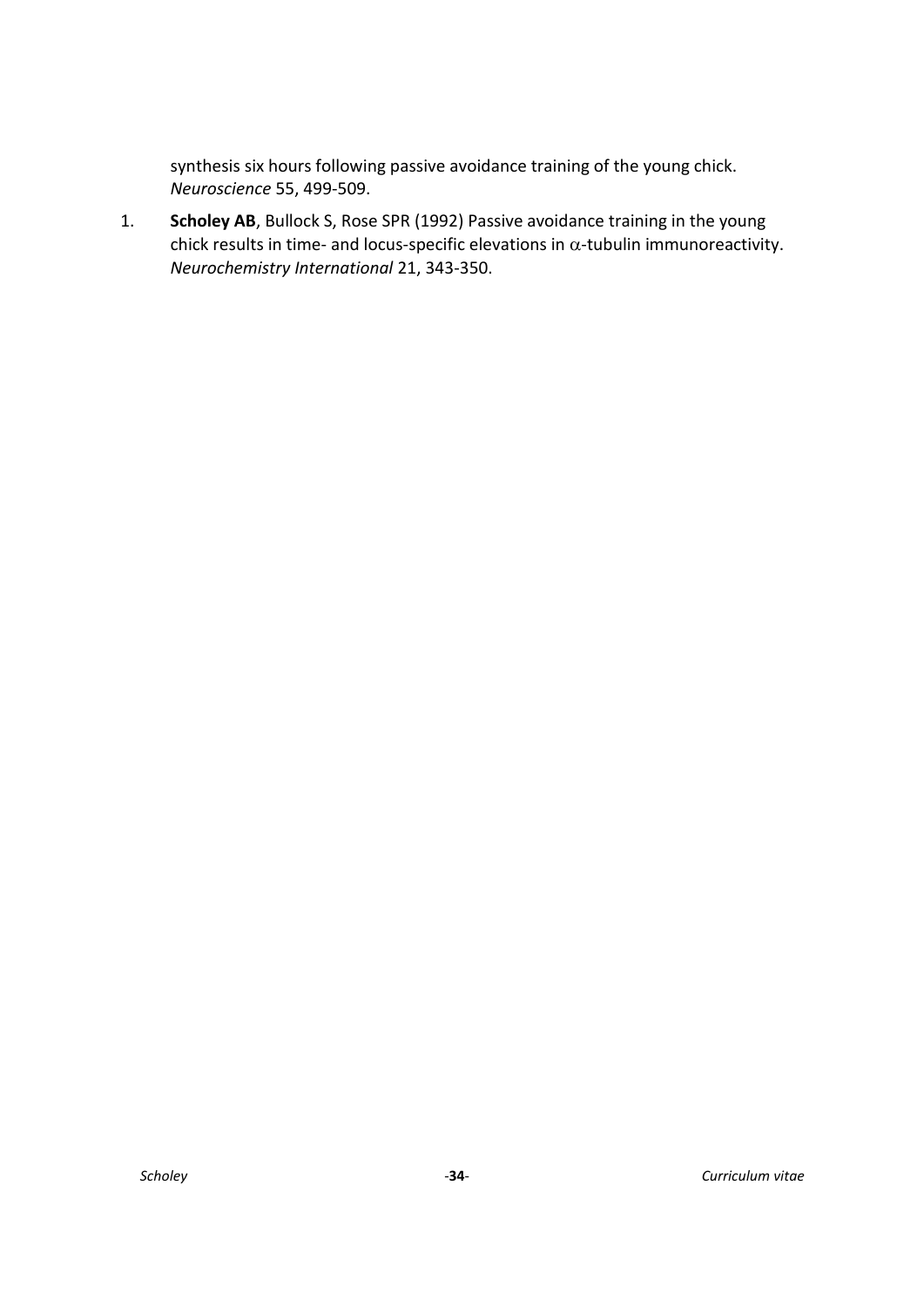#### <span id="page-34-0"></span>**ii. Books and book chapters**

- 26. Verster JC, Arnoldy L, Benson S, **Scholey A**, Stock A-K (Eds) (2020) *The alcohol hangover: causes, consequences, and treatment.*
- 25. Benson S, **Scholey A** (2021) Nutraceuticals as cognitive enhancers. In: Hall M, Forshaw M, Montgomery C, (eds) *Chemically modified minds.* Palgrave Macmillan, Singapore, 35-58.
- 24. Gauci S, Young LM, Macpherson H, White D, Benson S, Pipingas A, **Scholey A** (2020) Mediterranean Diet and its components: potential to optimise cognition across the lifespan. In: Ghosh D (Ed) *Nutraceuticals in Brain Health and Beyond* Elsevier, In press.
- 23. **Scholey AB**, Parrott A, Ogden E (2019) Psychotropic drugs and medication. In: Ayers S (Ed) *Cambridge Handbook of Psychology, Health & Medicine* Cambridge University Press, 653-656.
- 22. **Scholey A**, Peters R, Cleeland C, David White D (2018) The role of glucose in supporting cognition and mood regulation. In: Murphy P (Ed) *International Handbook of Psychobiology.* The Psychology Press, Taylor and Francis, 209-218.
- 21. Cox K, **Scholey A** (2016) Polyphenols for brain and cognitive health. In: Quideau S (Ed) *Recent Advances in Polyphenol Research Volume 5.* Wiley, 259-288.
- 20. Peters R, White D, **Scholey A** (2016) Nutrition, Health and the Ageing Process. In: Riby L (Ed) *Handbook of Gerontology Research Methods: Understanding Successful Aging.* Palgrave Macmillan, 43-48.
- 19. Nolidin K, Kure C, **Scholey A**, Stough C (2016) Coffee and cognition: Extending our understanding beyond caffeine. In: Bagchi D, Moriyama H, Swaroop A (Eds) *Green coffee bean extract in human health*. CRC Press/Taylor and Francis
- 18. Camfield DA, **Scholey A** (2015) Use of neuroimaging techniques in the assessment of nutraceuticals for cognitive enhancement: methodological and interpretative issues. In: Dye L, Best T (Eds) *Nutrition for Brain Health and Cognitive Performance*. CRC Press/Taylor and Francis, 305-339.
- 17. **Scholey A**, Pase M, Andrew Pipingas A, Stough C, Camfield DA (2015) Herbal extracts and nutraceuticals for cognitive performance. In: Dye L, Best T (Eds) *Nutrition for Brain Health and Cognitive Performance*. CRC Press/Taylor and Francis, 221-250.
- 16. Macpherson H, Lee J, Villalon L, Pase M, Pipingas A, **Scholey A** (2014) The influence of the Mediterranean diet on cognitive health. In: Preedy VR, Watson RR (Eds) *The Mediterranean Diet: An Evidence-Based Approach To Disease Prevention*. Elsevier, 81-89.
- 15. Stough C, **Scholey A** (2013) *Advances in Natural Medicines, Nutraceuticals and Neurocognition* Taylor & Francis: Bosa Roca/US.
- 14. Finn M, **Scholey A**, Pipingas A, Stough C (2013) Epigallocatechin gallate (EGCG) and cognitive function. In: Stough C, Scholey A *Advances in Natural Medicines, Nutraceuticals and Neurocognition* Taylor & Francis: Bosa Roca/US, 225-240.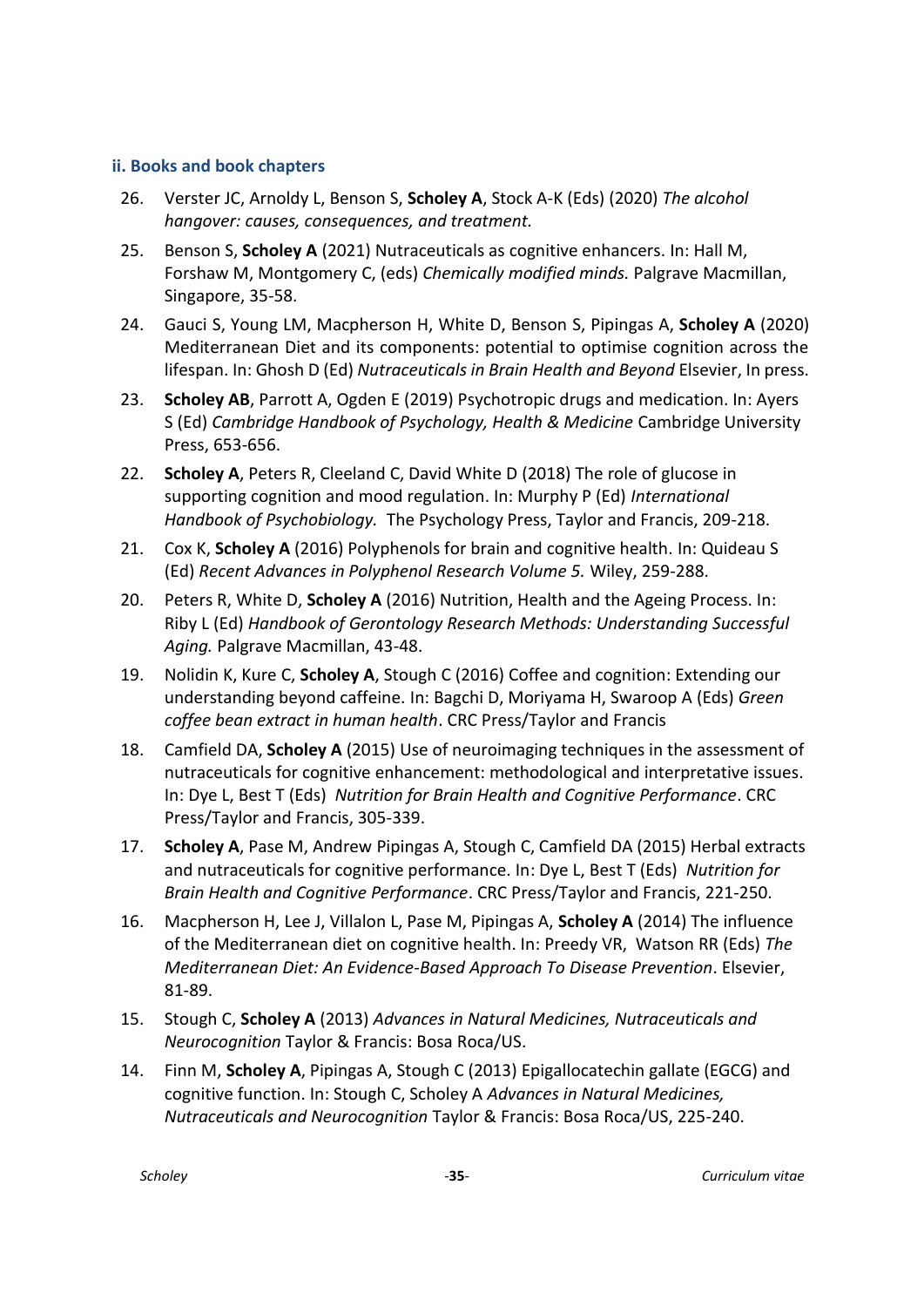- 13. Stough C, Cropley V, Pase M, **Scholey A**, Kean J (2013) Assessing the utility of Bacopa Monnieri to treat the neurobiological processes underpinning cognitive aging. In: Stough C, Scholey A (2013) *Advances in Natural Medicines, Nutraceuticals and Neurocognition* Taylor & Francis: Bosa Roca/US, 241-250.
- 12. Camfield D, Owen L, Pipingas A, Stough C, **Scholey A** (2012) Herbal Extracts and Cognition in adulthood and ageing. In: Riby LM, Smith MA, Foster JK (Eds) *Nutrition and mental performance - A lifespan perspective* Palgrave Macmillan, 302-328.
- 11. **Scholey A**, Stough C (2011) Neurocognitive effects of herbal extracts. In: Benton D (Ed) *Lifetime nutritional influences on cognition, behaviour and psychiatric illness.*  Woodhead publishing, 272-297.
- 10. **Scholey A**, Camfield D, Owen L, Pipingas A, Stough C (2011) Functional foods and cognition In: Saarela M (Ed) *Functional foods: concept to product 2e*. Woodhead Publishing, 277-308.
- 9. **Scholey AB**, Parrott A, Kennedy DO (2007) Psychotropic Medicine. In: Ayers S(Ed) *Cambridge Handbook of Psychology, Health & Medicine*. 685-687.
- 8. Parrott AC, Morinan A, Moss MC, **Scholey AB** (2004) *Understanding drugs and behaviour*. Wiley:UK
- 7. Wesnes KA, Zangara A, **Scholey A**, Kennedy D (2004) Natural products as cognition enhancing agents. In: BuccafuscoJJ (Ed) *Cognitive Enhancing Drugs.*  BirkhäuserVerlag: Basel-Boston-Berlin, 151-178.
- 6. **Scholey A** (2003) Chewing and learning. In: Moss SJ (Ed) *The benefits of chewing*  Health Education Enterprises: New York
- 5. **Scholey AB** (2002) Attention. In: Perry EK, Ashton H, Young AH (Eds) *Neurochemistry of Consciousness.* Benjamins: Amsterdam, p43-63.
- 4. **Scholey AB** (2002) The effects of ginseng on physiological processes involved in mental function. In: Baek N-I (Ed) *Advances in Ginseng Research.* KSG Publications: Korea, p113-116.
- 3. **Scholey AB** (1996) The use of quizzes as assessment tools. In: Brown S (Ed) *Alternative Learning 1995: The Guide* (Ed: Brown S.), 12-15.
- 2. **Scholey AB** (1996) Using neurophysiology workbooks to enable student learning. In: Brown S (Ed) *Alternative Learning 1995: The Guide*, 32-34.
- 1. **Scholey AB,** Bullock S (1991) How may a widely distributed, secretory glycoprotein contribute to the consolidation of specific neuronal circuits during memory formation? In: Schmidt R (Ed) *Glycoproteins in memory formation* European Science Foundation Publications.

# **[>1000 refereed conference abstracts, > 50 industry reports not listed]**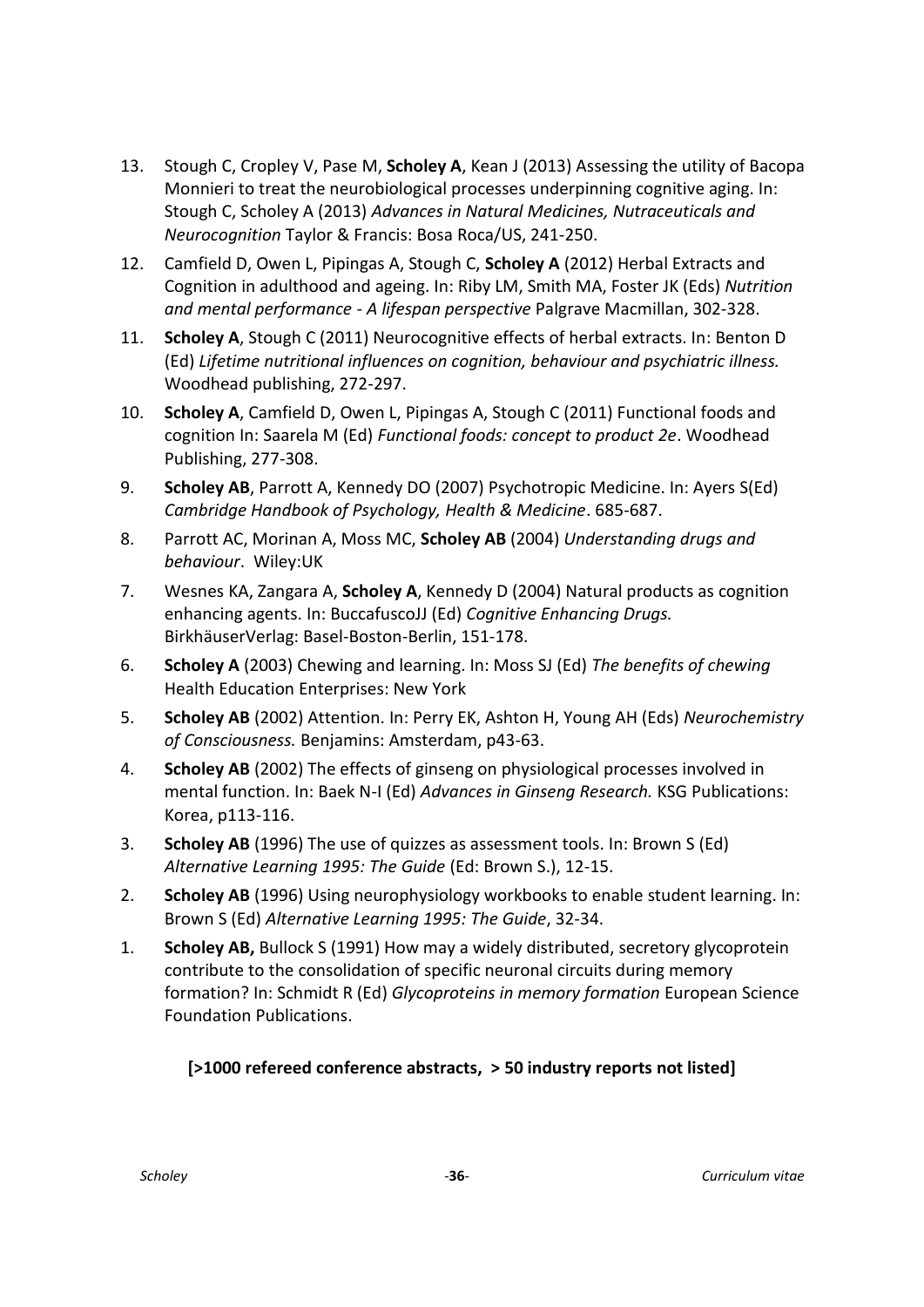| Date<br>2022-2023 | <b>Funding body</b><br><b>High-Value Nutrition</b><br>Contestable Fund*<br>(New Zealand) | Project<br>Unlocking the potential of<br>polyphenols: A novel approach to<br>target the gut-brain axis                                                                           | Amount<br>\$282,052 |
|-------------------|------------------------------------------------------------------------------------------|----------------------------------------------------------------------------------------------------------------------------------------------------------------------------------|---------------------|
| 2021-2022         | <b>High-Value Nutrition</b><br>Contestable Fund*<br>(New Zealand)                        | Boosting immune responses and<br>cognitive support with Neuroberry®<br>blackcurrant                                                                                              | \$1,453,908         |
| 2019-2023         | National Health and<br><b>Medical Research</b><br>Council<br>(NHMRC)*                    | Mediterranean diet and exercise to<br>reduce cognitive decline and<br>dementia risks in independently<br>living older Australians: the<br>MedWalk randomised controlled<br>trial | \$1,772,616         |
| 2020-2022         | Nutricia Research<br>Foundation*                                                         | Mediterranean diet and exercise<br>effects on gut microbiota: MedWalk<br>Microbiome                                                                                              | Confidential        |
| 2019-2021         | Fonterra/CSIRO                                                                           | Complex Milk Lipids in older adults<br>with Subjective Memory Complaints                                                                                                         | Confidential        |
| 2019-2020         | BioRevive*                                                                               | The effects of a vitamin, mineral and<br>amino acid supplement on hangover<br>symptom severity                                                                                   | Confidential        |
| 2019-2020         | Nu-Mega<br>Ingredients*                                                                  | Post prandial cognitive and vascular<br>effects of DHA-rich Omega-3 powder                                                                                                       | Confidential        |
| 2018-2019         | <b>Australian Almond</b><br>Board*                                                       | A feasibility study to determine<br>whether Australian children aged 8-<br>12 years will eat almonds for 8<br>weeks and the impact on cognitive<br>performance                   | Confidential        |

# <span id="page-36-0"></span>**Funding awarded [from ~\$25M total] Principal Investigator except\***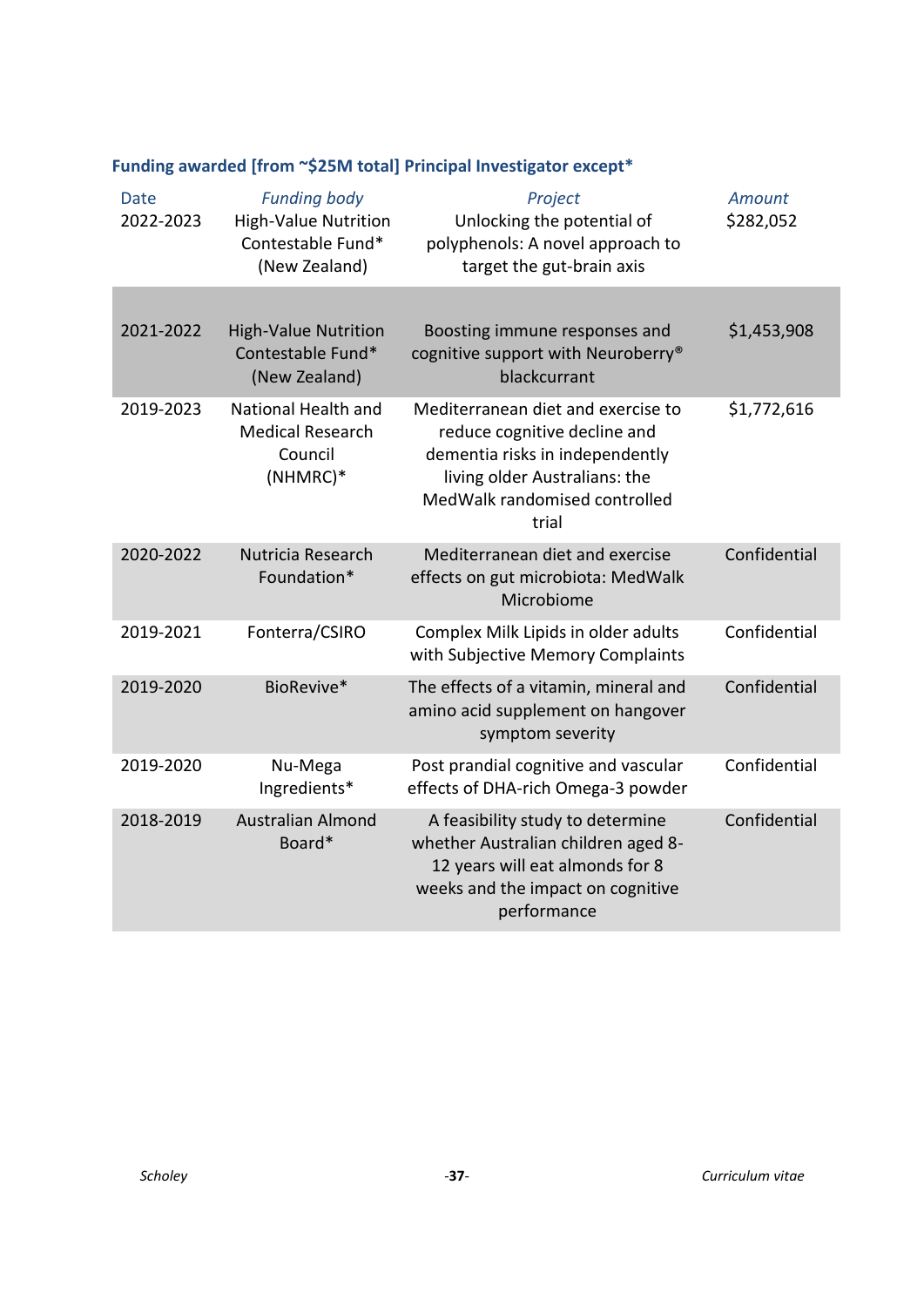| 2018-2019 | <b>DuPont</b><br>(Finland)                               | Effects of a probiotic on mental<br>fatigue                                                                                                                                     | Confidential |
|-----------|----------------------------------------------------------|---------------------------------------------------------------------------------------------------------------------------------------------------------------------------------|--------------|
| 2017-2018 | Nutricia-Danone<br>(Netheralnds)                         | Dietary patterns, inflammatory<br>salivary biomarkers, stool<br>characterization among healthy<br>toddlers aged 15-36 months old in<br>Australia                                | Confidential |
| 2016-2018 | <b>Bayer Healthcare</b><br>(Switzerland)                 | Effects of 4 weeks supplementation<br>with a multi-vitamin/mineral<br>preparation on neurocognitive<br>function: A randomised, double-<br>blind, placebo controlled trial       | Confidential |
| 2017-2019 | <b>Swisse Wellness</b><br>Group                          | Modern diets and the maintenance<br>of optimal mood and cognitive<br>functioning through nutraceutical<br>supplementation                                                       | Confidential |
| 2016-2017 | <b>Verdure Sciences</b><br>(US)                          | Investigation of the effects of<br>Longvida curcumin on cognitive<br>function, mood and biomarkers of<br>health                                                                 | Confidential |
| 2017-2018 | <b>SFI Research Fund</b><br>Scheme/Swinburne<br>Research | i-Platform for microbiota analysis and<br>visualisation                                                                                                                         | Confidential |
| 2017-2018 | Nestle Research<br>Centre<br>(Switzerland)               | Nutrition/cognitive and<br>nutrition/executive performance in<br>healthy children                                                                                               | Confidential |
| 2016-2017 | <b>Red Bull</b><br>(Austraia)                            | Studies into the effects of alcohol,<br>caffeine and their interactions                                                                                                         | Confidential |
| 2015-2016 | Kemin Nutrition and<br>Health<br>(US)                    | A randomized, double-blind,<br>placebo-controlled, parallel trial<br>investigating the neurocognitive<br>effects of a proprietary spearmint<br>extract in healthy older adults. | Confidential |
| 2015-2017 | Almond Board of<br>California*<br>(US)                   | Does 12 weeks of eating unsalted<br>raw almonds improve cognitive<br>performance in adults?                                                                                     | \$256,376    |

*Scholey* -**38**- *Curriculum vitae*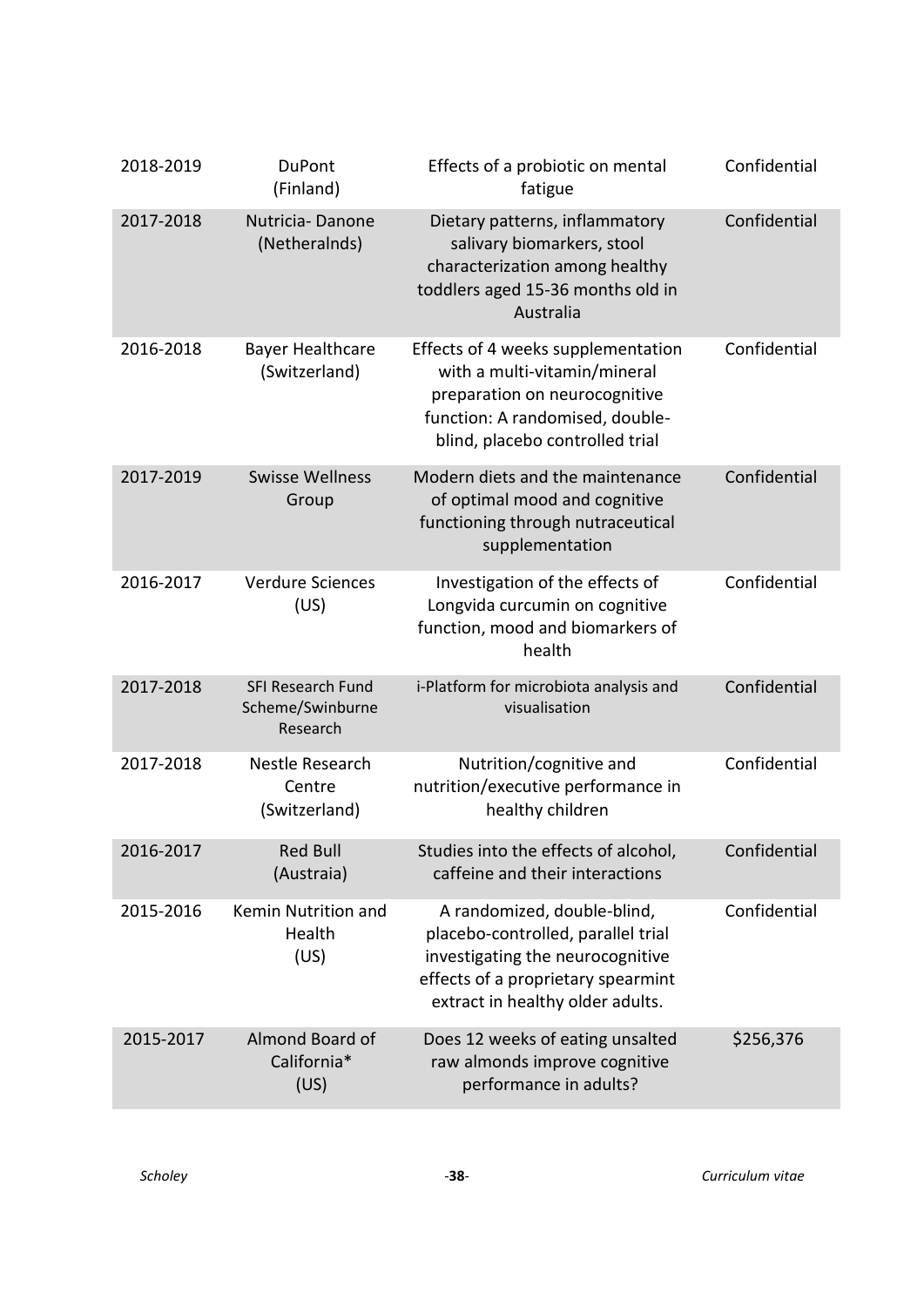| 2014-2015 | Dementia<br>Collaborative<br>Research Centres*                                                                    | Acute dose-dependent effects of<br>resveratrol consumption on<br>cerebrovascular function in adults<br>with type 2 diabetes mellitus                                                                                          | \$44,680     |
|-----------|-------------------------------------------------------------------------------------------------------------------|-------------------------------------------------------------------------------------------------------------------------------------------------------------------------------------------------------------------------------|--------------|
| 2014-2016 | National Health and<br><b>Medical Research</b><br>Council*                                                        | Kava for the Treatment of<br><b>Generalized Anxiety Disorder: A 16-</b><br><b>Week Double-Blind RCT</b>                                                                                                                       | \$658,539    |
| 2013-2016 | Arla Foods<br>(Denmark)                                                                                           | The Neurocognitive effects of<br>Lacprodan <sup>®</sup> PL-20 in elderly<br>participants with age-associated<br>memory impairment                                                                                             | Confidential |
| 2014-2015 | LifeVantage<br>Corporation*                                                                                       | A randomized, double blind,<br>placebo-controlled, crossover trial<br>investigating the effects of 2<br>nutraceuticals combination<br>formulas on mental fatigue, mood<br>and neurocognitive performance in<br>healthy adults | Confidential |
| 2014-2015 | Barbara Dicker<br>Foundation*                                                                                     | Brain oscillatory correlates of virtual<br>spatial navigation across adulthood                                                                                                                                                | \$30,000     |
| 2013-2016 | Abbott<br>Laboratories/Center<br>for Nutrition,<br>Learning, and<br><b>Memory Grand</b><br><b>Challenge Grant</b> | Controlled trials in 'at risk' humans<br>to establish the cognitive benefits of<br>a nutrient mixture and underlying<br>mechanisms of action - the<br>Cognitive Aging, Nutrition and<br>Neurogenesis (C.A.N.N.) trial.        | \$1,656,870  |
| 2012-2014 | Bayer                                                                                                             | Chronic effects of multi-<br>vitamin/mineral preparations on<br>brain imaging assessed with Steady<br>State Topography and fMRI during<br>periods of mental effort                                                            | Confidential |
| 2103-2014 | <b>Neurobrands</b>                                                                                                | Assessment of anti-stress,<br>behavioural, and neurophysiological<br>effects of NeuroBliss®: A<br>randomised, double-blind, placebo-<br>controlled, crossover trial                                                           | Confidential |

*Scholey* -**39**- *Curriculum vitae*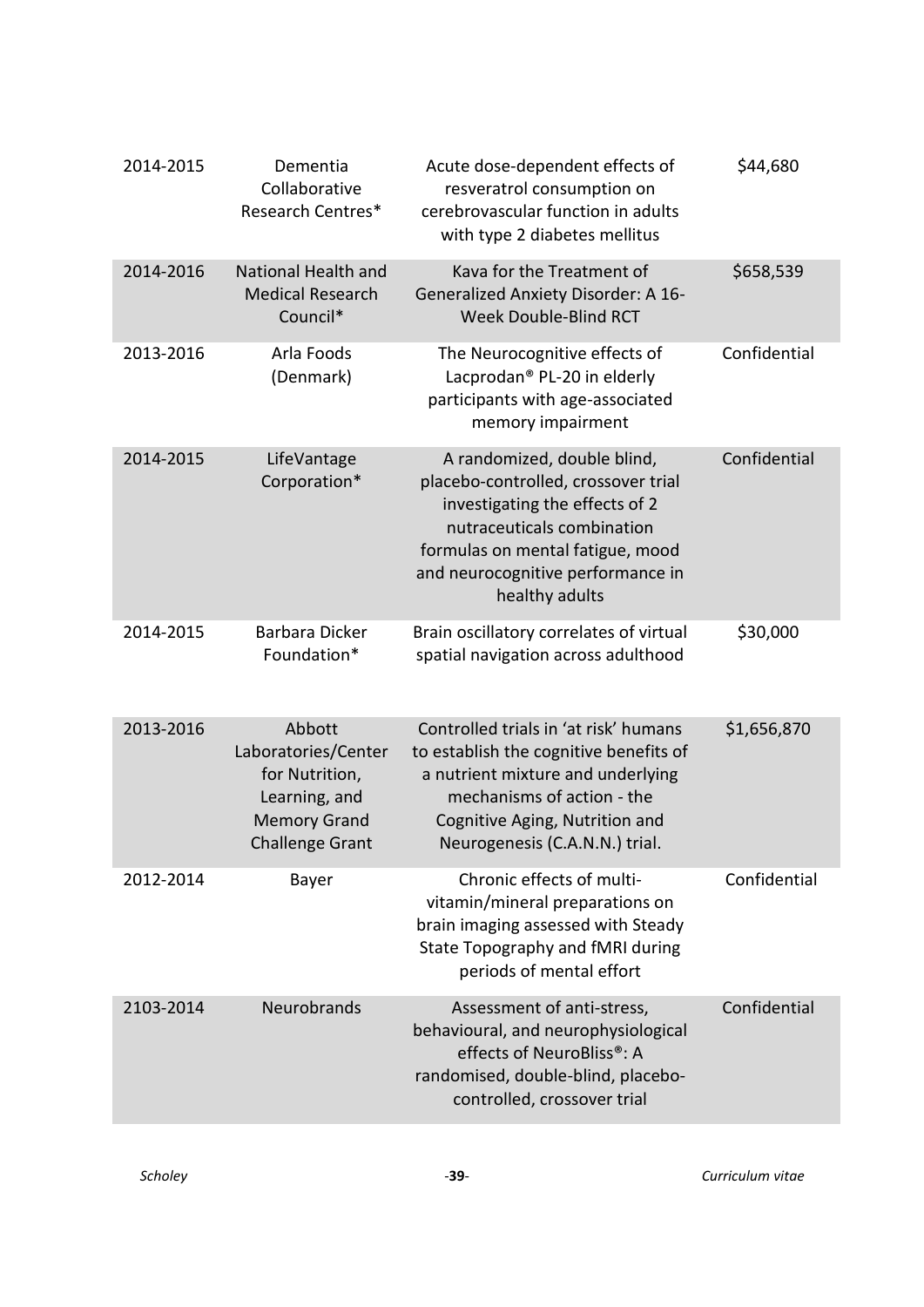| 2013-2104 | Sanofi                                                                          | A double-blind placebo-controlled<br>trial of a Lactium <sup>™</sup> and Zizyphus<br>complex for sleep.                                                 | Confidential                                         |
|-----------|---------------------------------------------------------------------------------|---------------------------------------------------------------------------------------------------------------------------------------------------------|------------------------------------------------------|
| 2012-2014 | Verdure Science                                                                 | Investigation into the acute and<br>chronic effects of Longvida<br>curcumin on inflammation,<br>cognitive function and mood in an<br>elderly population | Confidential                                         |
| 2010-2014 | National Health and<br><b>Medical Research</b><br>Council Fellowship*           | Kava in the Treatment of<br>Generalised Anxiety Disorder: A 10-<br>week Randomized, Double-blind,<br>Placebo-controlled Study                           | \$285,000                                            |
| 2010-2013 | <b>Australian Research</b><br><b>Council Discovery</b><br>Program<br>DP1093834  | Glucose facilitation of cognitive<br>function: effects of effort, age and<br>glucose control                                                            | \$173,000                                            |
| 2010-2013 | <b>Australian Research</b><br><b>Council Discovery</b><br>Program<br>DP1093825* | Improving cognitive function in the<br>elderly                                                                                                          | \$288,000<br>(\$960,000<br>with industry<br>funding) |
| 2012-2013 | GlaxoSmithKline                                                                 | An investigation into the cognitive<br>effects and bioavailability of<br>components of green tea                                                        | Confidential                                         |
| 2012-2013 | GlaxoSmithKline                                                                 | An investigation into the effects of<br>glucose & caffeine on multitasking,<br>mood and fMRI regional activation.                                       | Confidential                                         |
| 2012-2013 | Cyvex                                                                           | 21 day trial into the weight<br>reduction effects of<br>supplementation with 1g and 500<br>mg SolaThin                                                  | Confidential                                         |
| 2010-2013 | Pharmalink*                                                                     | The effects of a naturally occurring<br>combination of omega-3s on<br>children and adolescents with<br>hyperactivity and inattention                    | Confidential                                         |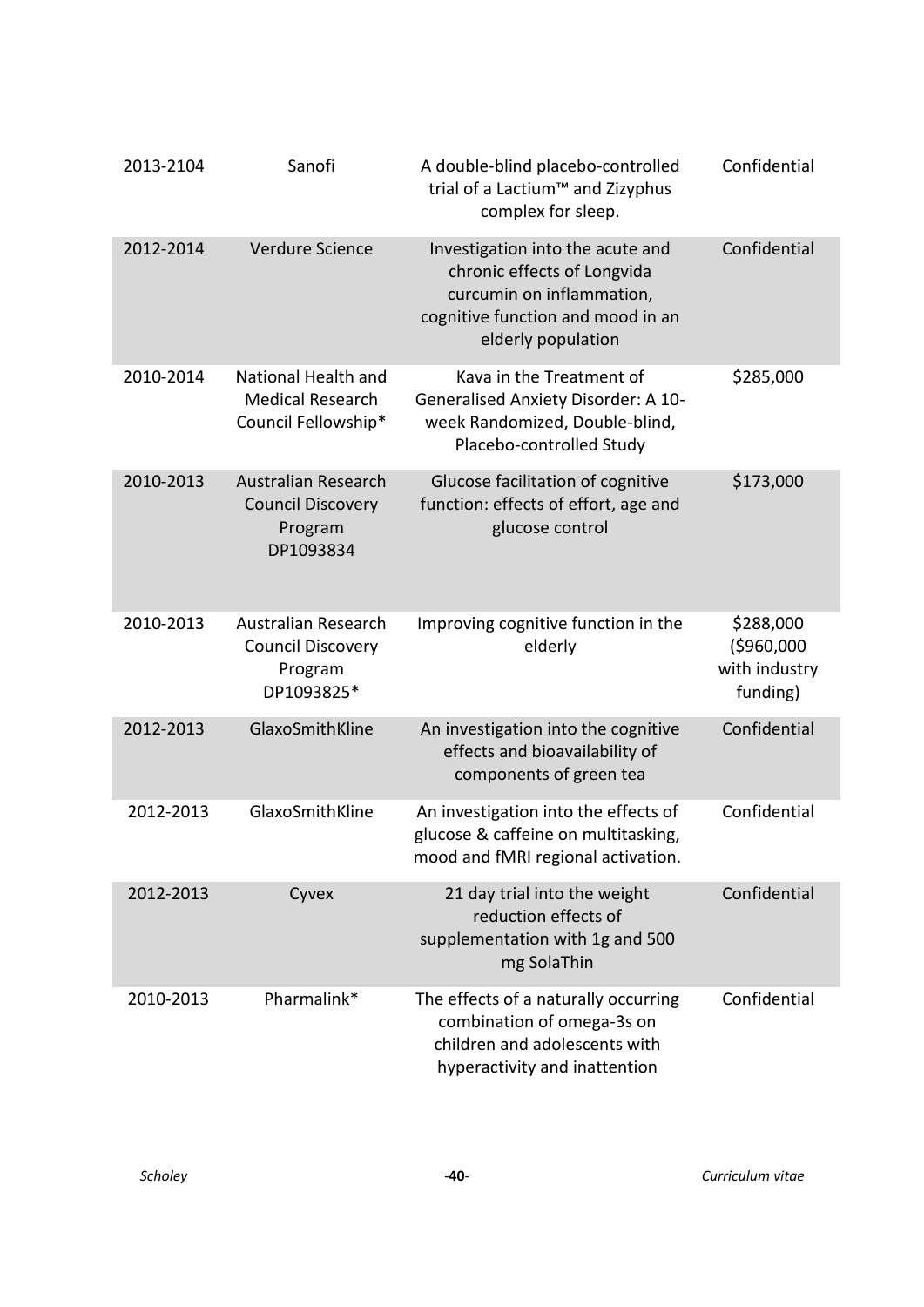| 2011-2012 | <b>Australian Research</b><br>Council Linkage<br>Program<br>LP110100410* | Neuroimaging changes underpinning<br>improvements in cognition in the<br>elderly                                                                                                             | \$184,000        |
|-----------|--------------------------------------------------------------------------|----------------------------------------------------------------------------------------------------------------------------------------------------------------------------------------------|------------------|
| 2010-2012 | Integria*                                                                | Kava & Anxiety Lowering Medication<br>Study (KALMS)                                                                                                                                          | Confidential     |
| 2010-2012 | Swisse*                                                                  | Randomized clinical trial<br>investigating effects of a multi-<br>nutrient combination on mood,<br>stress, sleep and cognition.                                                              | Confidential     |
| 2010-2011 | <b>Australian Wine</b><br><b>Research Institute</b>                      | Effect of resveratrol in red wine on<br>cognitive function in older adults                                                                                                                   | Confidential     |
| 2010-2011 | Bayer                                                                    | Acute effects of multi-<br>vitamin/mineral preparations on<br>brain imaging assessed with Steady<br>State Topography and fMRI during<br>periods of mental effort                             | Confidential     |
| 2010-2011 | GlaxoSmithKline                                                          | An investigation into the effects of<br>glucose alone and caffeine and<br>glucose in combination on cognitive<br>performance, fatigue and mood<br>associated with extended multi-<br>tasking | Confidential     |
| 2010-2011 | <b>Personal Training</b><br>Academy*                                     | The Effect of Exercise Programs on<br><b>Cognitive Function</b>                                                                                                                              | Confidential     |
| 2010-2011 | Mannatech*                                                               | Cognitive and mood effects of<br>saccharides in middle-aged adults                                                                                                                           | Confidential     |
| 2010-2011 | Naturex                                                                  | The acute effects of Panax<br>quinquefolius on brain activity,<br>mood and neurocognitive function<br>in a healthy older population                                                          | Confidential     |
| 2008-2011 | Naturex                                                                  | The role of glucoregulatory<br>processes in the cognition-<br>enhancing effects of selected<br>botanicals                                                                                    | Confidential     |
| 2008-2011 | Wrigley                                                                  | Factors influencing mood and<br>cognitive effects of chewing gum                                                                                                                             | Confidential     |
| Scholey   |                                                                          | $-41-$                                                                                                                                                                                       | Curriculum vitae |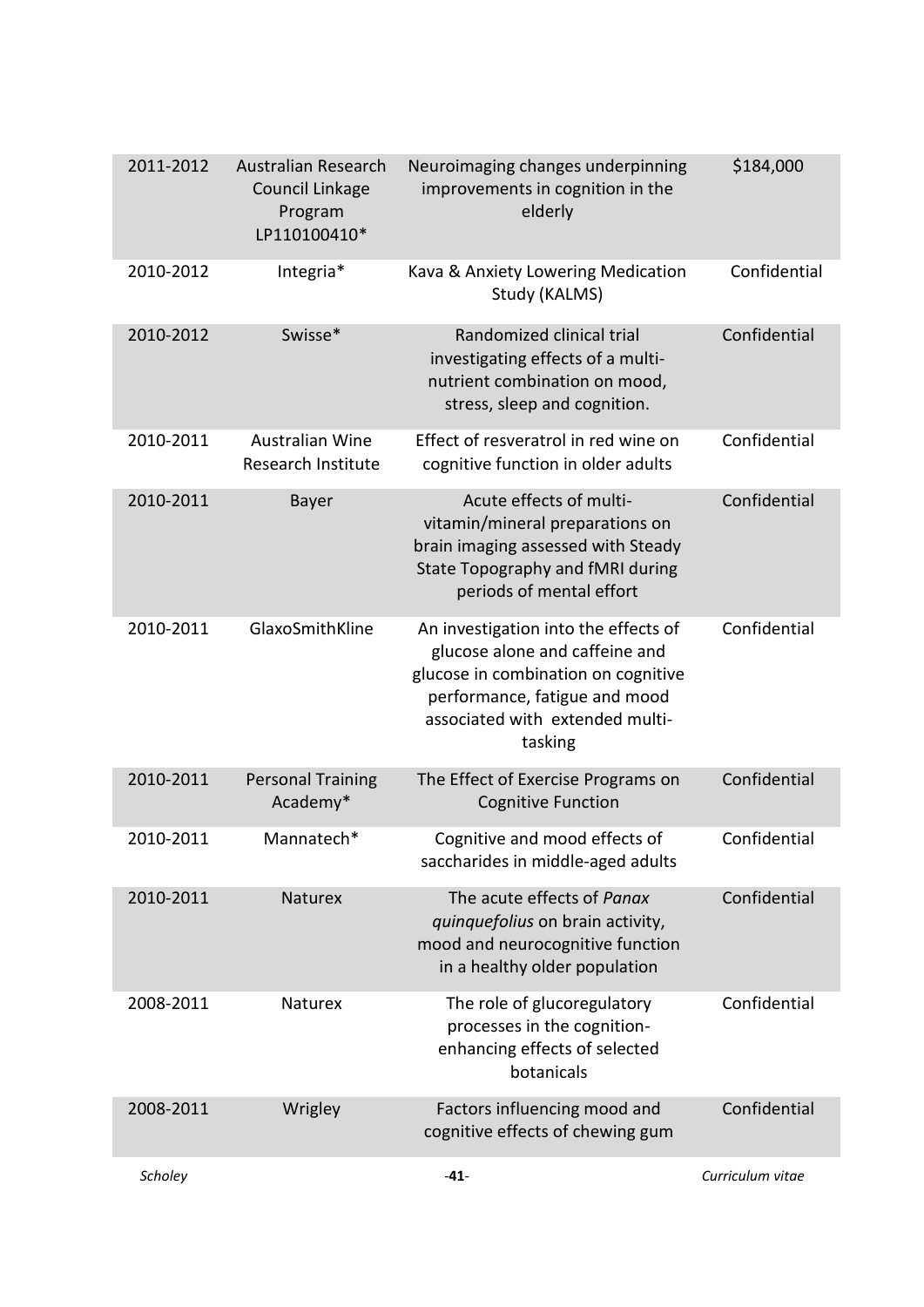| 2008-2010 | Nestlé Research<br>Centre*                                                 | Various<br>(confidential)                                                                            | Confidential                   |
|-----------|----------------------------------------------------------------------------|------------------------------------------------------------------------------------------------------|--------------------------------|
| 2008-2010 | <b>NHMRC National</b><br>Institute of<br>Complementary<br>Medicine         | Centre for the Study of Natural<br><b>Medicines and Neurocognition</b>                               | \$1,506,000<br>(inc. industry) |
| 2008-2009 | Flordis/Zeller<br>(Switzerland)*                                           | Evaluation of ZE117 (HP) in smoking<br>cessation                                                     | Confidential                   |
| 2008-2009 | <b>Barry Callebaut</b><br>(Belgium)*                                       | Acute and chronic neurocognitive &<br>blood flow effects of polyphenols in<br>middle aged volunteers | Confidential                   |
| 2008-2009 | Cognis (Germany)                                                           | Assessing anti-stress effects of<br>lemon balm-containing foods                                      | Confidential                   |
| 2006-2009 | Biotechnology and<br><b>Biological Sciences</b><br><b>Research Council</b> | Factors affecting glucose<br>enhancement of cognitive<br>performance                                 | £163,000                       |
| 2006-2009 | Pharmaton SA*<br>(PhD studentship)                                         | Polyunsaturated fats and cognitive<br>function                                                       | Confidential                   |
| 2006-2009 | Northumbria<br>University<br>(PhD studentship)                             | The impact of glucoregulation and<br>glucose on memory function                                      | £57,500                        |
| 2007-2008 | <b>British Psychological</b><br>Society                                    | <b>Research Seminars Competition</b>                                                                 | £3,000                         |
| 2007-2008 | Pharmaton SA*                                                              | Cognitive and mood effects of<br>Pharmaton platinum in healthy<br>young participants                 | Confidential                   |
| 2005-2008 | Northumbria<br>University*<br>(PhD studentship)                            | Dietary factors affecting children's<br>behaviour and cognition                                      | £55,000                        |
| 2007      | Nestlé Research<br>Centre                                                  | An evaluation of the cognitive<br>effects of glucose and malt extract<br>in children                 | Confidential                   |
| 2006-2007 | Department of<br>Trade and Industry<br>Science Research                    | Accommodation and development<br>of Brain, Behaviour and Nutrition<br><b>Research Centre</b>         | £350,000                       |

*Scholey* -**42**- *Curriculum vitae*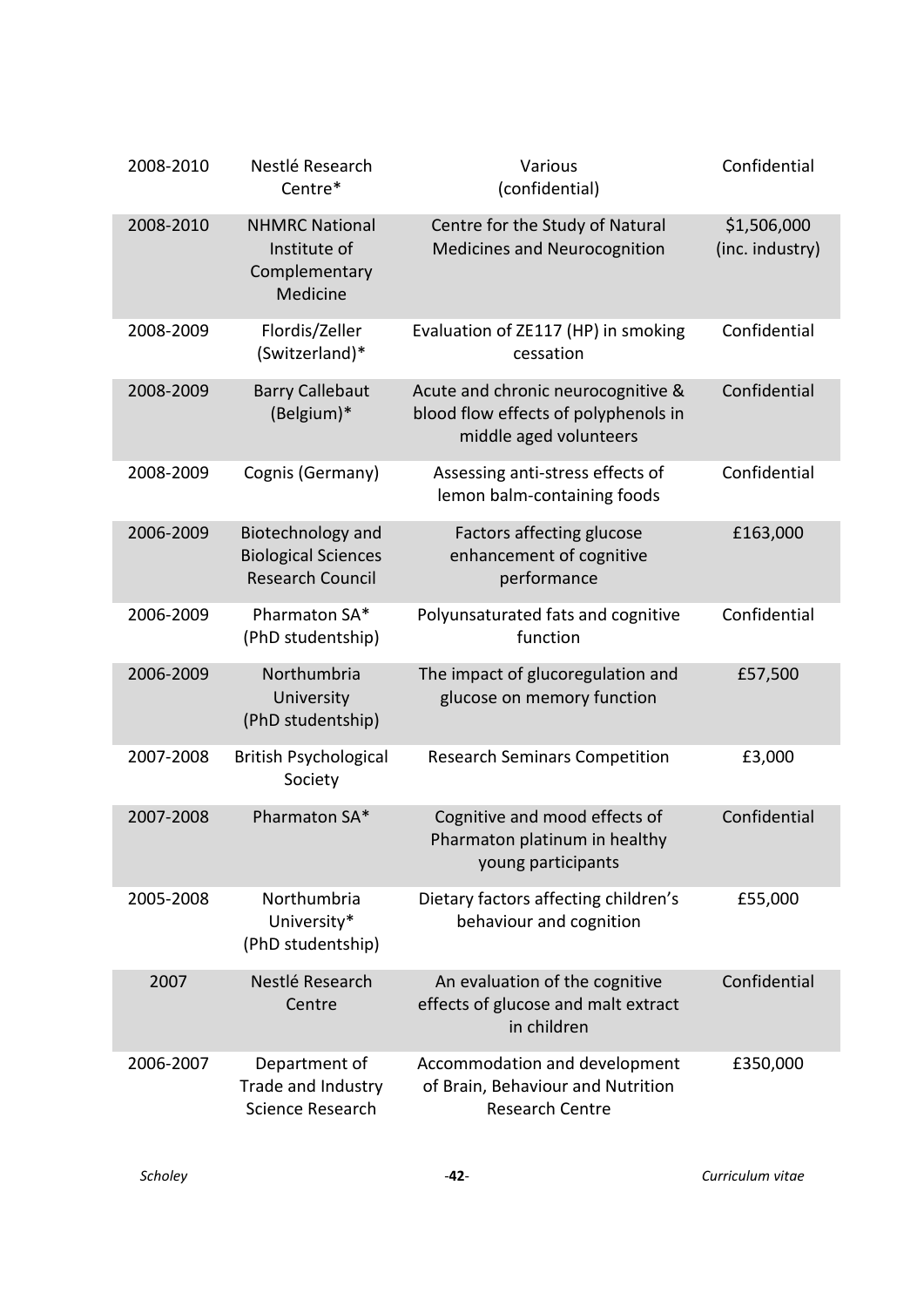|           | <b>Investment Fund</b><br>(SRIF)                        |                                                                                                                                       |                  |
|-----------|---------------------------------------------------------|---------------------------------------------------------------------------------------------------------------------------------------|------------------|
| 2006-2007 | Masterfoods                                             | Neurocognitive effects of cocoa<br>polyphenols                                                                                        | Confidential     |
| 2006-2007 | Martek*                                                 | Effects of DHA supplementation on<br>mood and cognition in children                                                                   | Confidential     |
| 2006-2007 | <b>Bayer Healthcare</b>                                 | Effects of a multivitamin/guaraná<br>supplement during cognitive<br>demand                                                            | Confidential     |
| 2006-2007 | <b>Wrigley Science</b><br>Institute                     | Anti-stress effects of chewing gum                                                                                                    | Confidential     |
| 2005-2007 | <b>Bayer Healthcare</b>                                 | Effects of chronic ginkgo<br>biloba/multivitamin<br>supplementation on age-associated<br>memory impairment                            | Confidential     |
| 2006      | Nestlé Research<br>Centre                               | Sabbatical Fellowship                                                                                                                 | Confidential     |
| 2005-2006 | Boehringer/<br>Pharmaton SA*                            | Neurocognitive effects of vitamin<br>supplementation in children                                                                      | Confidential     |
| 2005-2006 | Korean Ginseng<br>Society*                              | Behavioural effects of chronic<br>Korean<br>ginseng administration                                                                    | Confidential     |
| 2004-2005 | Boehringer/                                             | A biobehavioural assessment of                                                                                                        | Confidential     |
|           | Pharmaton                                               | guaraná                                                                                                                               |                  |
| 2002-2006 | Oxford Natural<br>Products<br>(PhD studentship)         | Neurocognitive effects of Salvia in<br>health and disease                                                                             | Confidential     |
| 2003-2006 | Boehringer/<br><b>Pharmaton SA</b><br>(PhD studentship) | Neurocognitive and gluco-regulatory<br>effects of Panax ginseng                                                                       | Confidential     |
| 2003-2006 | <b>Cognitive Drug</b><br>Research<br>(PhD studentship)  | The acute biobehavioural effects of<br>caffeine in isolation and in<br>combination with other naturally<br>concomitant phytonutrients | Confidential     |
| 2003-2006 | Boehringer/                                             | Effects of conjugation of Ginkgo                                                                                                      | Confidential     |
| Scholey   |                                                         | $-43-$                                                                                                                                | Curriculum vitae |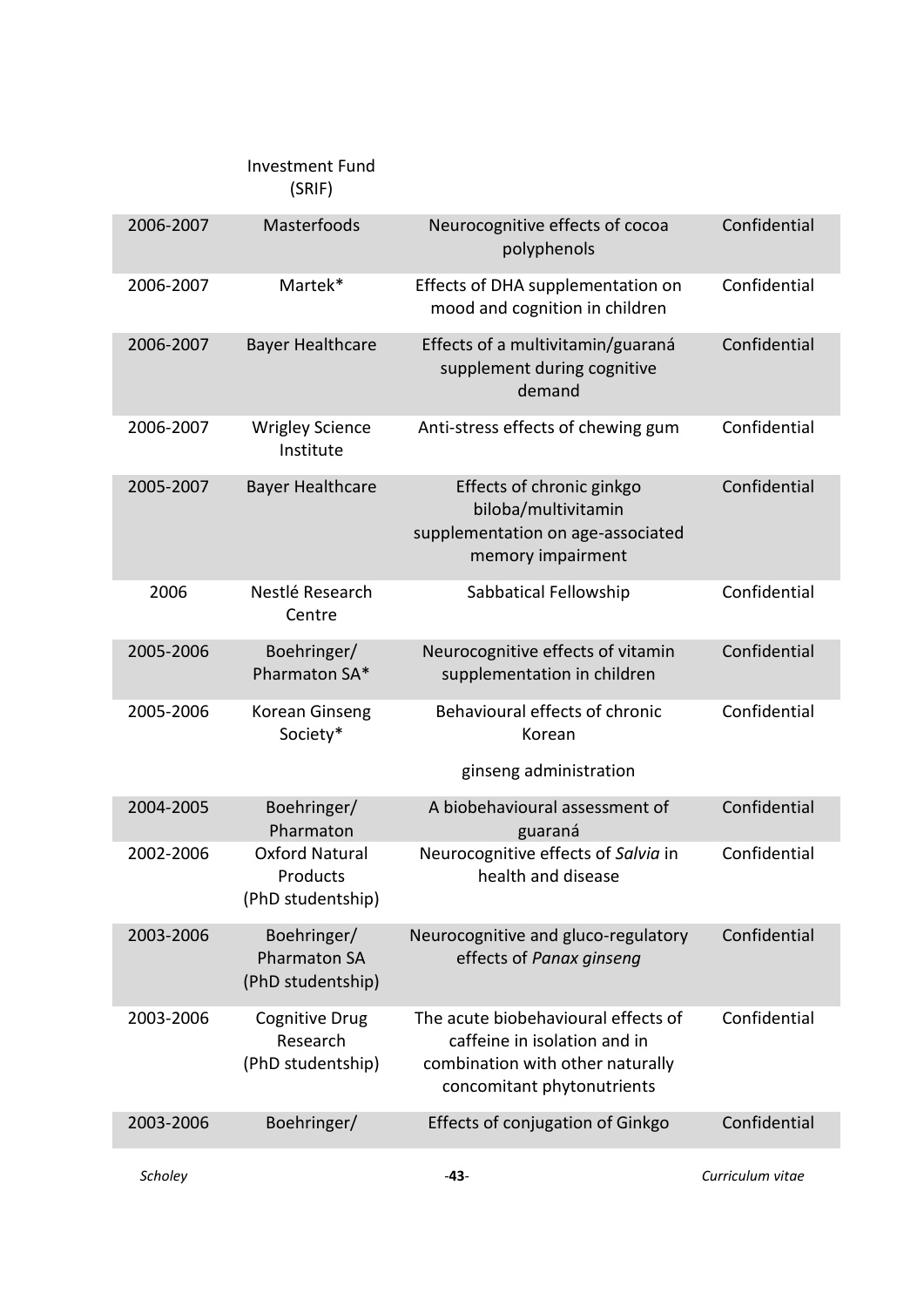|           | Pharmaton SA/<br>Indena(Milan)                          | biloba with phosphatidylserine on<br>cognition                  |              |
|-----------|---------------------------------------------------------|-----------------------------------------------------------------|--------------|
| 2002-2005 | GlaxoSmithKline                                         | Cognitive interactions associated<br>with caffeine and glucose  | Confidential |
| 2004      | Lichtwer Pharma Co.<br>(Germany)                        | Neurocognitive effects of S.<br>officinalis and M. officinalis  | Confidential |
| 2001-2004 | EU Framework 5*                                         | RESCUE: Effects of cueing in<br>Parkinson's disease             | £1,000,300   |
| 2003      | MedicHerb Ltd                                           | Anxiolytic assessment of a<br>Valerian/Melissa combination      | Confidential |
| 1999-2002 | Boehringer/<br><b>Pharmaton SA</b><br>(PhD studentship) | Psychopharmacology of herbal<br>supplements                     | Confidential |
| 1999-2002 | <b>Cognitive Drug</b><br>Research<br>(PhD studentship)  | Neurocognitive assessment in<br><b>Chronic Fatigue Syndrome</b> | Confidential |
| 1996-1999 | Northumbria<br>University                               | Psychopharmacology of oxygen<br>administration                  | Confidential |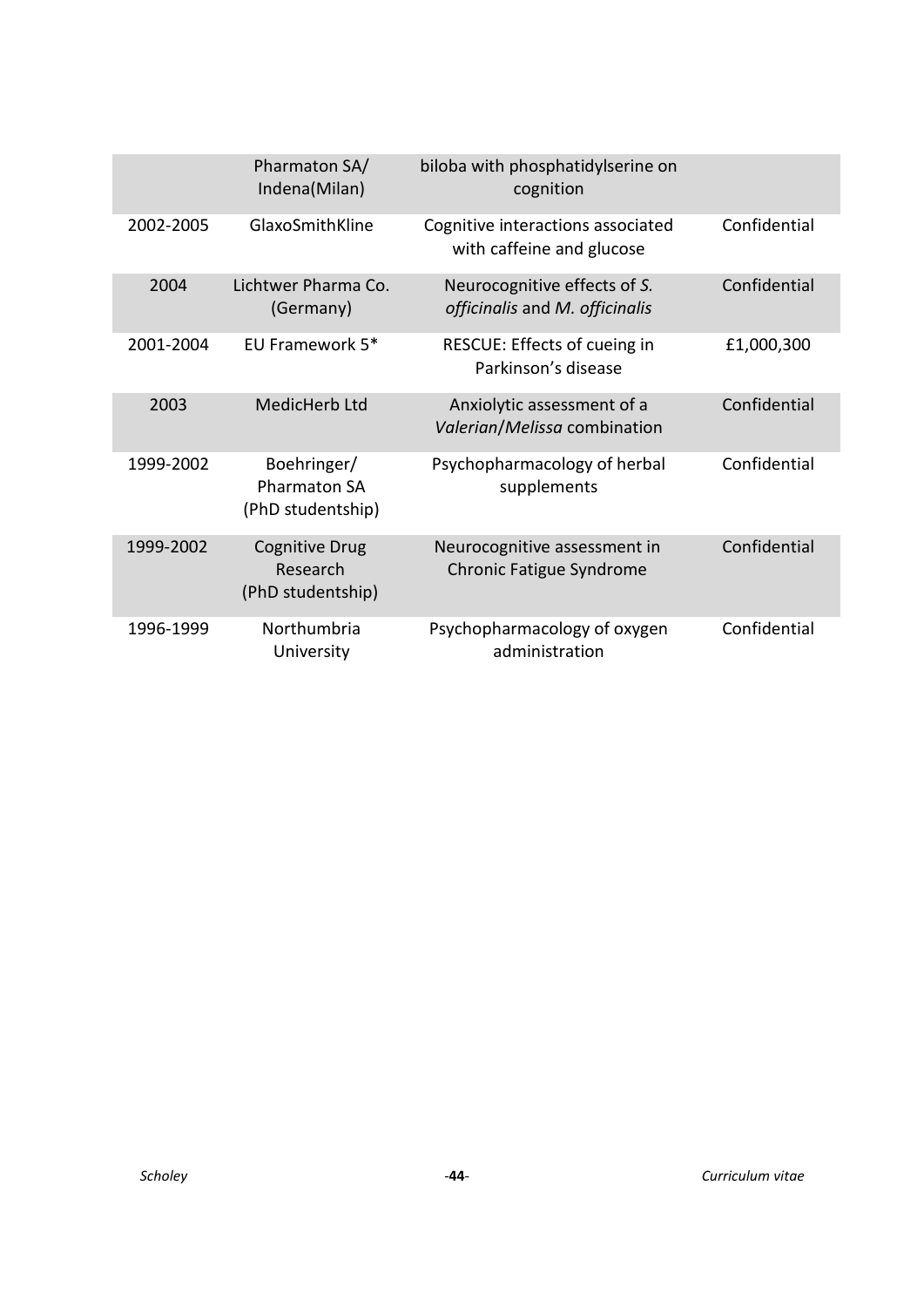# <span id="page-44-0"></span>**International and national research collaborations**

Recent/ongoing collaborative studies with the following industry partners

#### **International industry**

- Abbott Nutrition (US)
- Arla (Denmark)
- Bayer (Switzerland)
- DuPont (Finland)
- Fonterra (New Zealand)
- GlaxoSmithKline (UK, India)
- Kemin Nutrition and Health (US)
- Naturex (France)
- Nestlé (Switzerland)
- Neurobrands (US)
- Red Bull (Austria)
- SFI (Indonesia)
- Verdure Sciences (US)
- Wrigley/Masterfoods (US)

#### **International academic/non-industry**

- University of Northumbria (UK)
- University of Swansea (UK
- University of Leeds (UK)
- University of West of England (UK)
- University of East Anglia (UK)
- University of Utrecht (Netherlands)
- University of Illinois (United States)
- Northwestern University (United States)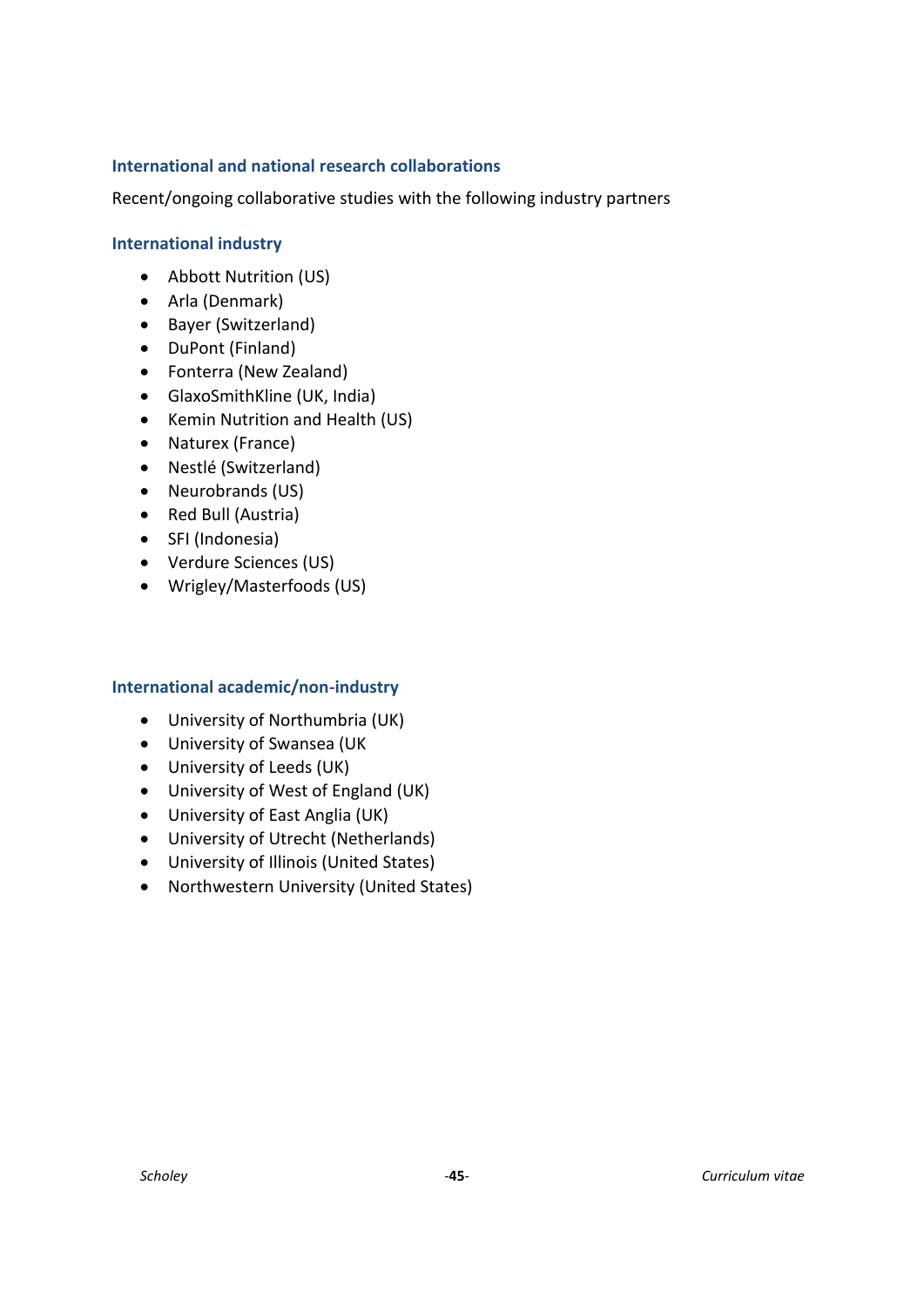#### **Australian academic/non-industry**

- Australian Wine Research Institute
- CSIRO
- National Institute of Complementary Medicine
- University of Newcastle: Clinical Nutrition Research Centre
- University of South Australia
- University of Western Australia
- University of Southern Cross
- University of Western Sydney
- Curtin University

#### **Australian industry**

- Bioceuticals
- Blackmores
- Flordis
- Integria
- Sanofi
- Swisse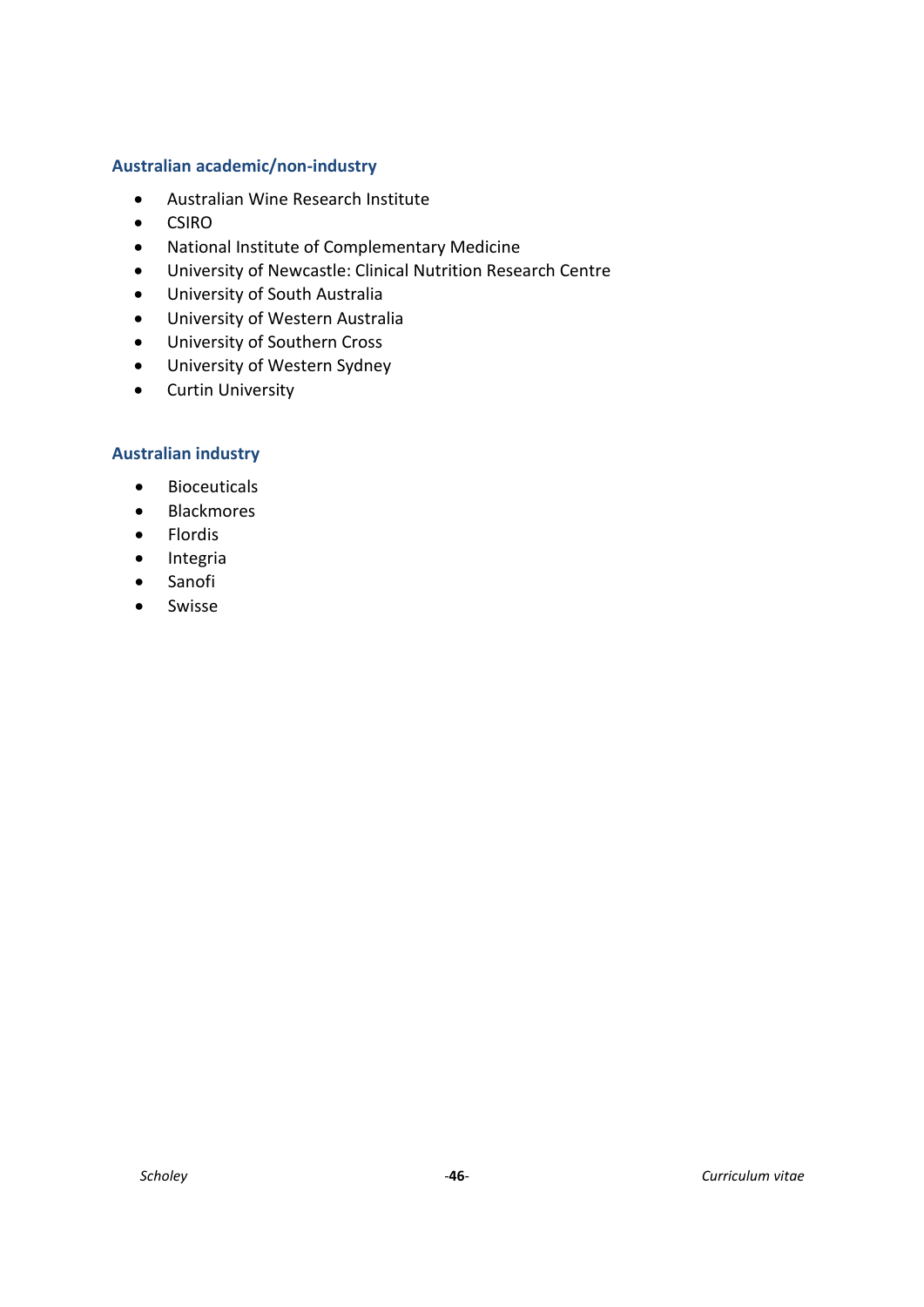# <span id="page-46-0"></span>**Patents (named inventor)**

2021 [WO 2021/022340 A1] *Uses of long-chain polyunsaturated fatty acids* Named inventors: Andrew Pipingas, Andrew Scholey

2019 [US 2019 / 0117606 A1] *Compositions comprising L-Theanine, Proanthocyanidins and a Catechin and uses thereof* Named inventors: Andrew Belton Scholey; Angus Ross Brown

2015, 2018 [EP2941262 A1] [2013354889] *Uses of Bacopa monnieri extract* Named inventors: Andrew Scholey, Con Stough

2012, 2015, 2018 [WO2010129307 A1] [20150306119] *Application of American ginseng to enhance neurocognitive function* Named inventors: Andrew Scholey, Alvin Ibarra, Kan He, Marc Roller, Jacques DiKansky

2006 [WO2006061097 A1]

*Composition useful as tea-based beverage for improving concentration, mental focus and alertness of individual, comprising theanine and caffeine* Named inventors: Gail Owen, Jane Rycroft, Andrew Scholey, David Scott

2005 [WO2005074956 A1] *Use of ginkgo complex for the enhancement of cognitive function and the alleviation of mental fatigue* Named inventors: David Kennedy, Paolo Morazzoni, Orlando Petrini, Andrew Scholey

2000 [WO2001043753 A3] *Combination of Ginseng and Ginkgo to improve cognitive skills* Named inventors: Orlando Petrini, Andrew Scholey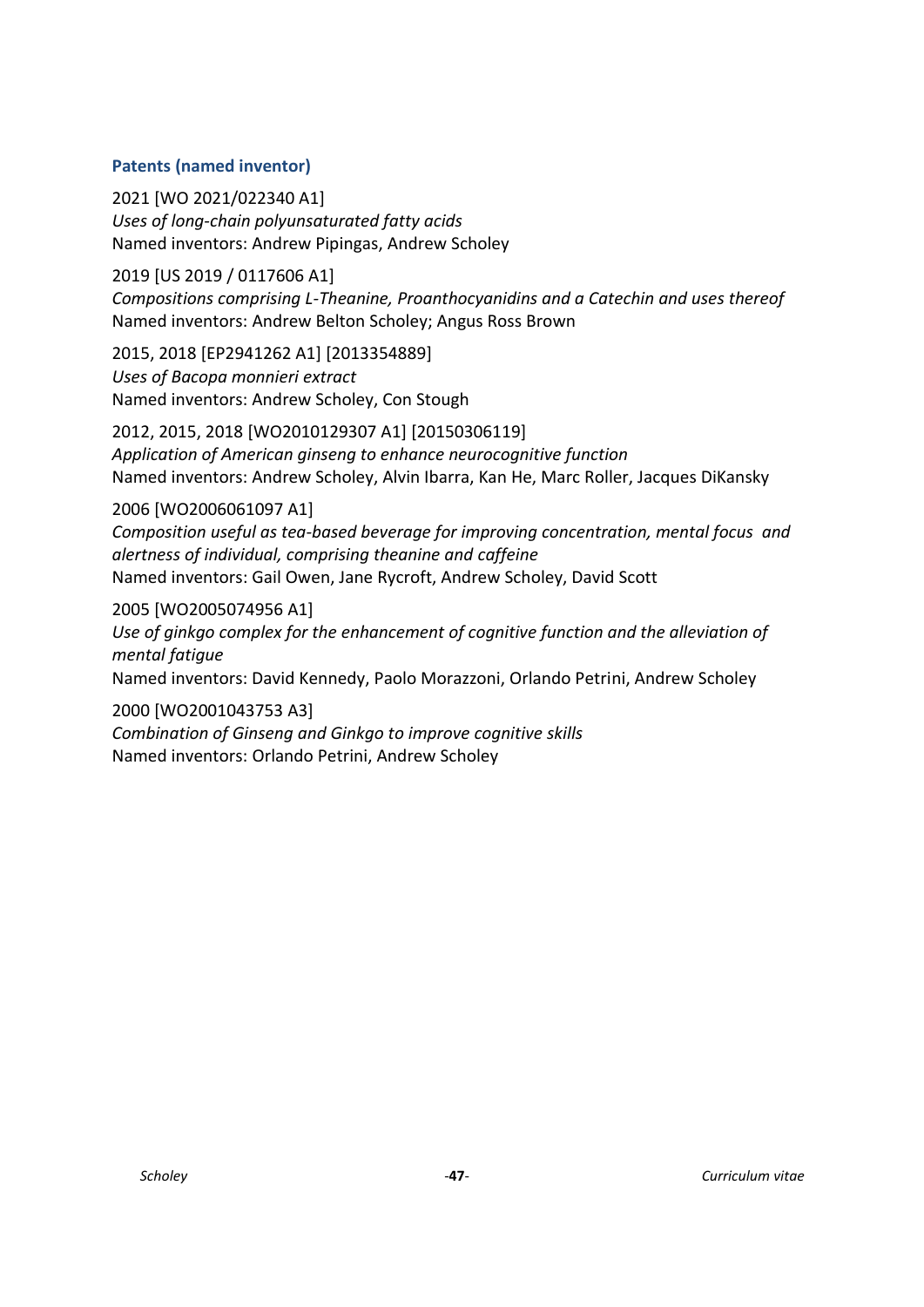# <span id="page-47-0"></span>**Expert panel/Advisory board membership**

*Works closely with industry to allow rapid translation of empirical research to end-user benefits for cognitive health including.* 

- Australian Research Council Medical Research Advisory Group
- Australian Research Council Engagement and Impact panel (Health and Life Sciences)
- Bayer Allergy Group Expert Panel on Cognition (Switzerland)
- Bayer Brain Summit (US)
- GSK Scientific Advisory Board on Childhood Nutrition Growth and Cognition (India)
- GSK Scientific Advisory Board on Nutrition and Performance throughout Adult Life (UK)
- GSK/Pfizer Cognition and Mental Health Well Being Roundtable (US)
- Nestlé Health benefit Board Glycaemic Response and Brain health in Children (Switzerland)
- Pfizer Global Scientific Strategy Advisory Board (Canada)
- Wrigley Science Institute Advisory Panel (US)
- Expert Advisor to International Life Sciences Institute (ILSI) expert committee on nutrition and mental performance (Europe-wide)
- Australian NICM expert advisory group priority development for dementias
- Expert Advisor to the UK Parliamentary Forum on Diet and Health
- Expert Advisor to Canadian Ministry of Health

# <span id="page-47-1"></span>**Consultancy**

*Acted as consultant/expert advisor to:*

- Abbott Nutrition
- Barilla
- Bayer Healthcare
- Bayer Allergy
- Coca Cola
- Danone
- GlaxoSmithKline Healthcare (UK and India)
- Lion
- Masterfoods
- McCormick
- Nestlé
- Novartis
- Red Bull
- Sen-Jam Pharmaceuticals
- Unilever
- Wörwag Pharma
- Wrigley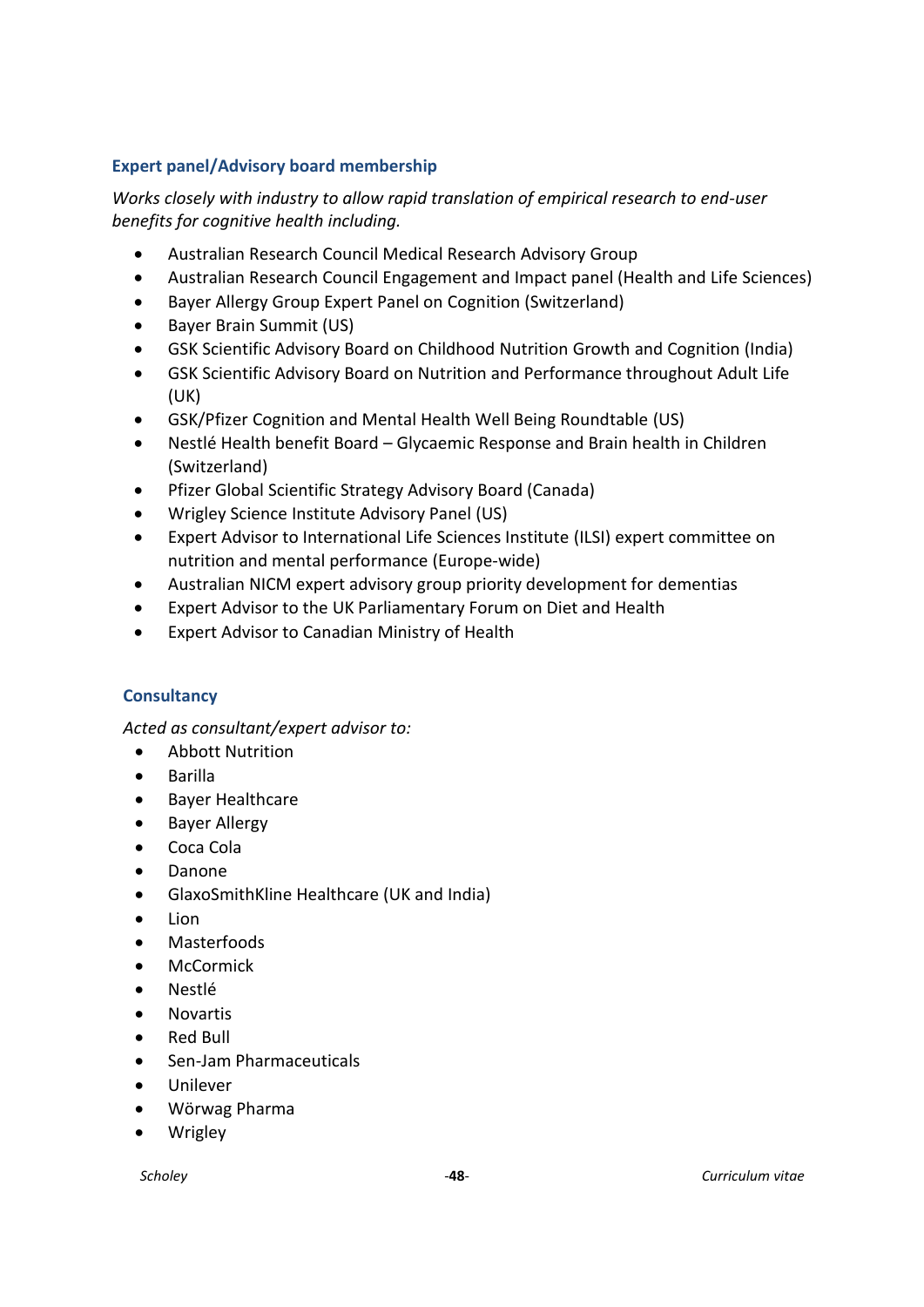# <span id="page-48-0"></span>**Journal refereeing**

Referee for manuscripts submitted to:

- *Acta Paediatrica*
- *Addiction*
- *Addictive Behavior*
- *Alcoholism: Clinical and Experimental Research*
- *American Journal of Clinical Nutrition*
- *Appetite*
- *Applied Cognitive Psychology*
- *Archives of General Psychiatry*
- *Asia Pacific Journal of Clinical Nutrition*
- *Australian Psychologist*
- *Asia Pacific Journal of Clinical Nutrition*
- *Biological Psychology*
- *British Journal of Clinical Psychology*
- *British Journal of Health Psychology*
- *British Journal of Nutrition*
- *British Journal of Psychology*
- *British Journal of Sports Medicine*
- *British Medical Journal*
- *BMJ Open*
- *Clinical Nutrition*
- *Cochrane Reviews*
- *Cognitive and Behavioral Neurology*
- *Cortex*
- *Current Topics in Nutraceutical Research*
- *Current Pharmaceutical Design*
- *Current Psychiatry Reviews*
- *Diabetologia*
- *European Journal of Clinical Nutrition*
- *European Journal of Nutrition*
- *European Journal of Neurology*
- *Human Psychopharmacology - Clinical and Experimental*
- *Integrative Physiological and Behavioral Science*
- *Intelligence*
- *JAMA Psychiatry*
- *Journal of Addiction*
- *Journal of Applied Research in Memory and Cognition*
- *Journal of Articles in Support of the Null Hypothesis*
- *Journal of Clinical Psychopharmacology*
- *Journal of Ethnopharmacology*
- *Journal of Neuroscience Research*
- *Journal of Psychopharmacology*
- *Journal of Sleep Research*
- *Medicine & Science in Sports & Exercise*
- *Mind, Brain and Education*
- *Neurobiology of Learning and Memory*
- *Neurochemistry International*
- *Neuropharmacology*
- *Neuroscience*
- *Neuroscience and Biobehavioral Reviews*
- *Neuroscience Letters*
- *New England Journal of Medicine*
- *Nutrition*
- *Nutrition reviews*
- *Nutrition Research Reviews*
- *Nutritional Neuroscience*
- *Perceptual and Motor Skills*
- *Pharmacology, Biochemistry and Behavior*
- *Physiology and Behavior*
- *Phytotherapy Research*
- *Prostaglandins, Leukotrienes & Essential Fatty Acids*
- *Psychiatry Research*
- *Psychiatry Times*
- *Psychology, Health and Medicine*
- *Psychoneuroendocrinology*
- *Psychopharmacology*
- *Psychophysiology*
- *Quarterly Journal of Experimental Psychology*
- *Scientific Reports*
- *Stress and Health*
- *Therapeutic Advances in Psychopharmacology*
- *Trials*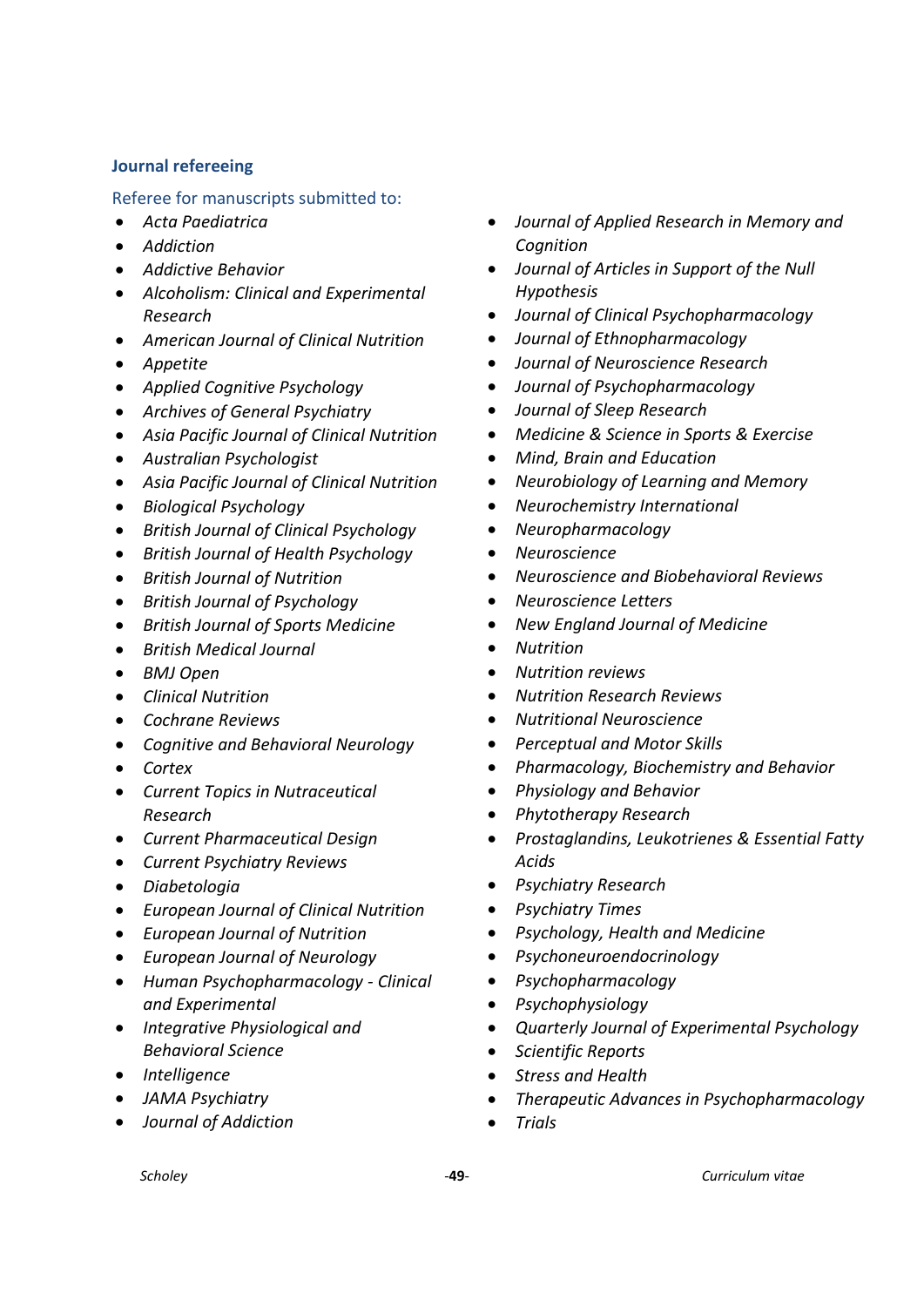## <span id="page-49-0"></span>**Grant refereeing**

Referee for grants submitted to:

- *Alzheimer's Australia*
- *Alzheimer's Society (UK)*
- *Australia-India Strategic Research Fund*
- *Australian Research Council*
- *Biotechnology and Biological Sciences research Council (UK)*
- *British Academy*
- *Clinical Trials Institute (Canada)*
- *Dementia Centre for Research Collaboration (Australia)*
- *Deutsche Forschungsgemeinschaft (Germany)*
- *Economic and Social Research Council (UK)*
- *Health Research Council of New Zealand*
- *Leverhulme Trust (UK)*
- *Medical Research Council (UK)*
- *National Science Foundation (US)*
- *National Health and Medical Research Council (Australia)*
- *New Zealand Ministry of Business, Innovation & Employment (MBIE)*
- *Raine Institute (Australia)*
- *Royal Society of New Zealand*
- *Swiss National Science Foundation*
- *Waterloo Foundation (UK)*
- *Wellcome Foundation (UK)*

# <span id="page-49-1"></span>**Journal editorial experience**

- Specialty Chief Editor *Nutrition and Brain Health, Frontiers in Nutrition*
- Member of editorial board *PLoS ONE*
- Member of editorial board *Nutrients*
- Member of editorial board *Phytotherapy Research*
- Member of editorial board *Evidence-Based Complementary and Alternative Medicine*
- Guest editor (2011; 2015) *Nutrients* special issue 'Cognitive Benefits of Nutrients'
- Guest editor (2012) *Human Psychopharmacology* special issue 'Applied Human Psychopharmacology'
- Guest editor (2013) *Frontiers in Neuroscience* special issue 'Nutritional influences on cognitive function'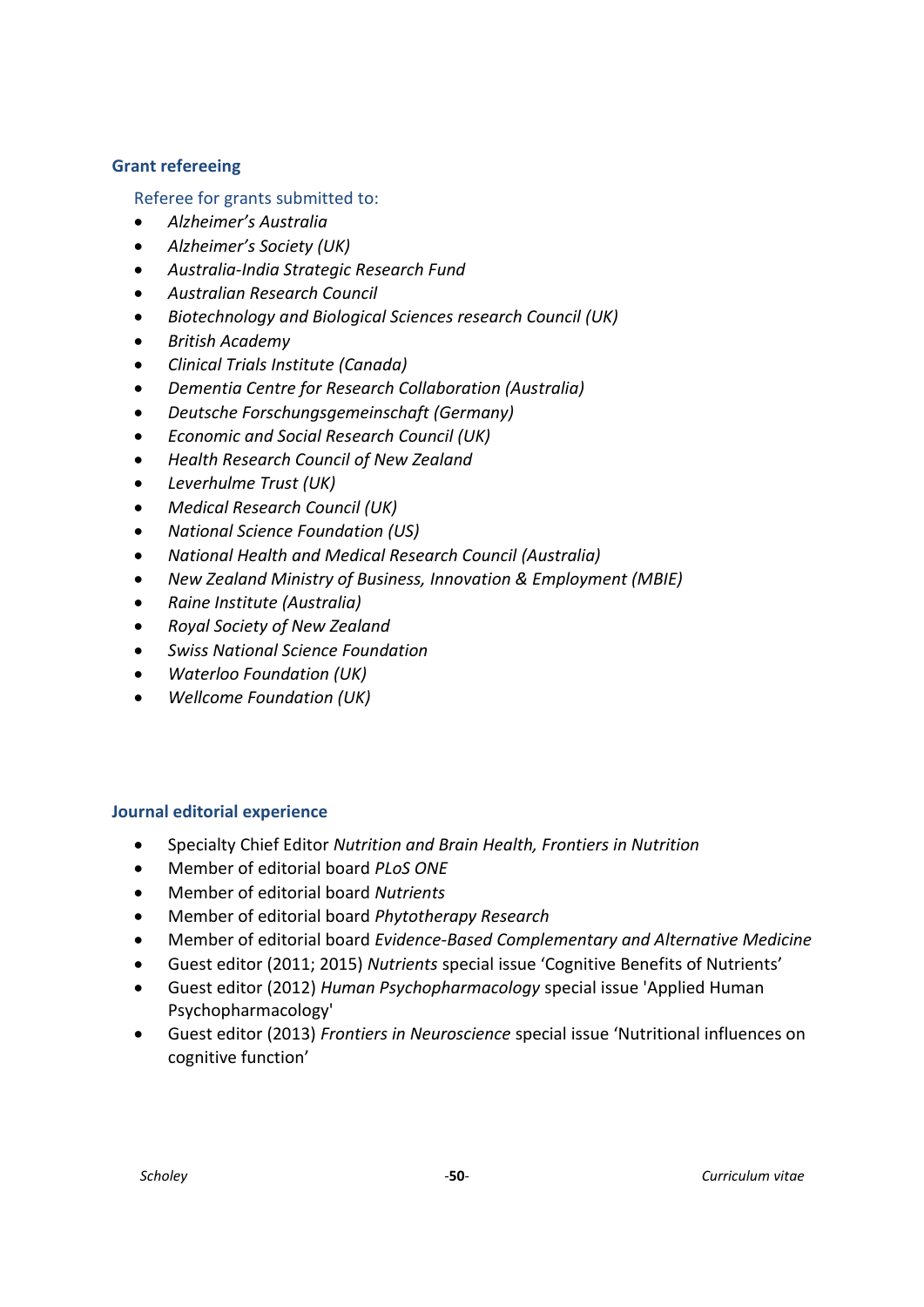# <span id="page-50-0"></span>**Conference/event organisation**

Organiser/co-organiser of symposia at national/international conferences including:

- *International Alcohol Hangover Research Group meeting,* 2016-2019, Locations include New Orleans (2016), Utrecht (2017), Fiji (2019)
- An Effective Hangover Treatment: A Gateway to Excessive Drinking or a Necessity? Symposium at *Research Society on Alcoholism* (2018), San Diego, CA
- 18th International Conference of Functional Food Centre: Functional and Medical Foods for Chronic Diseases: Bioactive Compounds and Biomarkers, Harvard Medical School, Boston, US 2015
- American Psychological Sciences Annual meeting New York, US, 2015
- International Society for Intelligence Research Melbourne, Australia, 2013
- Brain Health and Natural Medicine Melbourne, Australia, 2012
- *Natural products as cognitive enhancers* International Congress of Applied Psychology, Melbourne Australia, 2010
- Co-organiser: *Psychoactive drugs, psychobiological health and well-being*  International Congress of Applied Psychology, Melbourne, 2010
- Co-organiser: NICM Research Symposium: *Promoting Neurocognitive Health through the Lifespan*, Swinburne University, Melbourne Australia, 2009
- *Food for thought* (public lecture) Melbourne Food and Wine Festival, Melbourne Australia 2009; 2014; 2015
- Co-organiser: *MDMA: neuropsychobiological and health aspects of recreational Ecstasy*. Symposium held at the Australian Psychological Society Annual Conference, Tasmania 2008.
- Co-organiser: *Psychobiology of MDMA or Ecstasy* Swinburne University, Melbourne Australia (2008)
- Co-organiser: *Herbal medicines for brain and behaviour: from bench to bedside*. Third International Congress on Complementary Medicine Research 2008 Sydney
- Co-organiser: *British Feeding and Drinking Group* Annual Scientific Conference, Newcastle-upon-Tyne, UK 2007
- *Roots and fruits of cognition enhancement* (public lecture) Alnwick Gardens, National Science Week, 2007
- *Food for thought* public seminar/workshop Newcastle Science Week/Brain Awareness Week, 2006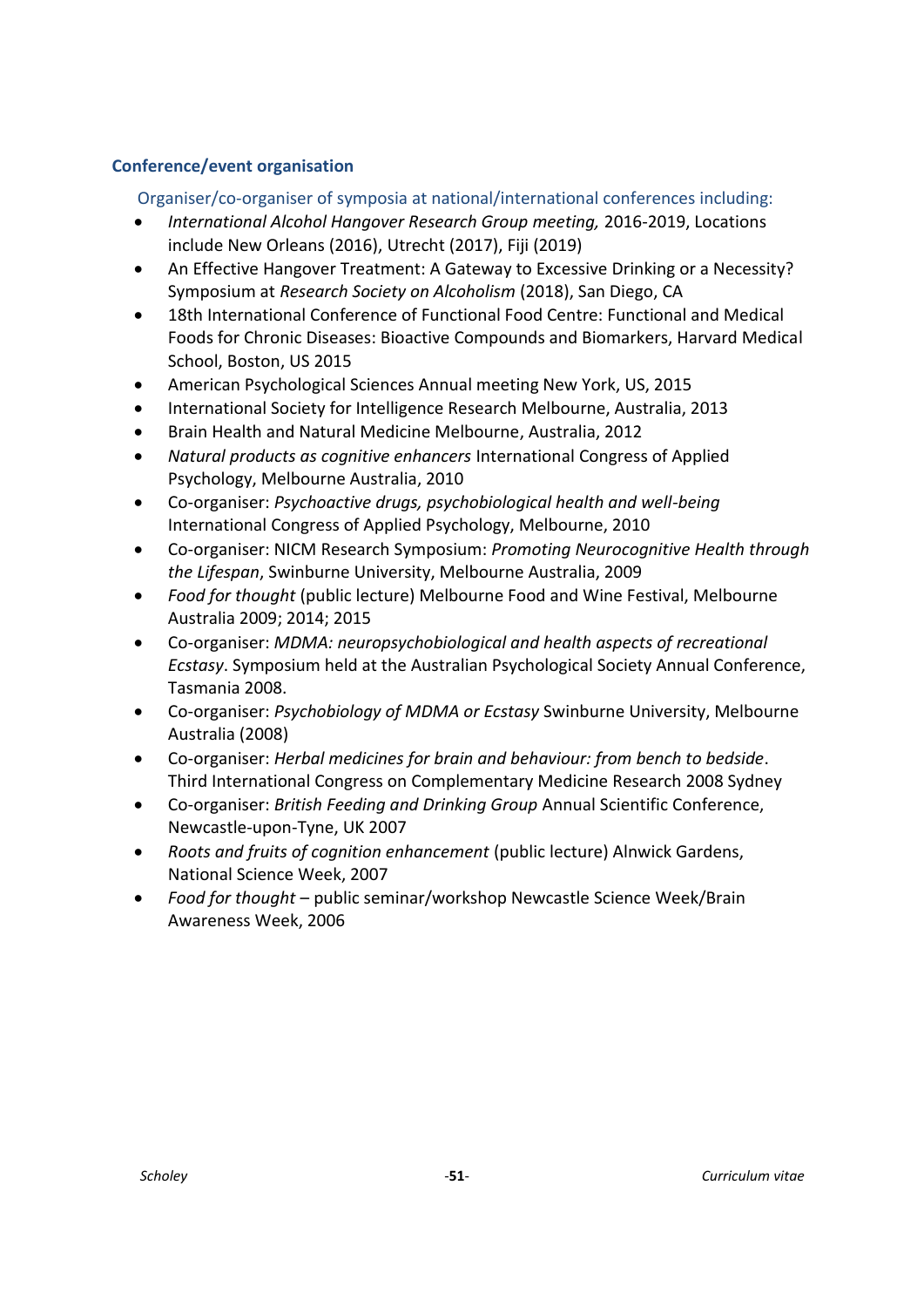# <span id="page-51-0"></span>**PhD supervision (Principal Supervisor unless \*)**

| <b>Title</b>                                                                                                               | <b>Status and name</b>                |
|----------------------------------------------------------------------------------------------------------------------------|---------------------------------------|
| Psychopharmacology of oxygen administration                                                                                | Mark Moss, awarded 1999               |
| Psychopharmacology of herbal extracts                                                                                      | David Kennedy, awarded 2002           |
| Cognitive deficits in Chronic Fatigue Syndrome                                                                             | Patricia McCue, awarded 2005          |
| Recognition of facial emotion in schizophrenia                                                                             | Patrick Johnston, awarded 2005        |
| Factors affecting cognitive recovery from dental sedation                                                                  | John Lyne, awarded 2005               |
| Neurocognitive effects of Salvia in health and disease                                                                     | Nicola Tildesley, awarded 2006        |
| Serotonergic modulation of cognitive function                                                                              | Christopher Edgar, awarded 2007       |
| Neurocognitive and gluco-regulatory effects of Panax ginseng                                                               | Jonathon Reay, awarded 2007           |
| The acute biobehavioural effects of caffeine in isolation and in<br>combination with other naturally concomitant compounds | Crystal Haskell, awarded 2008         |
| The Prevention of Trauma Reactions*                                                                                        | Tracey Varker, awarded 2009           |
| Polyunsaturated fats and cognitive function*                                                                               | Philippa Jackson, awarded 2010        |
| Assisting children affected by parental separation and exposure to<br>parental conflict*                                   | Fallon Cook, awarded 2011             |
| The impact of glucoregulation and glucose on memory function                                                               | Jade Elliott, awarded 2010            |
| Cognitive impairment in heart failure*                                                                                     | Christina Kure, awarded 2013          |
| Brain imaging neurocognitive effects of herbal extracts                                                                    | Chris Neale, awarded 2014             |
| Modifiable hemodynamic predictors of cognitive ageing*                                                                     | Matthew Pase, awarded 2014            |
| Modulatory effects of phytoestrogens on neurobehavioural<br>substrates of social processing                                | Naomi Perry, awarded 2014             |
| The Role of Glucoregulatory process in the cognition-enhancing<br>effects of selected botanicals                           | Anastasia Ossoukhova, awarded<br>2015 |
| Multivitamin Supplementation in an Older Population: The Impact on<br>Mood                                                 | Renee Castell, awarded 2015           |
| Bio-behavioural effects of alcohol and caffeine, both alone and in<br>combination                                          | Sarah Benson. awarded 2016            |
| Lifestyle changes and neurocognition in the elderly*                                                                       | Roy Hardman, awarded 2018             |
|                                                                                                                            |                                       |

*Scholey* -**52**- *Curriculum vitae*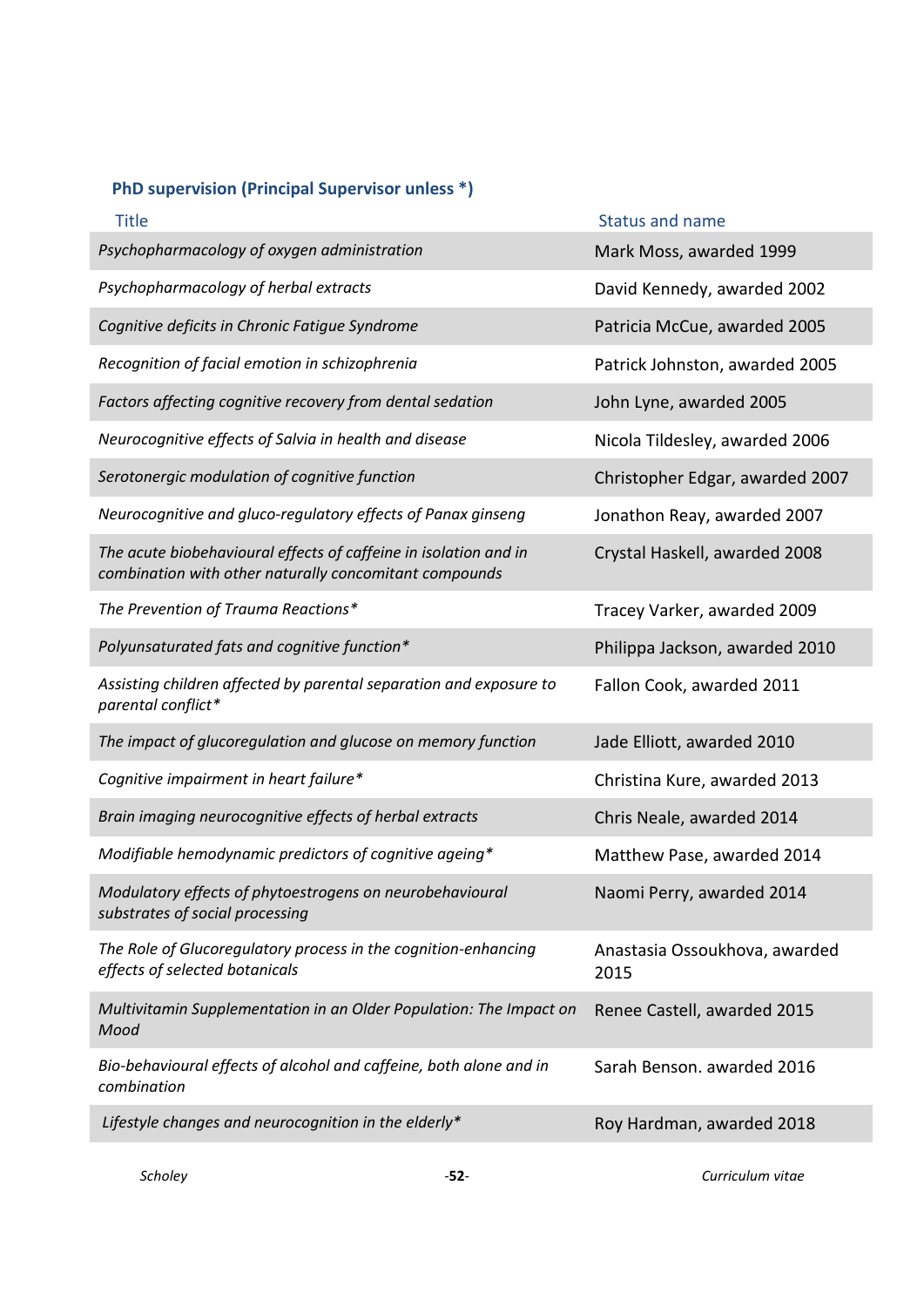| Modifiable risk factors of cognitive ageing: Evidence from resting<br>state fMRI                                                                   | Riccarda Peters, awarded 2019     |
|----------------------------------------------------------------------------------------------------------------------------------------------------|-----------------------------------|
| The relation between systemic inflammation and cognition in<br>healthy elderly participants.                                                       | Tangestani Fard, awarded 2020     |
| Fitness and aortic stiffness: modifiable predictors of cognitive<br>ageing*                                                                        | Greg Kennedy, awarded 2020        |
| Diet quality and nutraceutical supplementation for the ageing<br>brain*                                                                            | Lauren Young, awarded 2021        |
| The effects of plasma Vitamin C on cognitive function*                                                                                             | Nikolaj Travica, awarded 2021     |
| The relationship between dietary patterns, cardio-metabolic<br>risk and cognitive performance in older adults*                                     | Sarah Gauci, awarded 2021         |
| Applied functional consequences of alcohol hangover                                                                                                | Chantal Terpstra, awarded 2022    |
| Genetic markers of cognitive enhancement*                                                                                                          | Karen Nolidin, awarded 2022       |
| Effects of curcumin on cognitive function                                                                                                          | Kate Cox, enrolled 2013           |
| The effect of combined flavanol and Omega-3 supplementation<br>on brain structure and function as well as cognitive functioning<br>in the elderly* | Jeffery Reddan, enrolled 2014     |
|                                                                                                                                                    |                                   |
| Neurocognitive effects of alcohol hangover                                                                                                         | Elisabeth Ayre, enrolled 2017     |
| Biomarkers of alcohol hangover (Utrecht University)*                                                                                               | Aurora Van der Loo, enrolled 2019 |
| Alcohol effects on driving-relevant cognitive processes                                                                                            | Harriet Garrisson, enrolled 2019  |
| Biomarkers of psychopharmacological processes                                                                                                      | Lizanne Arnoldy, enrolled 2019    |

# **[Supervised > 10 masters students from UK, Netherlands, Australia]**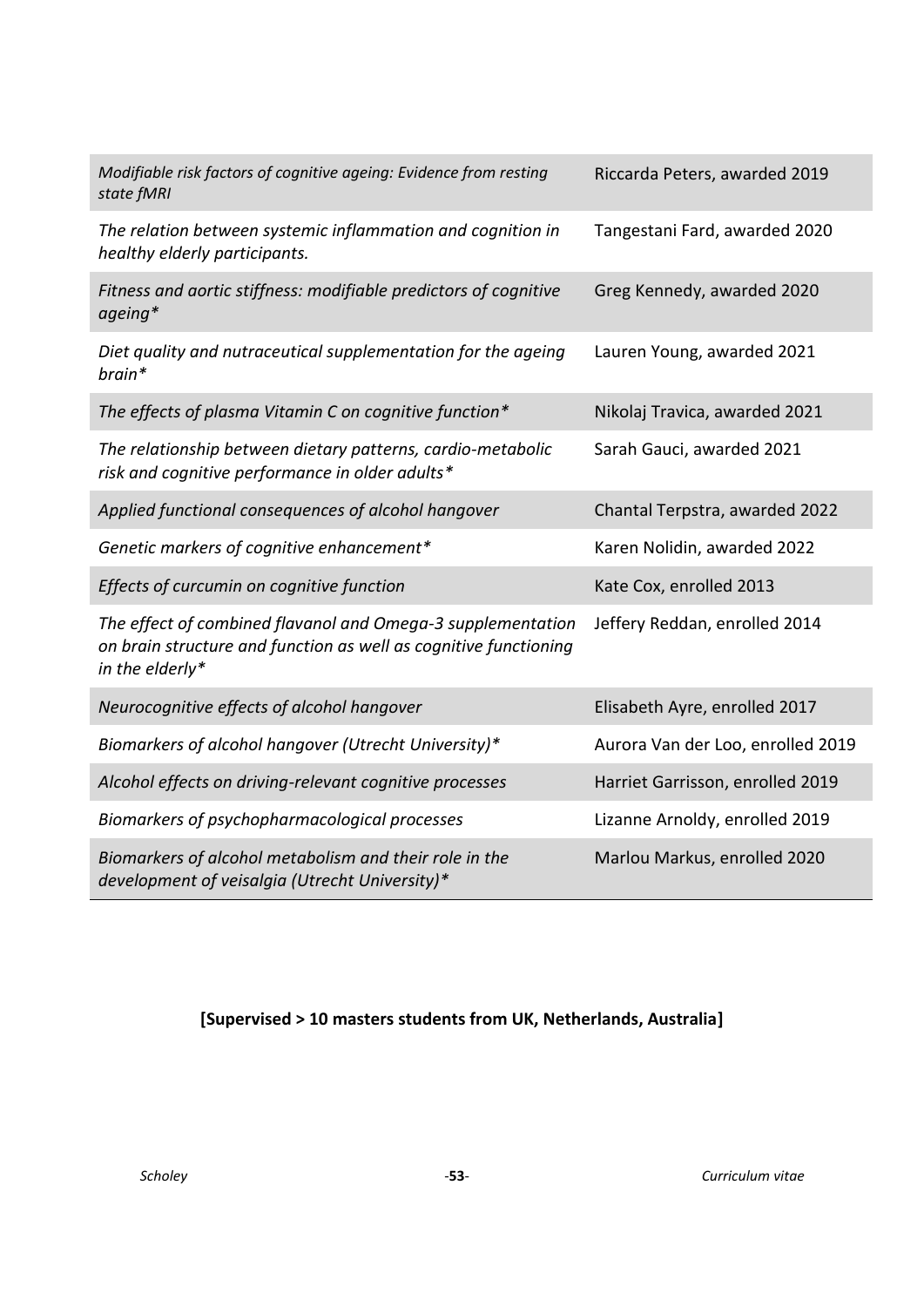# <span id="page-53-0"></span>**Membership of professional bodies**

| 2017 - to date   | Fellow of the Royal Society of Medicine                                             |
|------------------|-------------------------------------------------------------------------------------|
| $2019 -$ to date | <b>American Society for Nutrition</b>                                               |
| 2010 - to date   | International Society for Intelligence Research                                     |
| 1993 - to date   | <b>British Psychological Society</b><br>(Chartered Psychologist, Associate Fellow)  |
| $1995 - 2001$    | Honorary Secretary,<br>Psychobiology Section, British Psychology Society            |
| $1995 - 2001$    | Member of the Scientific Affairs Board<br><b>British Psychological Society</b>      |
| $1995 - 1997$    | Member of the Standing Conference Committee<br><b>British Psychological Society</b> |
| 1988 - to date   | British Neuroscience Association                                                    |

#### <span id="page-53-1"></span>**Prizes and awards**

| 2021                | Winner of NutraIngredients Nutrition Research Award<br>(from ~200 international entrants in 3 categories)                                                                                                                                           |
|---------------------|-----------------------------------------------------------------------------------------------------------------------------------------------------------------------------------------------------------------------------------------------------|
| 2018                | Alzheimers Award and medal for best paper (co-author)                                                                                                                                                                                               |
| 2017                | Supervisor, Emerging Researchers in Ageing awardee (Riccarda Peters)                                                                                                                                                                                |
| 2015                | Winner of NutraIngredients University Research of the Year award<br>(from ~200 international entrants in 3 categories)                                                                                                                              |
| 2014                | Faculty of Health, Arts and Design Research Award for External<br>Collaboration                                                                                                                                                                     |
| 2014                | Prize for best presentation at Australian Professional Society for<br><b>Alcohol and Drugs</b>                                                                                                                                                      |
| 2014                | Runner up and highly commended British Medical Association<br>Medical book awards, Medicine category for Stough C, Scholey A<br>(2013) Advances in Natural Medicines, Nutraceuticals and<br>Neurocognition Taylor & Francis/CRC Press Bosa Roca/US. |
| 2007                | British Psychological Society Research Seminars competition                                                                                                                                                                                         |
| 2006                | Best presentation prize, FAPRONATURA 2006 First International<br>Symposia about Pharmacology of Natural Products and BLACPMA,<br>Cuba.                                                                                                              |
| 1995<br>and<br>1997 | Supervisor of winning project,<br>Psychobiology Section of the British Psychological Society annual<br>undergraduate project prize                                                                                                                  |
|                     |                                                                                                                                                                                                                                                     |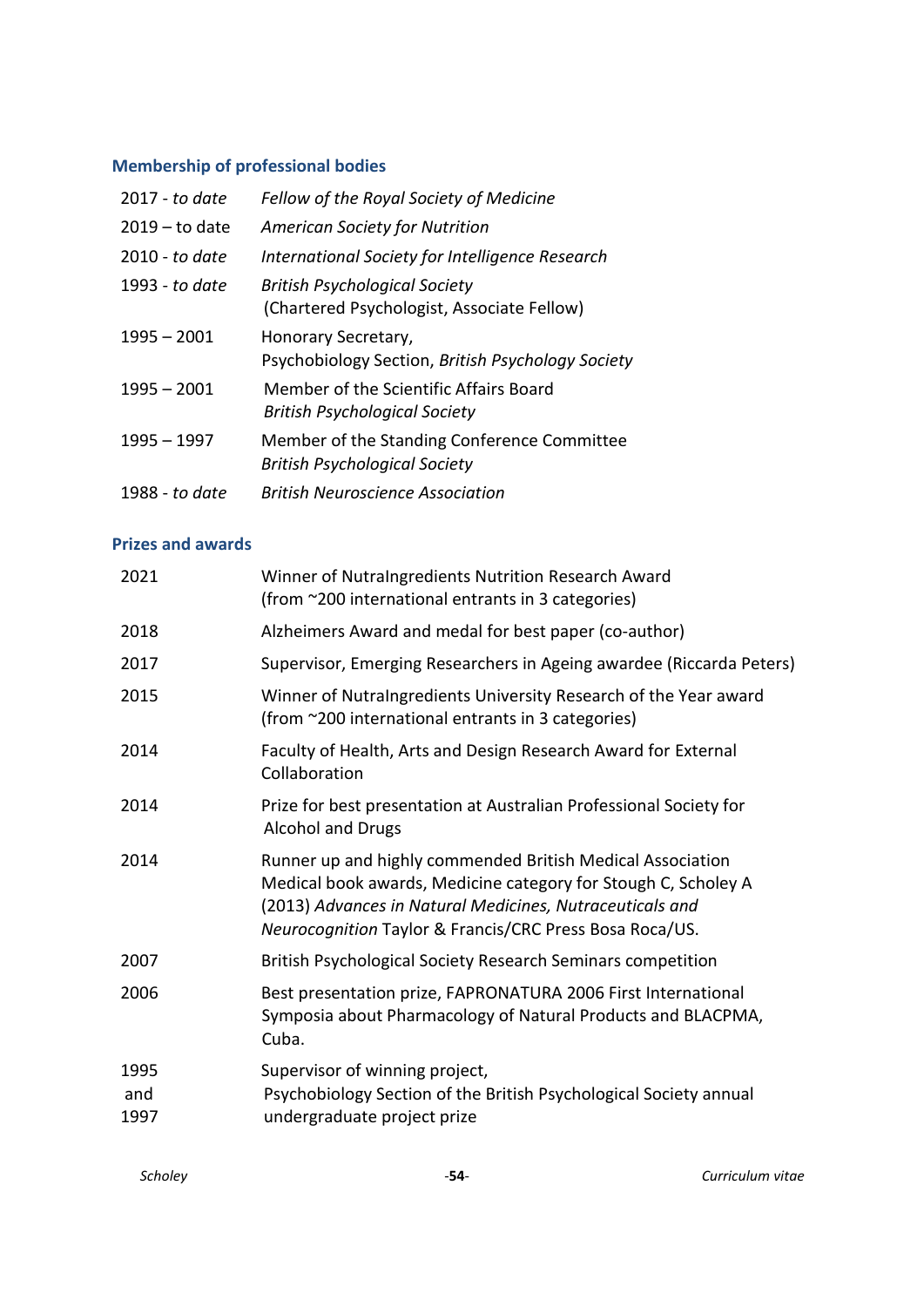# <span id="page-54-0"></span>**Selected recent invited international/national conference presentations (reverse chronological)**

- 'Flavonoid Android? Beyond behavioural testing in understanding polyphenol effects on human neurocognitive processes' (2022) *International Conference on Polyphenols and Health* London, UK.
- 'Bioactives for the Brain: what's the evidence and how can we use it?' *Vitafoods Asia*  (online)
- 'Carbohydrates, cognitive function and mood' (2022) *Institute for the Advancement of Food and Nutrition Sciences Carbohydrates Committee, Cognition Working Group*, Washington, US.
- 'Your brain on caffeine' (2021) Eventbrite public lecture (online).
- 'Mediterranean diet effects on mood and cognition: who, when and why?' (2020) *Mediterranean Diet: from evidence to implementation workshop, World Congress on Oils and Fats,* Sydney, Australia.
- 'Biological effects of plants and botanicals in cognition and wellbeing' (2019) Pfizer/GSK *Cognition and Mental Health Well Being Roundtable,* Phoenix, Arizona, US.
- 'Nutrients for mood and cognition: clinical trials and errors' (2019) *Stress, Mental Health and Lifestyle Behaviours: Synthesising the Evidence Symposium*, Melbourne, Australia.
- 'What if changing what you eat could improve brain function?' (2019) Public lecture as part of the *Boroondara What If? Lecture series*, Melbourne Australia.
- 'Nutrients and Neuroenhancement' (2018) *Food for the brain: Understanding Nutrition and Mental Health,* Dietitians Association of Australia, Melbourne, Australia.
- 'Nutrients to boost memory/cognition in regional Australians' (2018) *3rd annual Functional Foods & Supplements Symposium*, Toowoomba, Australia.
- 'Vitamin effects on Brain and Behaviour' (2018) *5 th International Vitamin Conference*, Sydney, Australia.
- 'Coffee and cocoa for cognition' (2017) *Nutrients for cardiometabolic health and brain function*, 10th Asia Pacific Conference on Clinical Nutrition, Adelaide, Australia.
- '(Functional) food for thought: nutrition and nutraceuticals for mood and cognition' (2017) *Nerd Nite* public lecture, Melbourne Australia.
- 'Supply and demand in the ageing brain: Can a 'neuroeconomy' model explain glucose effects on neurocognition in younger and older adults?' (2017) *Food for Thought: Brain Fuelling and Cognitive Function Symposium*, Experimental Psychology Society conference, Reading, UK
- 'Micronutrients, mood, mental function and mechanisms' (2017) *Australian Pharmacy Professional Conference*, Gold Coast, Australia [**Keynote**]
- 'Eat, drink and be merry? Using diet and dietary supplements to improve mood and cognition' (2017) *Pint of Science* public lecture, Melbourne, Australia.
- 'Curcumin for cognitive health' (2017) *Vitafoods Europe*, Geneva, Switzerland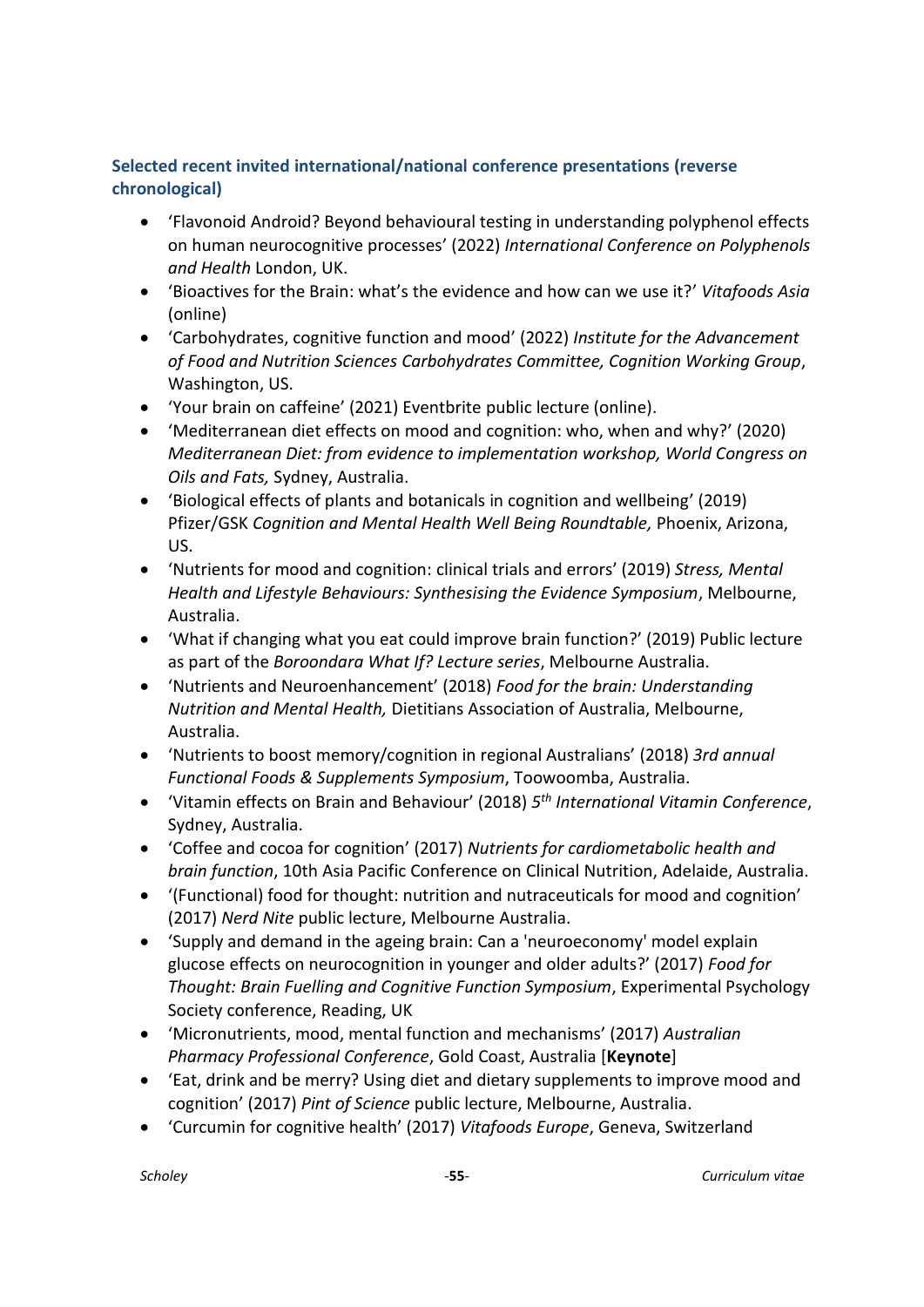- 'Cognition and antihistamine effects' Bayer Allergy Group Expert Panel on Cognition, US.
- 'Bioactive nutrients for neurocognitive enhancement in health and disease' (2016) *Diet, Nutrition and Mental Health and Wellbeing* Nutrition Society/Royal Society of Medicine, London, UK
- 'Micronutrients, mood, mental function and mechanisms' (2016) *Vitafoods Asia*, Hong Kong [**Keynote**]
- 'Dietary flavonoids as cognitive enhancers' (2016) *Boosting Brain Function with Nutraceuticals* Asia Pacific Society for Neurochemistry, Kulua Lumpur, Malaysia
- 'Bioactives for the brain' (2016) *Vitafoods Europe*, Geneva, Switzerland
- 'Diet and cognitive function: what works and how do we measure it?' (2016) American Society for Nutrition *Optimising the Aging Brain through Nutrition Symposium* at *Experimental Biology*, San Diego, US
- 'Dietary bioactives and neurocognitive function: the case for curcumin' (2016) *Bioactives and Neurodegenerative Diseases* symposium at 251st American Chemical Society National Meeting, San Diego, US
- 'Using dietary supplements to improve mental function' (2016) *University of the 3rd Age,* Melbourne, Australia
- 'Curcumin and (cognitive) health' (2015) Second annual Blackmores Institute Symposium, Melbourne, Australia
- 'A role for dietary polyphenols as cognitive enhancers' (2015) *18th Annual Conference of Functional Food Center*, Harvard Medical School, Boston US
- 'Nutraceutical interventions for cognitive functions throughout life' (2015) *Diet and Optimum Health Conference,* Linus Pauling Institute, Oregon, US
- 'Magic bullets and poison arrows: the potential for bioactive nutrients to treat neurocognitive decline' (2014) *International Society for Nutritional Psychiatry Research,* Melbourne [**keynote]**
- 'Eat, drink and be merry? Effects of bioactive foods and alcohol on mood and cognitive function' (2013) *Winehealth 2013*, Sydney, Australia
- 'Acute effects of different multi-vitamin/mineral preparations with and without guaraná on mood, cognitive performance and functional brain activation' (2013) *Diet and Optimum Health Conference,* Linus Pauling Institute, Oregon, US.
- 'Natural products as cognitive enhancers' (2013) *Cognitive Enhancement & Brain Training Conference,* Max Planck Institute, Germany
- 'A decade of research of herbs for the brain' (2013) *8 th International Conference on Herbal Medicine*, Melbourne [**plenary**]
- 'Neurocognitive and mood effect of nutrition and nutraceuticals' (2013) 1*14th Abbott Nutrition Research Conference Cognition and Nutrition*, Columbus, Ohio, US
- 'Influence of Nutrition on Neurocognition & Memory' (2012) *Center for Nutrition, Learning, and Memory 2012 Fall colloquia*, Champaign, Illinois, US.
- 'The neurocognitive effects of Ginkgo and Ginseng alone and in combination' (2012) *Whistler Mechanism-Based Natural Product Development Conference*, Whistler, Canada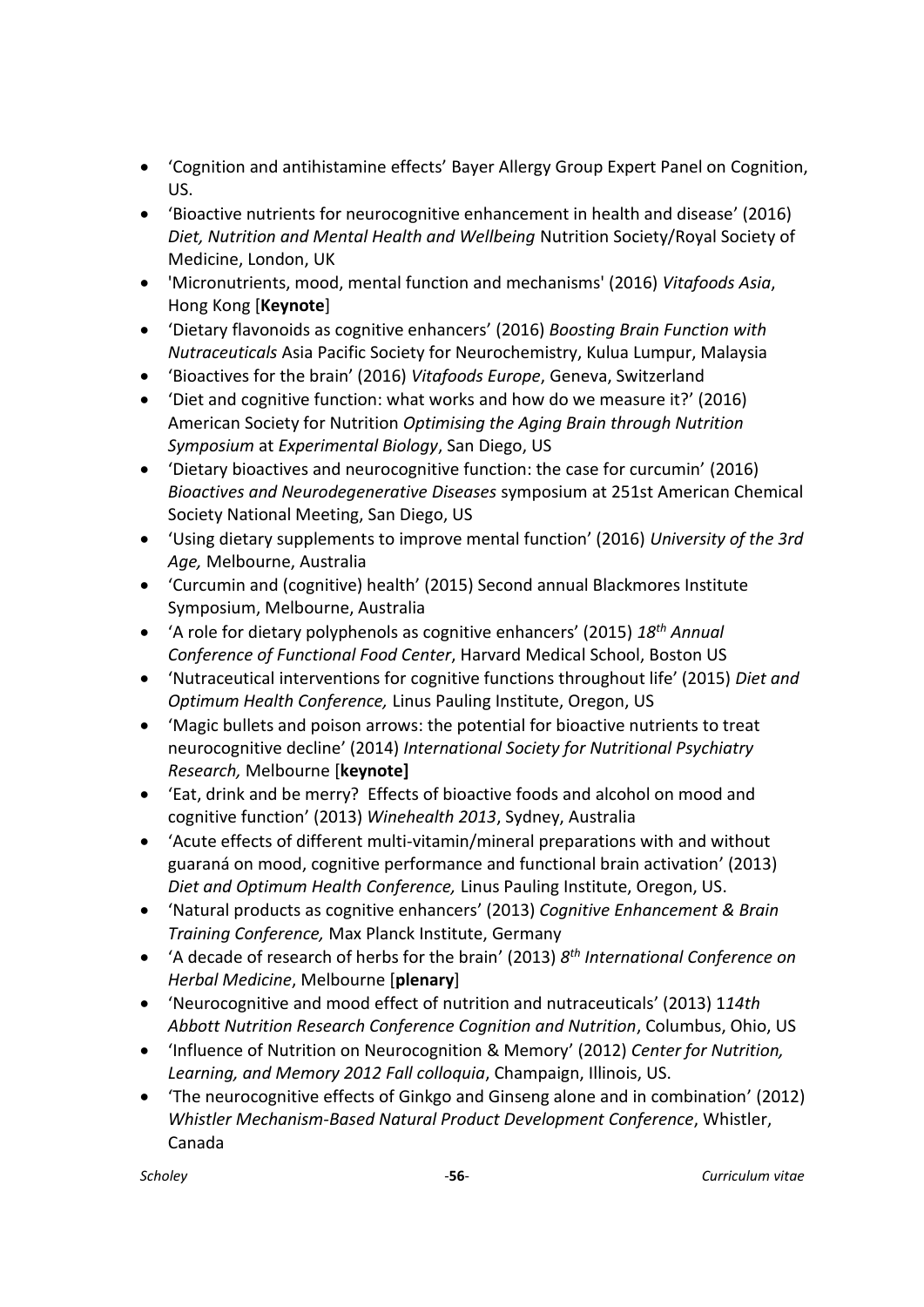- 'Pro-cholinergic herbs for cognitive enhancement' (2011) *International Society for Intelligence Research annual conference*, Limassol, Cyprus
- 'Functional and herbal substances: effects on cognitive performance' *ILSI Symposium on Nutrition and Cognition* (2010) Kuala Lumpur, Malaysia [**keynote**]
- 'Exploring cognitive space: natural medicines and cognition enhancement' *PANACEA 2010, Mumbai, India (2010)* [**plenary**]
- 'Magic bullets and poison arrows: the role of natural medicines in treating neurocognitive decline and neurodegeneration' *FAPRONATURA 2009 Second International Symposia about Pharmacology of Natural Products and BLACPMA, Varadero, Cuba* (2009) [**keynote**]
- 'Natural products as cognitive enhancers: issues and challenges' *International conference on Evidence-based Complementary medicine*. Armidale, NSW, Australia (2009)
- 'Food for thought' *Melbourne Food and Wine Festival* Melbourne, Australia (2009)
- 'Ginseng and human neurocognitive function' Joint Annual Conference of the Canadian Institute of Chinese Medicinal Research and the Ontario Ginseng Innovation and Research Centre (2008)
- The future of nutraceuticals' Exploring a lifestyle prescription for the  $21<sup>st</sup>$  century Blackmores Research Symposium, Sydney, Australia (2008)
- 'The psychopharmacology of herbal medicines: issues and challenges' Third International Congress on Complementary Medicine Research, Sydney, Australia (2008)
- 'Cognition enhancing herbs'*Congress on Nutri- & Phytothérapie, Brussels* (2007)[**keynote**].
- 'Dietary influences on cognitive performance and mood' *Leatherhead Food International symposium* (2007) [**keynote**].
- 'Herbs in mind: using natural products to help mental function' National Science Week public lecture, Alnwick Gardens and Castle, Northumberland, UK (2007)
- 'Effects of Natural Products on Effortful Mental Processing' FAPRONATURA 2006 First International Symposia about Pharmacology of Natural Products and BLACPMA, Varadero, Cuba (2006) [**plenary**].
- 'From Glaxo to Paxo? Neurocognitive and mood effects of natural products' *BPS Psychobiology Section Annual Conference, UK* (2006) [**plenary**].
- 'Biobehavioural effects of herbal extracts' 54th Annual meeting of the Society for Medicinal Plant Research, Helsinki (2006) [**keynote**].
- 'Self-reported memory deficits in recreational drug users: findings from web-based studies' *Fourth international conference on Memory, Sydney, Australia* (2006).
- 'Assessing the potential for herbal extracts to protect against cognitive decline' *Vitafoods International, Geneva* (2006).

# **Frequent invited talks at research, educational and commercial/industrial institutions in UK, Europe, North America, South East Asia, Australia**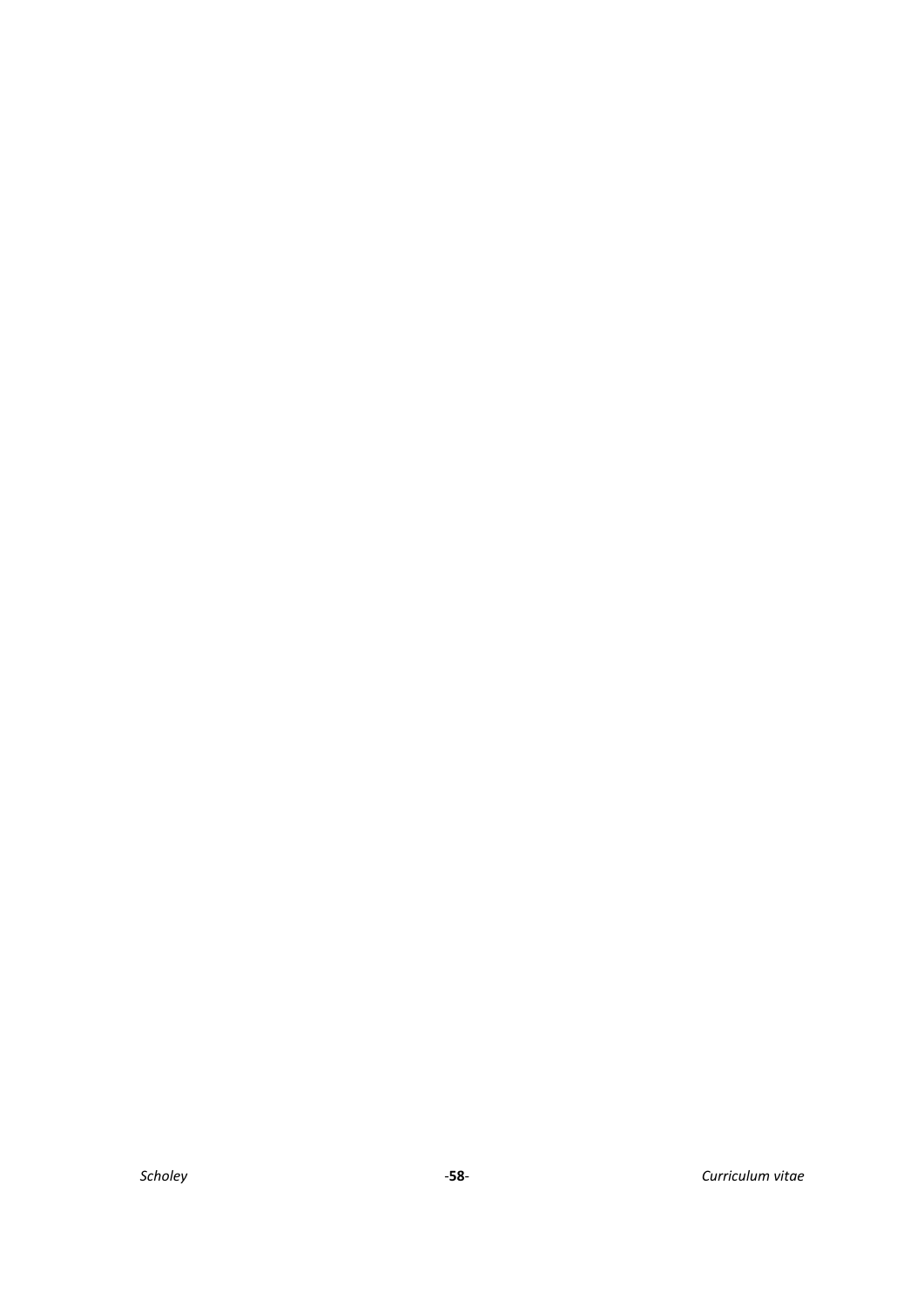# <span id="page-58-0"></span>**Experience as Examiner**

Undergraduate

| 1997 - 2001 | External examiner BA (Hons) Human communication, |
|-------------|--------------------------------------------------|
|             | Manchester Metropolitan University               |
| 2002 - 2006 | External examiner BSc (Hons) Psychology,         |
|             | University of Westminster                        |
| 2005 - 2007 | External examiner BSc (Hons) Psychology,         |
|             | <b>Sussex University</b>                         |

# Postgraduate

| <b>External PhD examiner</b> | University of Wales Swansea, UK (1997, 2003)<br>University of Manchester, UK (2001)<br>University of Wales Cardiff, UK (2002, 2005)<br>University of Greenwich, UK (2002)<br>University of East London, UK (2002)<br>University of Bristol, UK (2002)<br>University of Stirling, UK (2007)<br>Flinders University, Adelaide, Australia (2008)<br>University of Western Australia (2009, 2015)<br>University of Adelaide (2014)<br>University of Canterbury, New Zealand (2015)<br>Curtin University (2015)<br>University of New South Wales (2016)<br>Macquarie University (2017)<br>University of South Australia (2013, 2020) |
|------------------------------|---------------------------------------------------------------------------------------------------------------------------------------------------------------------------------------------------------------------------------------------------------------------------------------------------------------------------------------------------------------------------------------------------------------------------------------------------------------------------------------------------------------------------------------------------------------------------------------------------------------------------------|
| External MPhil examiner      | University of Newcastle, UK (2004)<br>University of Leeds, UK (2004)                                                                                                                                                                                                                                                                                                                                                                                                                                                                                                                                                            |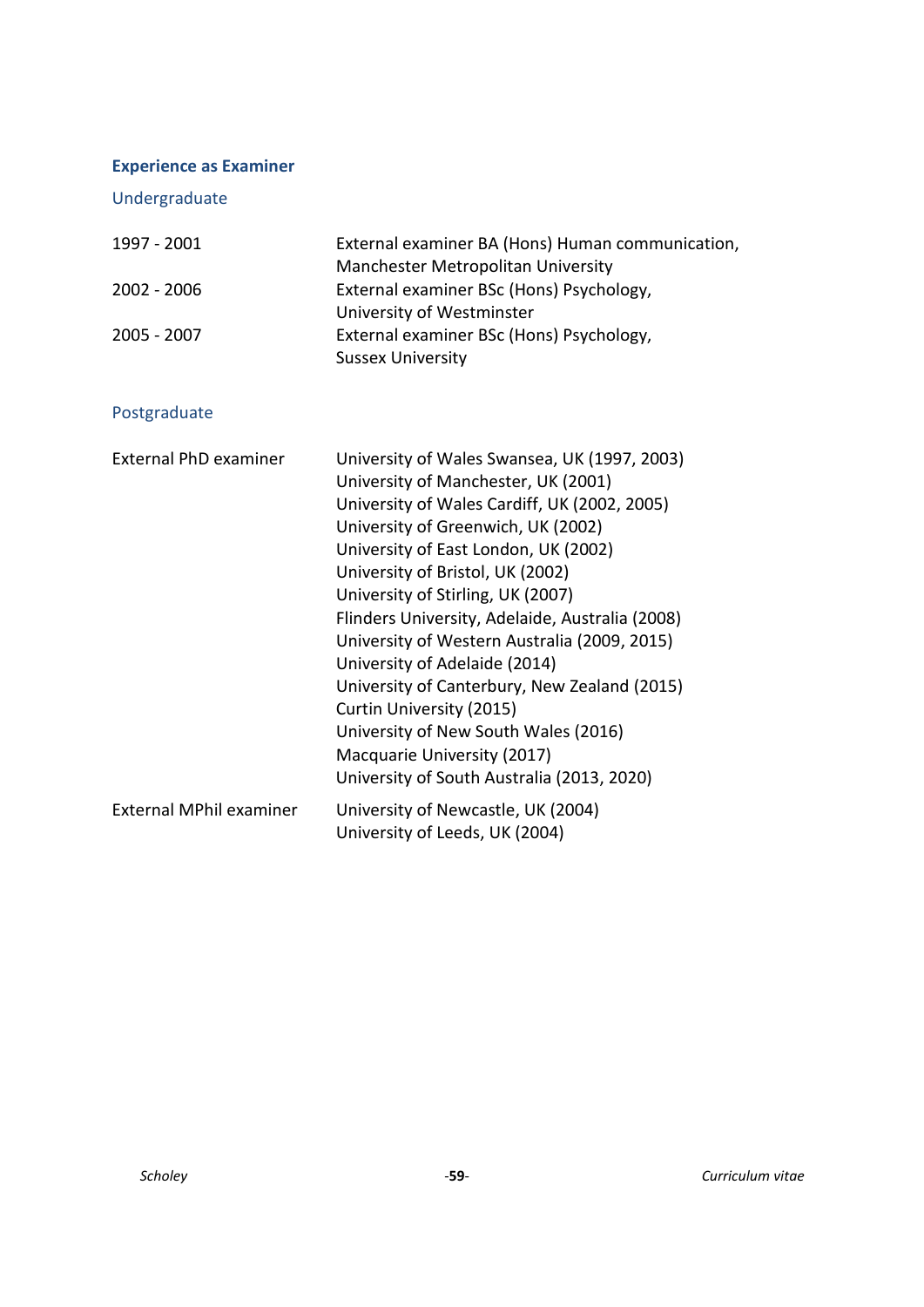<span id="page-59-0"></span>

| <b>Teaching</b>  |                                                                                                                                                                                                                                                         |
|------------------|---------------------------------------------------------------------------------------------------------------------------------------------------------------------------------------------------------------------------------------------------------|
| 1987 - 2001      | Open University Residential Summer Schools Tutor<br>S203 Biology: Form and Function<br>SD206 Biology: Brain and Behaviour                                                                                                                               |
| 1998 - 2000      | Regional Tutor, Open University<br>SD206 Biology: Brain and Behaviour                                                                                                                                                                                   |
| 1993 - 2007      | Division of Psychology, University of Northumbria                                                                                                                                                                                                       |
|                  | <b>BSc (Hons Psychology)</b><br>Year 1: Biological Bases of Behaviour<br>Year 2: Psychobiological Processes<br>Year 3: Neuropsychology<br>Year 3: Dementia (option)<br>Year 3: Human Psychopharmacology (option)<br>Year 3: Honours Project Supervision |
|                  | Postgraduate Diploma in Applied Psychology<br>Year 1: Biological Bases of Behaviour                                                                                                                                                                     |
|                  | <b>MSc in Applied Psychology</b><br>Neuropsychological Aspects of Disability                                                                                                                                                                            |
| 2005 - 2007      | <b>MSc Nutrition and Psychological Science</b><br>Human Psychopharmacology                                                                                                                                                                              |
|                  | <b>Masters in Research</b><br><b>Research Training</b>                                                                                                                                                                                                  |
| $2007 - present$ | Teaching into various Psychophysiology, Clinical Psychology<br>and Neuropsychopharmacology modules, Swinburne<br>University                                                                                                                             |